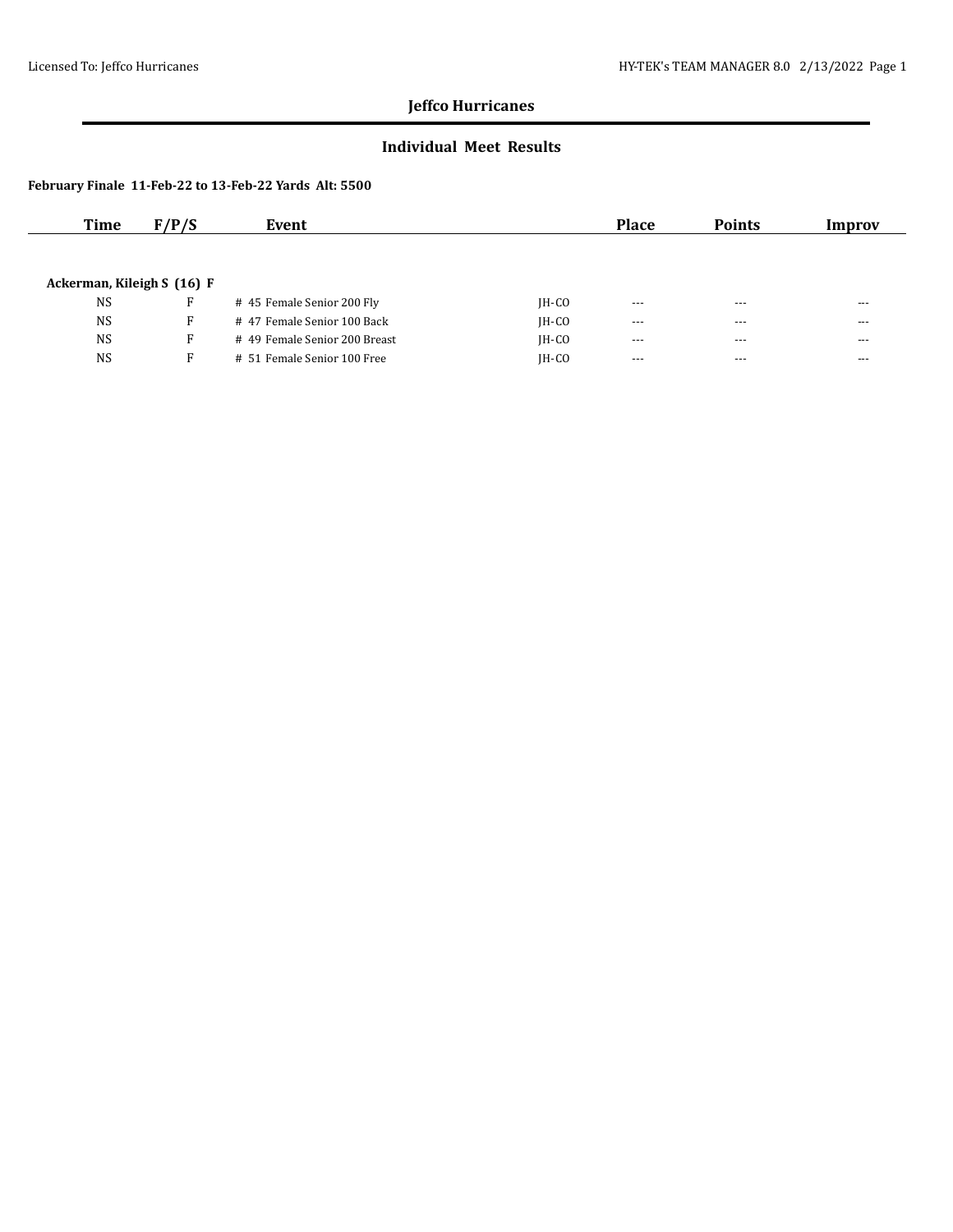### **Individual Meet Results**

| Time                     | F/P/S   | Event                        |         |         |         |         | <b>Place</b> | <b>Points</b> | <b>Improv</b> |
|--------------------------|---------|------------------------------|---------|---------|---------|---------|--------------|---------------|---------------|
|                          |         |                              |         |         |         |         |              |               |               |
| Adamowski, Finn P (15) F |         |                              |         |         |         |         |              |               |               |
| 2:49.63Y                 | F       | # 2C Male 13 & Over 200 IM   |         |         | $IH-CO$ |         | 33           | $---$         | $-7.22$       |
|                          | 37.59   | 1:20.45<br>2:13.66           | 2:49.63 |         |         |         |              |               |               |
|                          | (37.59) | (53.21)<br>(42.86)           | (35.97) |         |         |         |              |               |               |
| 6:15.14Y                 | F       | # 4C Male 13 & Over 500 Free |         |         | $IH-CO$ |         | 20           | $---$         | $-27.01$      |
|                          | 32.68   | 1:08.59<br>1:46.65           | 2:25.14 | 3:03.86 | 3:42.37 | 4:21.31 | 5:00.75      |               |               |
|                          | (32.68) | (38.06)<br>(35.91)           | (38.49) | (38.72) | (38.51) | (38.94) | (39.44)      |               |               |
|                          | 5:40.45 | 6:15.14                      |         |         |         |         |              |               |               |
|                          | (39.70) | (34.69)                      |         |         |         |         |              |               |               |
| 2:19.70Y                 | F       | # 24 Male Senior 200 Free    |         |         | $IH-CO$ |         | 60           |               | $-4.24$       |
|                          | 32.17   | 1:07.65<br>1:44.27           | 2:19.70 |         |         |         |              |               |               |
|                          | (32.17) | (35.48)<br>(36.62)           | (35.43) |         |         |         |              |               |               |
| 29.39Y                   | F       | # 28 Male Senior 50 Free     |         |         | IH-CO   |         | 67           | $---$         | 0.18          |
| 1:28.36Y                 | F       | # 32 Male Senior 100 Fly     |         |         | IH-CO   |         | 59           | ---           | $-17.75$      |
|                          | 38.20   | 1:28.36                      |         |         |         |         |              |               |               |
|                          | (38.20) | (50.16)                      |         |         |         |         |              |               |               |
| 1:21.07Y                 | F       | # 48 Male Senior 100 Back    |         |         | IH-CO   |         | 51           | $\cdots$      | $-4.14$       |
|                          | 39.19   | 1:21.07                      |         |         |         |         |              |               |               |
|                          | (39.19) | (41.88)                      |         |         |         |         |              |               |               |
| 1:05.43Y                 | F       | # 52 Male Senior 100 Free    |         |         | JH-CO   |         | 53           | ---           | 0.56          |
|                          | 30.83   | 1:05.43                      |         |         |         |         |              |               |               |
|                          | (30.83) | (34.60)                      |         |         |         |         |              |               |               |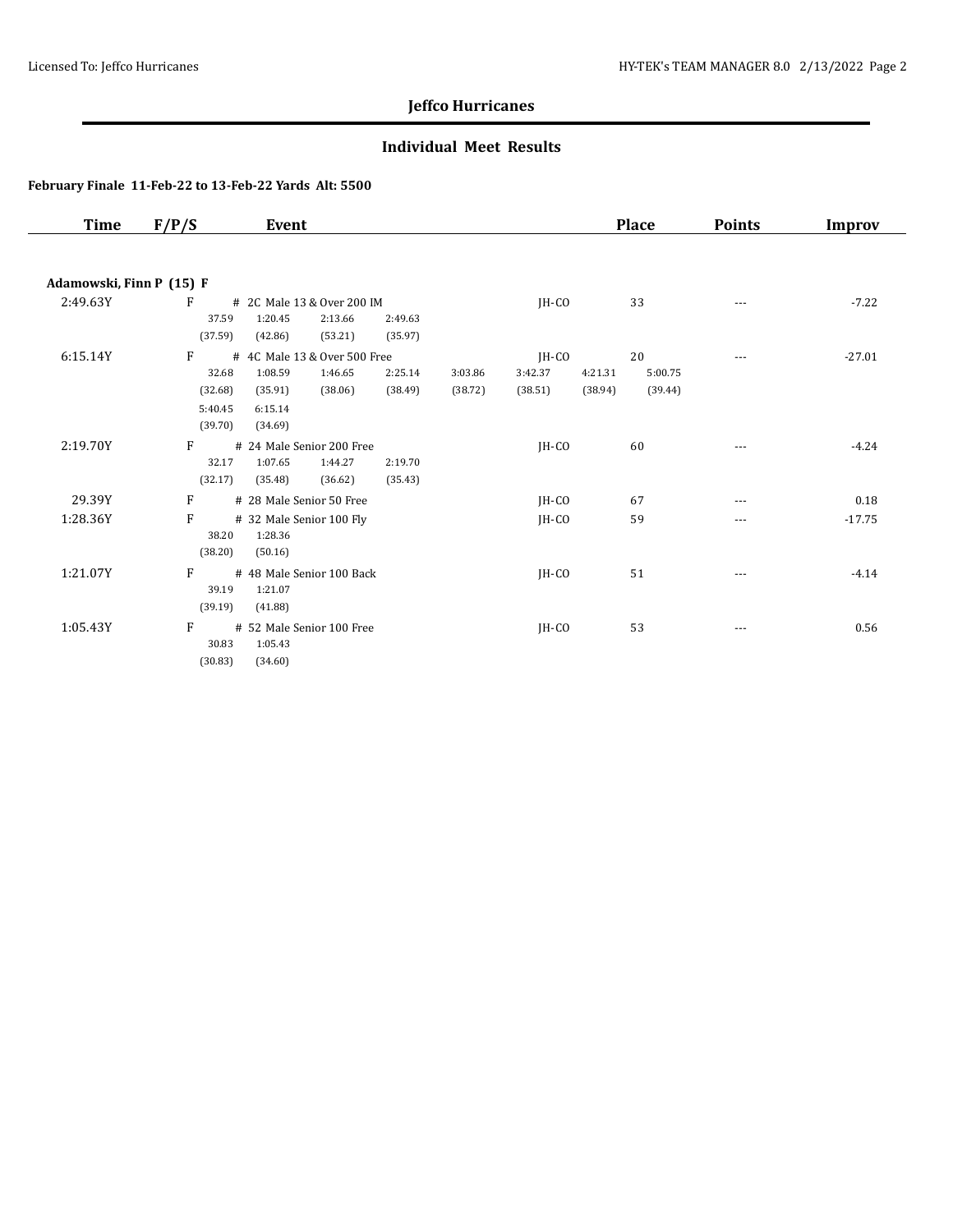### **Individual Meet Results**

| Time                   | F/P/S | Event                                        |         | <b>Place</b> | <b>Points</b> | Improv   |
|------------------------|-------|----------------------------------------------|---------|--------------|---------------|----------|
|                        |       |                                              |         |              |               |          |
| Bernhart, Leah A (8) F |       |                                              |         |              |               |          |
| 1:03.00Y               | F     | # 13A Female 10 & Under 50 Breast            | $IH-CO$ | 42           | $---$         | $-2.34$  |
| 1:47.72Y               | F     | #15A Female 10 & Under 100 Free              | $IH-CO$ | 40           | $---$         | 1.34     |
|                        |       | 52.24<br>1:47.72                             |         |              |               |          |
|                        |       | (55.48)<br>(52.24)                           |         |              |               |          |
| 51.61Y                 | F     | #17A Female 10 & Under 50 Back               | $IH-CO$ | 38           | $---$         | $-1.48$  |
| 2:06.96Y DQ            | F     | # 21A Female 10 & Under 100 IM               | $IH-CO$ | $\cdots$     | $---$         | $---$    |
|                        |       | 1:02.50<br>2:06.96                           |         |              |               |          |
|                        |       | (1:02.50)<br>(1:04.46)                       |         |              |               |          |
| 46.72Y                 | F     | # 35A Female 10 & Under 50 Free              | $IH-CO$ | 45           | $---$         | 0.48     |
| 1:48.34Y               | F     | # 39A Female 10 & Under 100 Back             | $IH-CO$ | 10           | $---$         | $-22.20$ |
|                        |       | 53.31<br>1:48.34                             |         |              |               |          |
|                        |       | (53.31)<br>(55.03)                           |         |              |               |          |
| 1:17.64Y DQ            | F     | # 41A Female 10 & Under 50 Fly               | $IH-CO$ | $---$        | $---$         | $---$    |
| 3:49.95Y               | F     | #43A Female 10 & Under 200 Free              | $IH-CO$ | 18           | $---$         | $-2.58$  |
|                        |       | 54.70<br>1:56.91<br>2:58.73<br>3:49.95       |         |              |               |          |
|                        |       | (1:02.21)<br>(54.70)<br>(1:01.82)<br>(51.22) |         |              |               |          |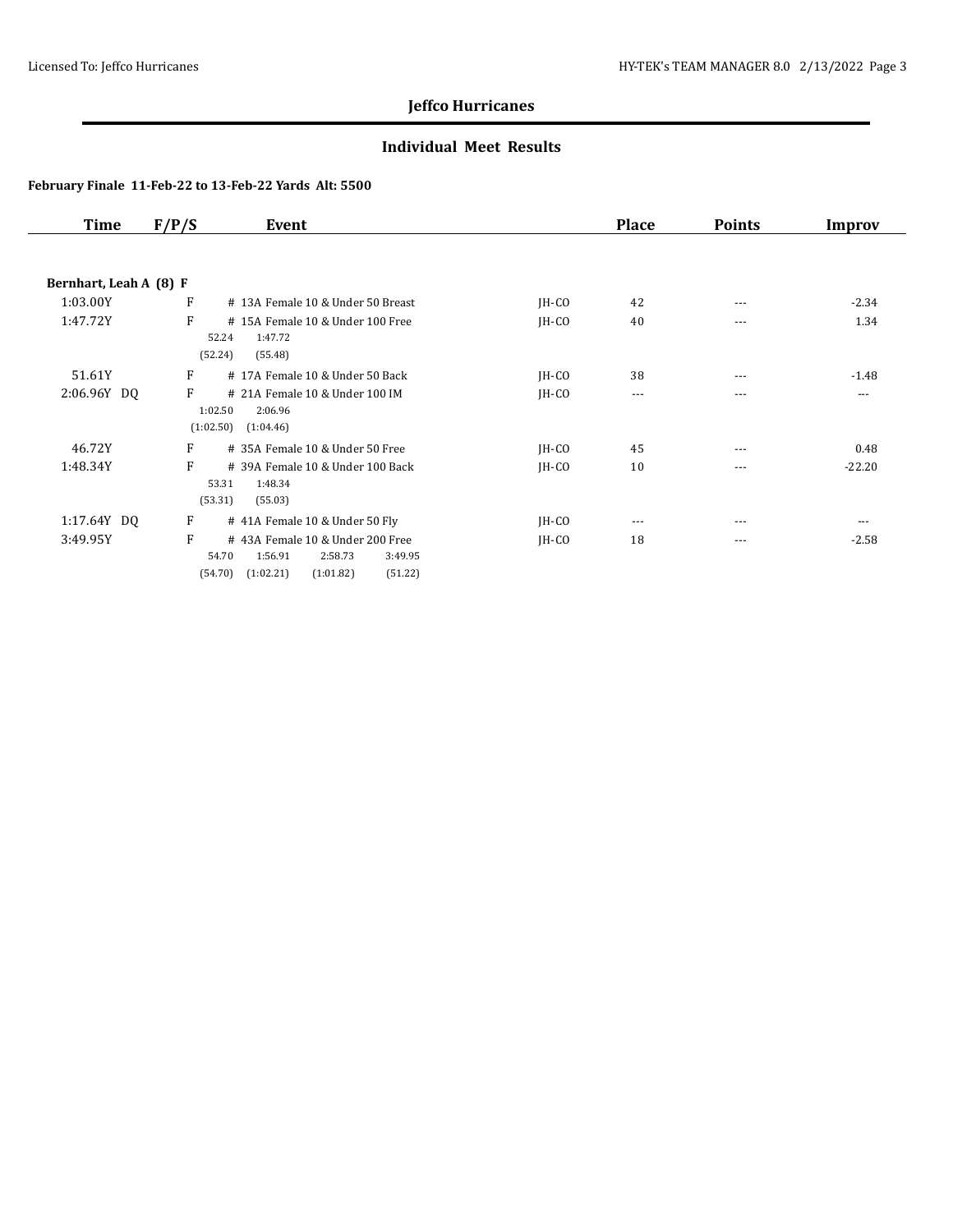### **Individual Meet Results**

| <b>Time</b>            | F/P/S | Event                                                             |         | <b>Place</b> | <b>Points</b> | Improv  |
|------------------------|-------|-------------------------------------------------------------------|---------|--------------|---------------|---------|
|                        |       |                                                                   |         |              |               |         |
| Bohn, Mathias A (11) F |       |                                                                   |         |              |               |         |
| 59.68Y                 | F     | # 14B Male 11-12 50 Breast                                        | $IH-CO$ | 29           | $---$         | ---     |
| 1:54.47Y               | F     | # 16B Male 11-12 100 Free<br>1:54.47<br>$---$                     | $IH-CO$ | 46           | $---$         | $-7.34$ |
|                        |       | (1:54.47)<br>$\cdots$                                             |         |              |               |         |
| 56.14Y DQ              | F     | # 18B Male 11-12 50 Back                                          | $IH-CO$ | $---$        | $---$         | $---$   |
| 2:08.74Y               | F     | # 22B Male 11-12 100 IM<br>2:08.74<br>$---$<br>(2:08.74)<br>$---$ | JH-CO   | 40           | $---$         | ---     |
| <b>NS</b>              | F     | # 36B Male 11-12 50 Free                                          | $IH-CO$ | $--$         | ---           | ---     |
| <b>NS</b>              | F     | # 40B Male 11-12 100 Back                                         | JH-CO   | $\cdots$     | $---$         | $---$   |
| <b>NS</b>              | F     | # 42B Male 11-12 50 Fly                                           | JH-CO   | $\cdots$     | $---$         | $---$   |
| <b>NS</b>              | F     | #44B Male 11-12 200 Free                                          | JH-CO   | $\cdots$     | ---           | $---$   |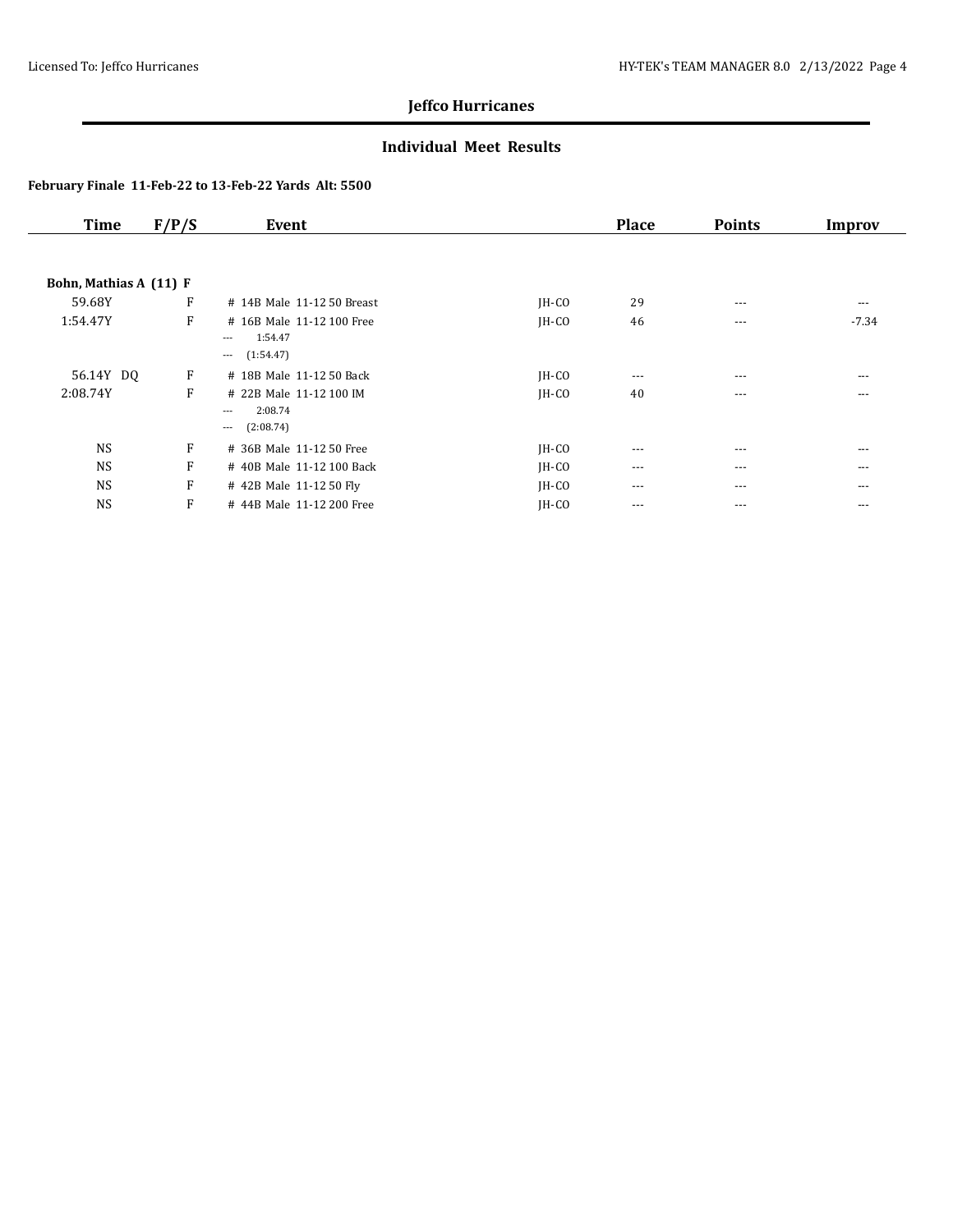### **Individual Meet Results**

| <b>Time</b>            | F/P/S<br>Event                                                                                                                                |         | <b>Place</b> | <b>Points</b> | <b>Improv</b> |
|------------------------|-----------------------------------------------------------------------------------------------------------------------------------------------|---------|--------------|---------------|---------------|
|                        |                                                                                                                                               |         |              |               |               |
| Carter, Amber V (15) F |                                                                                                                                               |         |              |               |               |
| 2:44.20Y               | $\mathbf{F}$<br># 23 Female Senior 200 Free<br>1:18.22<br>2:01.74<br>36.89<br>2:44.20<br>(36.89)<br>(41.33)<br>(43.52)<br>(42.46)             | $IH-CO$ | 72           | ---           | $-32.75$      |
| 31.70Y                 | F<br># 27 Female Senior 50 Free                                                                                                               | JH-CO   | 72           | $---$         | $-0.56$       |
| 2:58.61Y               | F<br># 29 Female Senior 200 Back<br>1:27.88<br>2:13.87<br>42.57<br>2:58.61<br>(42.57)<br>(45.31)<br>(45.99)<br>(44.74)                        | JH-CO   | 29           | ---           | $-17.99$      |
| 1:35.27Y               | F<br># 31 Female Senior 100 Fly<br>1:35.27<br>44.16<br>(44.16)<br>(51.11)                                                                     | JH-CO   | 48           | $---$         | 2.52          |
| 3:23.33Y               | $F \sim$<br>#45 Female Senior 200 Fly<br>43.17<br>2:29.75<br>3:23.33<br>$\overline{\phantom{a}}$<br>(43.17)<br>(53.58)<br>(2:29.75)<br>$\sim$ | $IH-CO$ | 10           | $\cdots$      | ---           |
| 1:22.79Y               | F<br># 47 Female Senior 100 Back<br>40.70<br>1:22.79<br>(40.70)<br>(42.09)                                                                    | JH-CO   | 54           | ---           | $-0.41$       |
| 1:12.46Y               | F<br># 51 Female Senior 100 Free<br>34.76<br>1:12.46<br>(34.76)<br>(37.70)                                                                    | $IH-CO$ | 62           | ---           | 0.47          |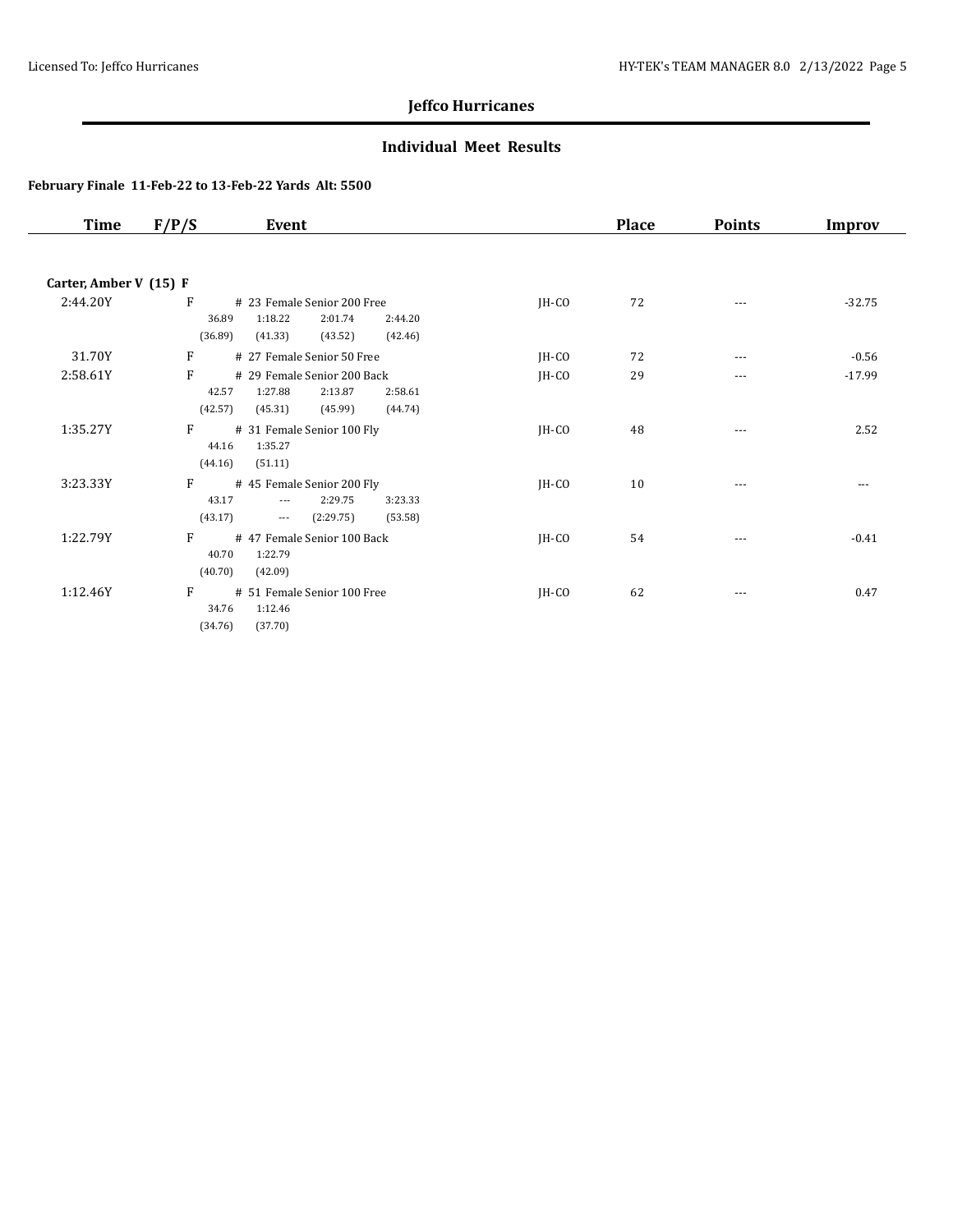### **Individual Meet Results**

| Time                    | F/P/S | Event                                                       |         | <b>Place</b> | <b>Points</b> | Improv   |
|-------------------------|-------|-------------------------------------------------------------|---------|--------------|---------------|----------|
|                         |       |                                                             |         |              |               |          |
| Chandler, Maci J (10) F |       |                                                             |         |              |               |          |
| 57.97Y                  | F     | # 13A Female 10 & Under 50 Breast                           | $IH-CO$ | 32           | $---$         | $\cdots$ |
| 1:35.73Y                | F     | #15A Female 10 & Under 100 Free                             | $IH-CO$ | 25           | $---$         | $-9.47$  |
|                         |       | 1:35.73<br>45.66                                            |         |              |               |          |
|                         |       | (45.66)<br>(50.07)                                          |         |              |               |          |
| 50.14Y                  | F     | #17A Female 10 & Under 50 Back                              | $IH-CO$ | 31           | $---$         | $-2.08$  |
| 1:52.19Y DQ             | F     | # 21A Female 10 & Under 100 IM                              | $IH-CO$ | $\cdots$     | $- - -$       | $---$    |
|                         |       | 1:52.19<br>53.07                                            |         |              |               |          |
|                         |       | (53.07)<br>(59.12)                                          |         |              |               |          |
| 40.33Y                  | F     | # 35A Female 10 & Under 50 Free                             | $IH-CO$ | 24           | $- - -$       | ---      |
| 1:52.45Y                | F     | # 39A Female 10 & Under 100 Back                            | $IH-CO$ | 15           | $---$         | $-7.81$  |
|                         |       | 1:52.45<br>54.41                                            |         |              |               |          |
|                         |       | (54.41)<br>(58.04)                                          |         |              |               |          |
| 1:05.57Y                | F     | #41A Female 10 & Under 50 Fly                               | $IH-CO$ | 36           | $---$         | ---      |
| 3:37.64Y                | F     | #43A Female 10 & Under 200 Free                             | $IH-CO$ | 16           | $- - -$       | $---$    |
|                         |       | 1:48.77<br>51.96<br>3:37.64<br>$---$                        |         |              |               |          |
|                         |       | (3:37.64)<br>(51.96)<br>(56.81)<br>$\overline{\phantom{a}}$ |         |              |               |          |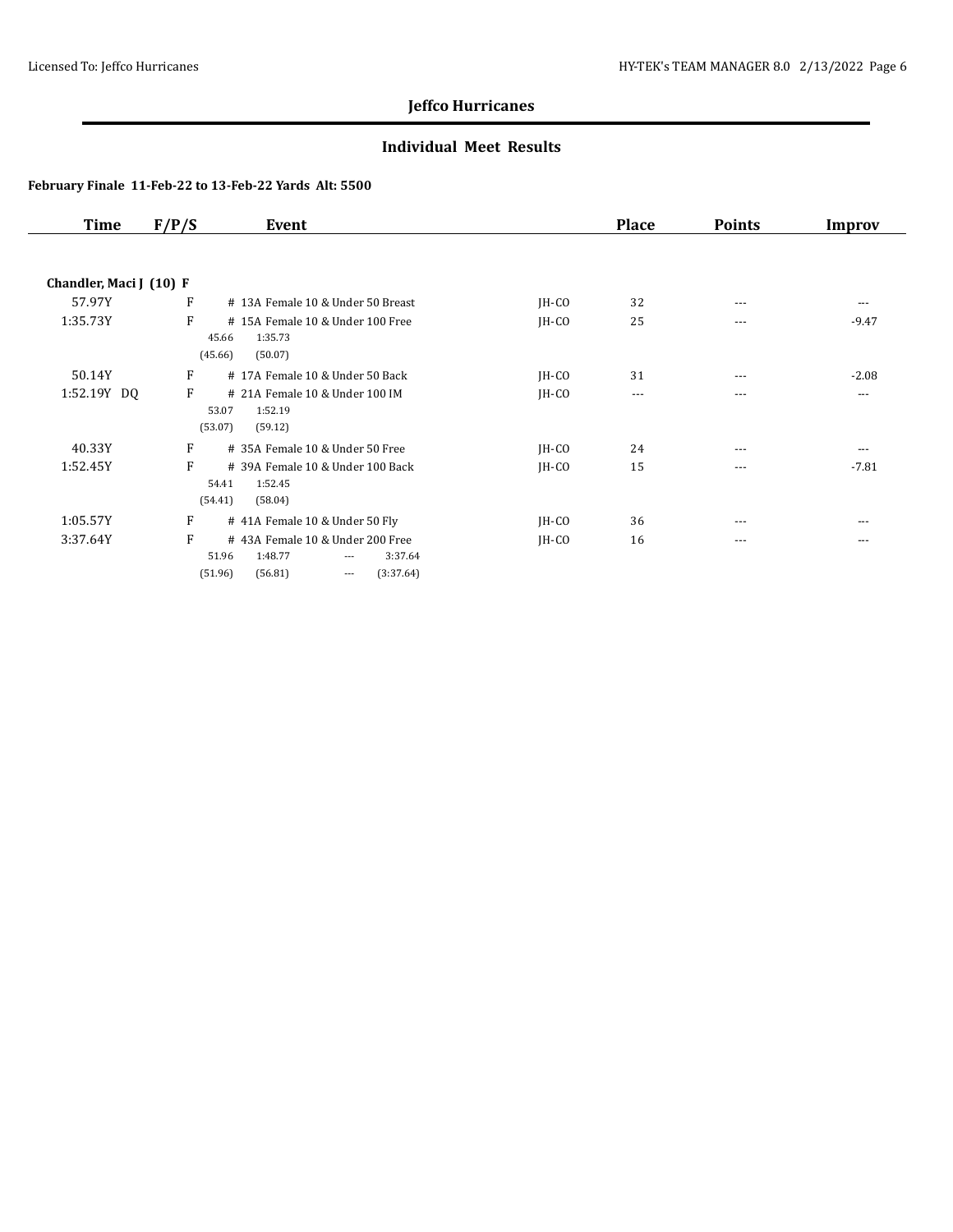### **Individual Meet Results**

| <b>Time</b>          | F/P/S      | Event                                                        |         | <b>Place</b>   | <b>Points</b> | Improv   |
|----------------------|------------|--------------------------------------------------------------|---------|----------------|---------------|----------|
|                      |            |                                                              |         |                |               |          |
| Cook, Jaxon T (11) F |            |                                                              |         |                |               |          |
| 45.38Y               | F          | # 14B Male 11-12 50 Breast                                   | $IH-CO$ | 14             | ---           | 1.50     |
| 1:27.67Y             | F<br>39.60 | # 16B Male 11-12 100 Free<br>1:27.67                         | $IH-CO$ | 36             | ---           | 3.32     |
|                      | (39.60)    | (48.07)                                                      |         |                |               |          |
| 43.25Y               | F          | # 18B Male 11-12 50 Back                                     | $IH-CO$ | 23             | ---           | 3.62     |
| 3:37.41Y             | F<br>48.21 | # 20B Male 11-12 200 Breast<br>1:42.63<br>2:42.29<br>3:37.41 | $IH-CO$ | $\overline{7}$ | ---           | $\cdots$ |
|                      | (48.21)    | (59.66)<br>(55.12)<br>(54.42)                                |         |                |               |          |
| 38.13Y               | F          | # 36B Male 11-12 50 Free                                     | $IH-CO$ | 32             | ---           | $-0.44$  |
| 1:39.14Y             | F<br>46.94 | # 38B Male 11-12 100 Breast<br>1:39.14                       | $IH-CO$ | 13             | ---           | 4.44     |
|                      | (46.94)    | (52.20)                                                      |         |                |               |          |
| 1:34.13Y             | F<br>44.10 | #40B Male 11-12 100 Back<br>1:34.13                          | $IH-CO$ | 15             | $\cdots$      | $- - -$  |
|                      | (44.10)    | (50.03)                                                      |         |                |               |          |
| 46.29Y               | F          | # 42B Male 11-12 50 Fly                                      | JH-CO   | 24             | $\cdots$      | 3.95     |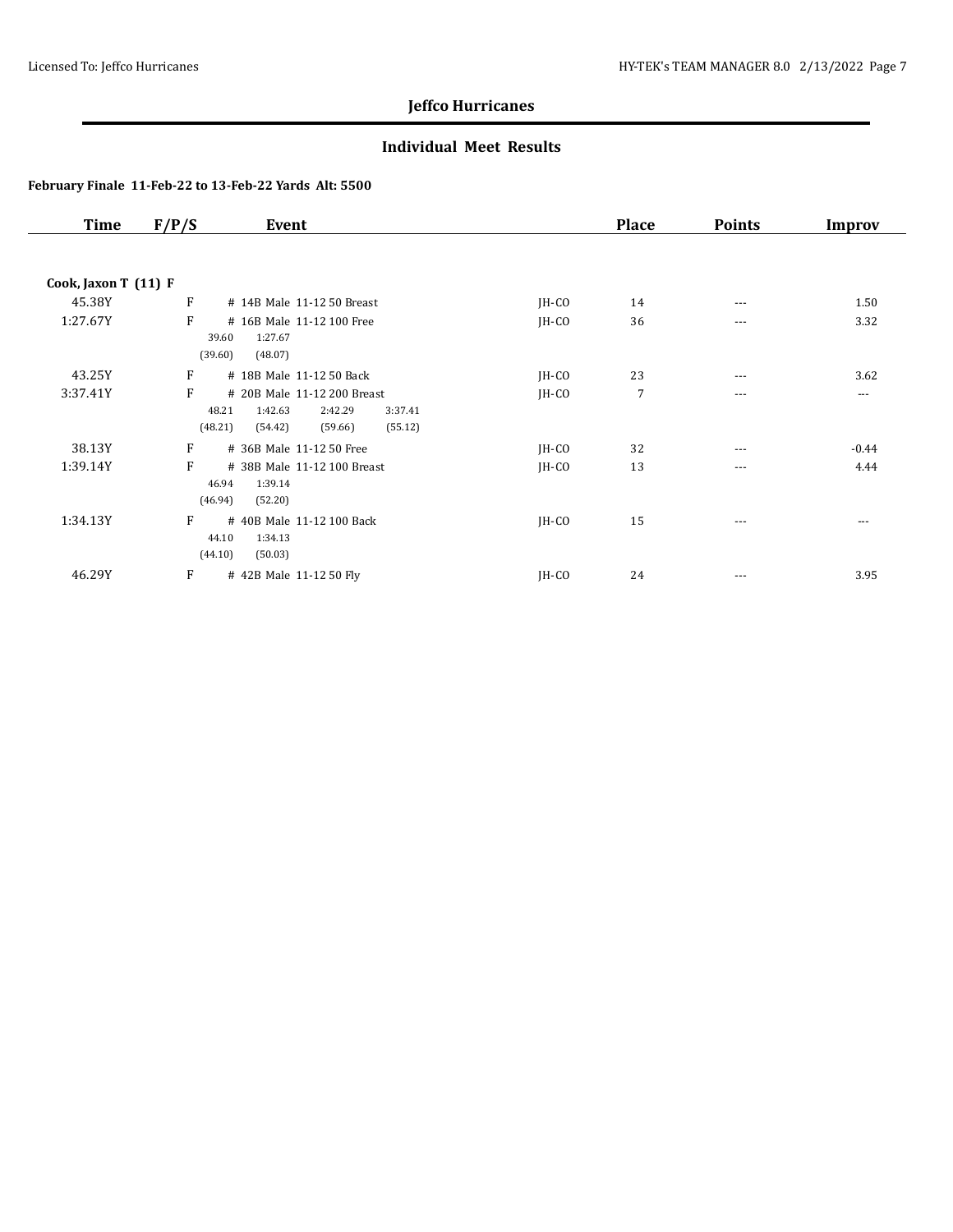### **Individual Meet Results**

| <b>Time</b>          | F/P/S                     | Event                                                                                                     |         | <b>Place</b> | <b>Points</b> | Improv   |
|----------------------|---------------------------|-----------------------------------------------------------------------------------------------------------|---------|--------------|---------------|----------|
|                      |                           |                                                                                                           |         |              |               |          |
| Cook, Violet S (8) F |                           |                                                                                                           |         |              |               |          |
| 1:04.39Y             | F                         | # 13A Female 10 & Under 50 Breast                                                                         | $IH-CO$ | 44           | $\cdots$      | 2.69     |
| 1:43.31Y             | F<br>47.51                | #15A Female 10 & Under 100 Free<br>1:43.31                                                                | $IH-CO$ | 33           | ---           | $-9.16$  |
|                      | (47.51)                   | (55.80)                                                                                                   |         |              |               |          |
| 55.81Y               | F                         | # 17A Female 10 & Under 50 Back                                                                           | $IH-CO$ | 47           | ---           | $-1.33$  |
| 2:03.10Y             | F<br>58.56                | # 21A Female 10 & Under 100 IM<br>2:03.10                                                                 | $IH-CO$ | 39           | ---           | $-8.98$  |
|                      | (58.56)                   | (1:04.54)                                                                                                 |         |              |               |          |
| 49.94Y               | F                         | # 35A Female 10 & Under 50 Free                                                                           | $IH-CO$ | 53           | $---$         | $-0.83$  |
| 2:17.59Y             | F<br>1:03.94<br>(1.03.94) | # 37A Female 10 & Under 100 Breast<br>2:17.59<br>(1:13.65)                                                | $IH-CO$ | 22           | ---           | ---      |
| 1:02.22Y             | F                         | # 41A Female 10 & Under 50 Fly                                                                            | $IH-CO$ | 33           | ---           | $-12.17$ |
| 3:51.18Y             | F                         | #43A Female 10 & Under 200 Free<br>3:51.18<br>$- - -$<br>---<br>(3:51.18)<br>$\cdots$<br>$- - -$<br>$---$ | $IH-CO$ | 20           | $\cdots$      | $-22.37$ |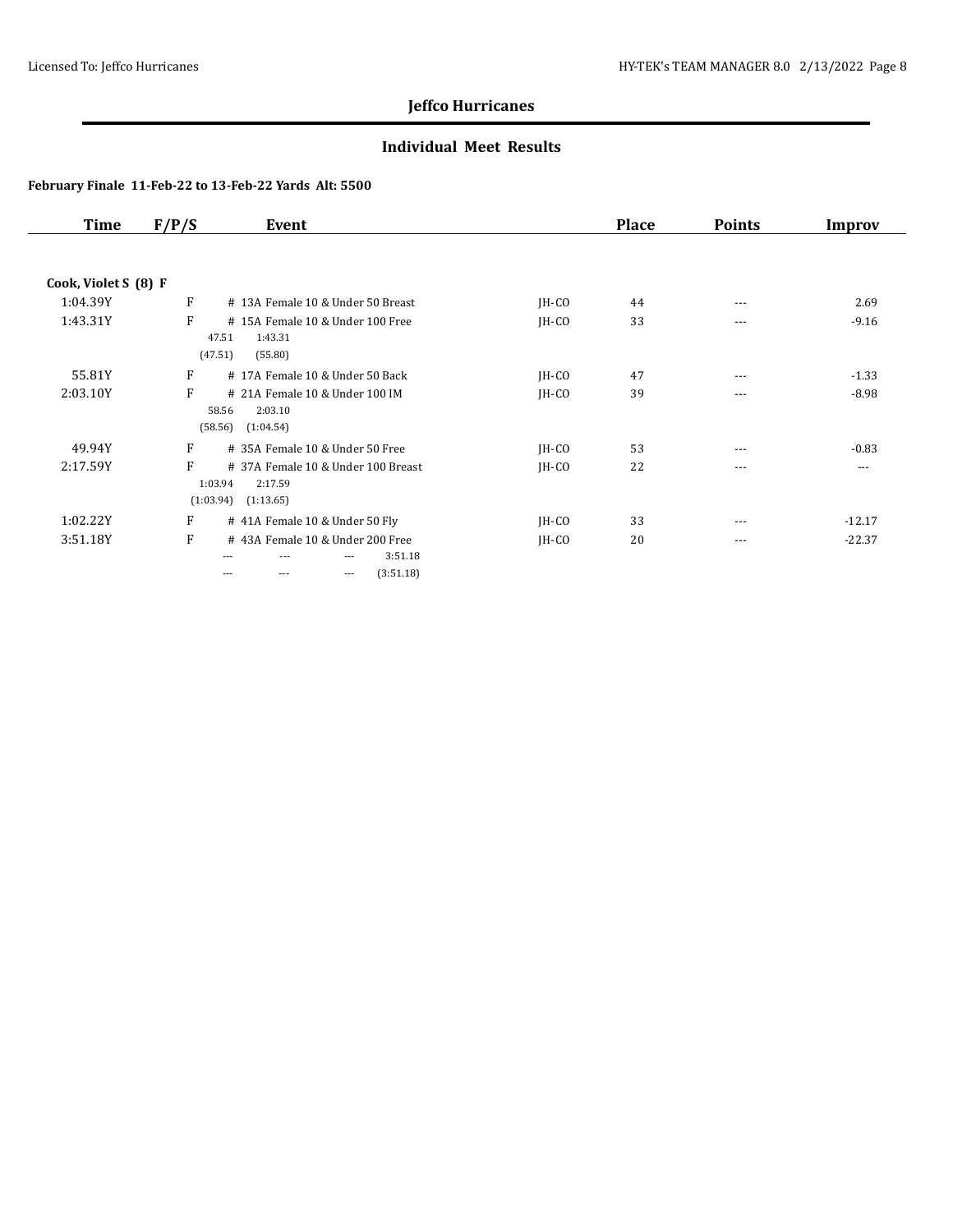### **Individual Meet Results**

| <b>Time</b>              | F/P/S<br>Event                                                                                                           |         | <b>Place</b> | <b>Points</b> | Improv |
|--------------------------|--------------------------------------------------------------------------------------------------------------------------|---------|--------------|---------------|--------|
|                          |                                                                                                                          |         |              |               |        |
| De Jager, Lisca C (17) F |                                                                                                                          |         |              |               |        |
| 1:16.26Y                 | F<br>#47 Female Senior 100 Back<br>36.55<br>1:16.26<br>(36.55)<br>(39.71)                                                | IH-CO   | 36           | $--$          | 3.11   |
| 2:50.84Y                 | F<br># 49 Female Senior 200 Breast<br>1:23.19<br>2:08.17<br>2:50.84<br>39.46<br>(39.46)<br>(42.67)<br>(43.73)<br>(44.98) | IH-CO   | 8            | $---$         | 3.47   |
| 1:04.47Y                 | F<br># 51 Female Senior 100 Free<br>30.73<br>1:04.47<br>(30.73)<br>(33.74)                                               | $IH-CO$ | 29           | $\cdots$      | 3.23   |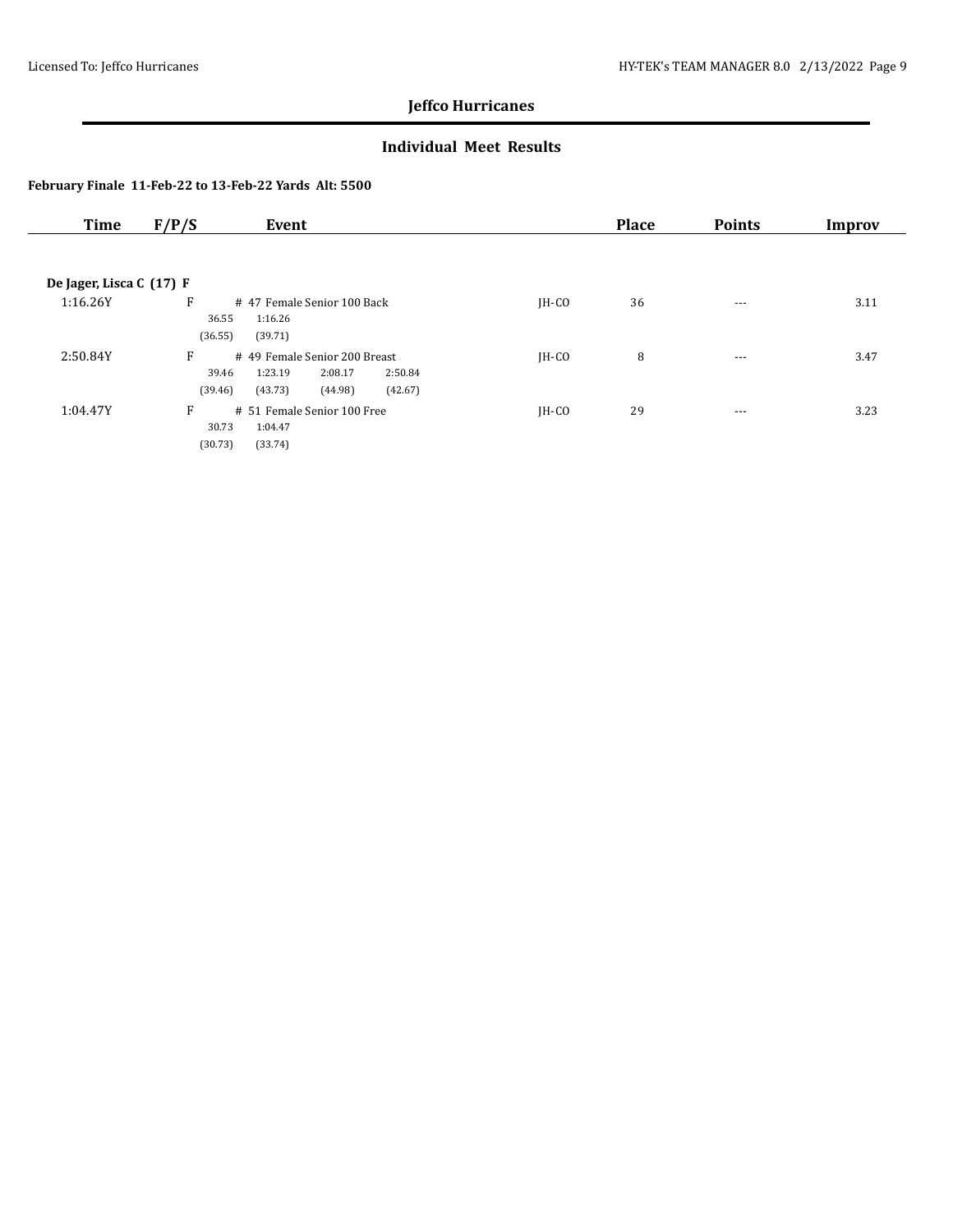### **Individual Meet Results**

| Time                      | F/P/S   | Event                        |         |         |         |         | <b>Place</b> | <b>Points</b>                                                                                                                                                                                                                                                                                                                                                                                | Improv    |
|---------------------------|---------|------------------------------|---------|---------|---------|---------|--------------|----------------------------------------------------------------------------------------------------------------------------------------------------------------------------------------------------------------------------------------------------------------------------------------------------------------------------------------------------------------------------------------------|-----------|
|                           |         |                              |         |         |         |         |              |                                                                                                                                                                                                                                                                                                                                                                                              |           |
| De Jager, Zander J (14) F |         |                              |         |         |         |         |              |                                                                                                                                                                                                                                                                                                                                                                                              |           |
| 5:33.79Y                  | F       | # 4C Male 13 & Over 500 Free |         |         | JH-CO   |         | 12           | ---                                                                                                                                                                                                                                                                                                                                                                                          | $-121.07$ |
|                           | 29.40   | 1:03.02<br>1:37.14           | 2:11.38 | 2:46.43 | 3:21.02 | 3:55.32 | 4:29.06      |                                                                                                                                                                                                                                                                                                                                                                                              |           |
|                           | (29.40) | (33.62)<br>(34.12)           | (34.24) | (35.05) | (34.59) | (34.30) | (33.74)      |                                                                                                                                                                                                                                                                                                                                                                                              |           |
|                           | 5:02.80 | 5:33.79                      |         |         |         |         |              |                                                                                                                                                                                                                                                                                                                                                                                              |           |
|                           | (33.74) | (30.99)                      |         |         |         |         |              |                                                                                                                                                                                                                                                                                                                                                                                              |           |
| 1:58.34Y                  | F       | # 24 Male Senior 200 Free    |         |         | $IH-CO$ |         | 18           | $\frac{1}{2} \frac{1}{2} \frac{1}{2} \frac{1}{2} \frac{1}{2} \frac{1}{2} \frac{1}{2} \frac{1}{2} \frac{1}{2} \frac{1}{2} \frac{1}{2} \frac{1}{2} \frac{1}{2} \frac{1}{2} \frac{1}{2} \frac{1}{2} \frac{1}{2} \frac{1}{2} \frac{1}{2} \frac{1}{2} \frac{1}{2} \frac{1}{2} \frac{1}{2} \frac{1}{2} \frac{1}{2} \frac{1}{2} \frac{1}{2} \frac{1}{2} \frac{1}{2} \frac{1}{2} \frac{1}{2} \frac{$ | $-7.32$   |
|                           | 26.28   | 56.10<br>1:27.47             | 1:58.34 |         |         |         |              |                                                                                                                                                                                                                                                                                                                                                                                              |           |
|                           | (26.28) | (29.82)<br>(31.37)           | (30.87) |         |         |         |              |                                                                                                                                                                                                                                                                                                                                                                                              |           |
| 1:17.10Y                  | F       | # 26 Male Senior 100 Breast  |         |         | $IH-CO$ |         | 12           | $\cdots$                                                                                                                                                                                                                                                                                                                                                                                     | 0.59      |
|                           | 36.66   | 1:17.10                      |         |         |         |         |              |                                                                                                                                                                                                                                                                                                                                                                                              |           |
|                           | (36.66) | (40.44)                      |         |         |         |         |              |                                                                                                                                                                                                                                                                                                                                                                                              |           |
| 25.83Y                    | F       | # 28 Male Senior 50 Free     |         |         | $IH-CO$ |         | 32           | ---                                                                                                                                                                                                                                                                                                                                                                                          | 0.56      |
| 1:02.59Y                  | F       | # 48 Male Senior 100 Back    |         |         | $IH-CO$ |         | 12           | $---$                                                                                                                                                                                                                                                                                                                                                                                        | $-1.13$   |
|                           | 30.26   | 1:02.59                      |         |         |         |         |              |                                                                                                                                                                                                                                                                                                                                                                                              |           |
|                           | (30.26) | (32.33)                      |         |         |         |         |              |                                                                                                                                                                                                                                                                                                                                                                                              |           |
| 2:51.39Y                  | F       | # 50 Male Senior 200 Breast  |         |         | $IH-CO$ |         | 12           | $---$                                                                                                                                                                                                                                                                                                                                                                                        | 3.28      |
|                           | 37.04   | 1:21.99<br>2:06.65           | 2:51.39 |         |         |         |              |                                                                                                                                                                                                                                                                                                                                                                                              |           |
|                           | (37.04) | (44.95)<br>(44.66)           | (44.74) |         |         |         |              |                                                                                                                                                                                                                                                                                                                                                                                              |           |
| 55.04Y                    | F       | # 52 Male Senior 100 Free    |         |         | JH-CO   |         | 17           | $\cdots$                                                                                                                                                                                                                                                                                                                                                                                     | $-0.43$   |
|                           | 26.09   | 55.04                        |         |         |         |         |              |                                                                                                                                                                                                                                                                                                                                                                                              |           |
|                           | (26.09) | (28.95)                      |         |         |         |         |              |                                                                                                                                                                                                                                                                                                                                                                                              |           |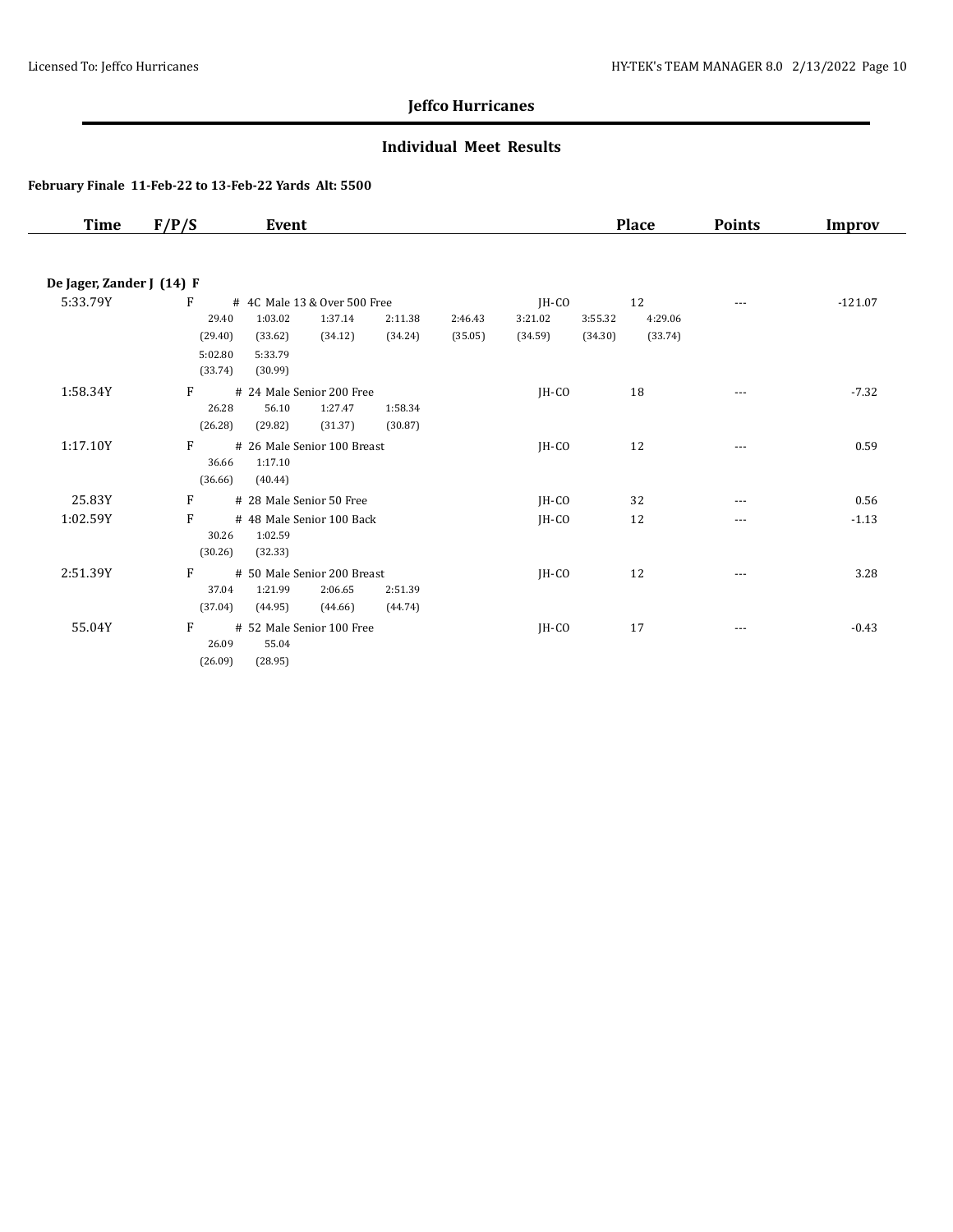### **Individual Meet Results**

| Time                   | F/P/S | Event                         |         | Place   | <b>Points</b> | Improv |
|------------------------|-------|-------------------------------|---------|---------|---------------|--------|
|                        |       |                               |         |         |               |        |
|                        |       |                               |         |         |               |        |
| Dove, Miranda C (16) F |       |                               |         |         |               |        |
| <b>NS</b>              | F     | # 23 Female Senior 200 Free   | $IH-CO$ | $- - -$ | $---$         | $---$  |
| <b>NS</b>              | F     | # 27 Female Senior 50 Free    | $IH-CO$ | $- - -$ | $- - -$       | $---$  |
| <b>NS</b>              | F     | # 31 Female Senior 100 Fly    | $IH-CO$ | $---$   | $- - -$       | $---$  |
| <b>NS</b>              | F     | # 47 Female Senior 100 Back   | $IH-CO$ | $- - -$ | $- - -$       | $---$  |
| <b>NS</b>              | F     | # 49 Female Senior 200 Breast | $IH-CO$ | $---$   | ---           | ---    |
| <b>NS</b>              | F     | # 51 Female Senior 100 Free   | $IH-CO$ | $- - -$ | $- - -$       | $---$  |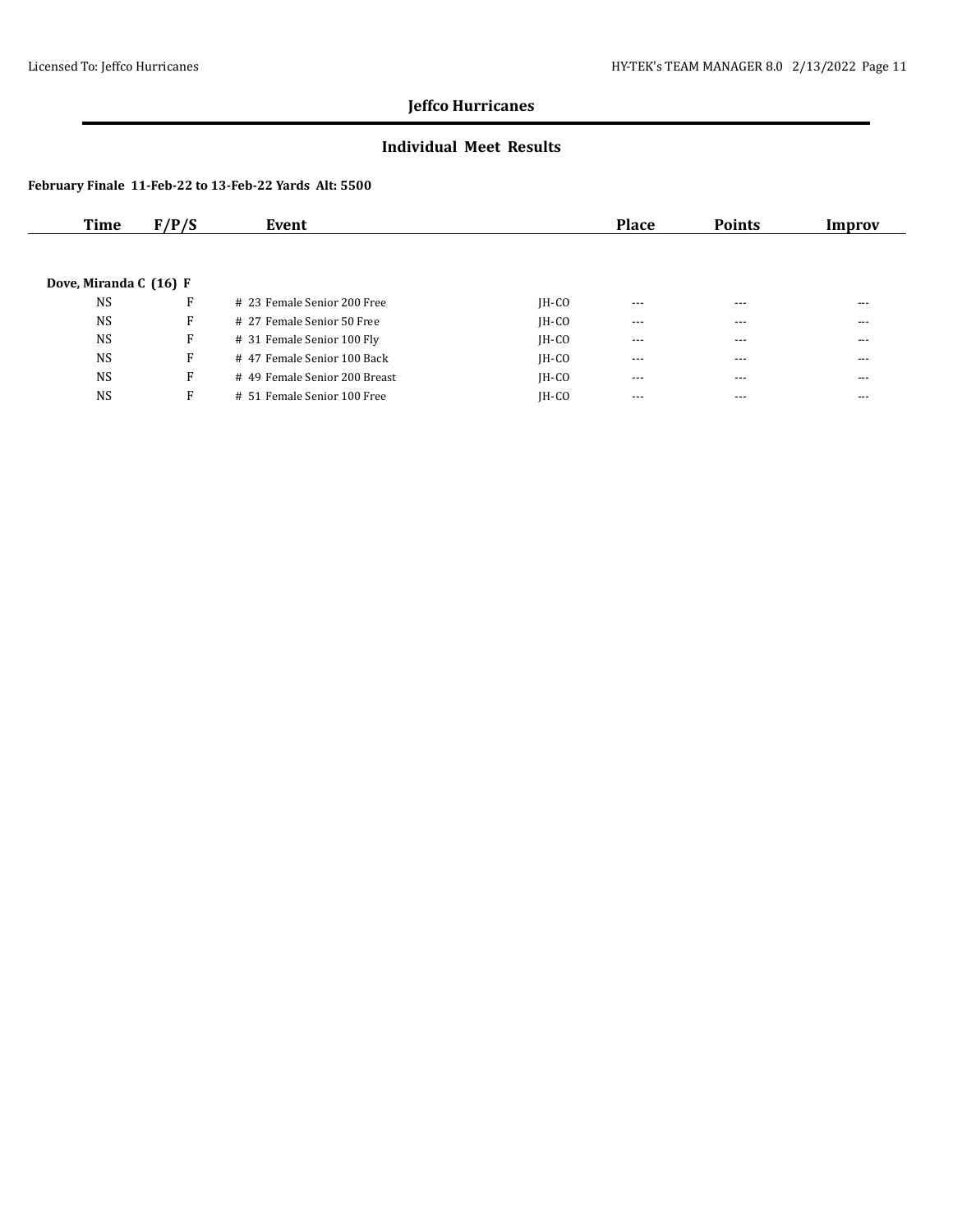### **Individual Meet Results**

| Time                   | F/P/S<br>Event                                                                                                           |         | <b>Place</b> | <b>Points</b> | Improv  |
|------------------------|--------------------------------------------------------------------------------------------------------------------------|---------|--------------|---------------|---------|
| Dykema, Holly H (14) F |                                                                                                                          |         |              |               |         |
| 2:16.55Y               | F<br># 23 Female Senior 200 Free<br>1:06.43<br>1:42.24<br>31.68<br>2:16.55<br>(31.68)<br>(34.75)<br>(35.81)<br>(34.31)   | $IH-CO$ | 26           | $\cdots$      | 2.50    |
| 1:22.33Y               | F<br># 25 Female Senior 100 Breast<br>37.89<br>1:22.33<br>(37.89)<br>(44.44)                                             | $IH-CO$ | 15           | ---           | 0.24    |
| 27.34Y                 | F<br># 27 Female Senior 50 Free                                                                                          | $IH-CO$ | 14           | $\cdots$      | $-0.18$ |
| 1:13.29Y               | F<br>#47 Female Senior 100 Back<br>35.18<br>1:13.29<br>(35.18)<br>(38.11)                                                | $IH-CO$ | 25           | $\cdots$      | $-0.11$ |
| 3:03.11Y               | F<br># 49 Female Senior 200 Breast<br>40.59<br>1:26.33<br>2:14.51<br>3:03.11<br>(40.59)<br>(45.74)<br>(48.18)<br>(48.60) | $IH-CO$ | 15           | ---           | 4.47    |
| 1:00.53Y               | F<br># 51 Female Senior 100 Free<br>28.90<br>1:00.53<br>(28.90)<br>(31.63)                                               | $IH-CO$ | 12           | $\cdots$      | 0.72    |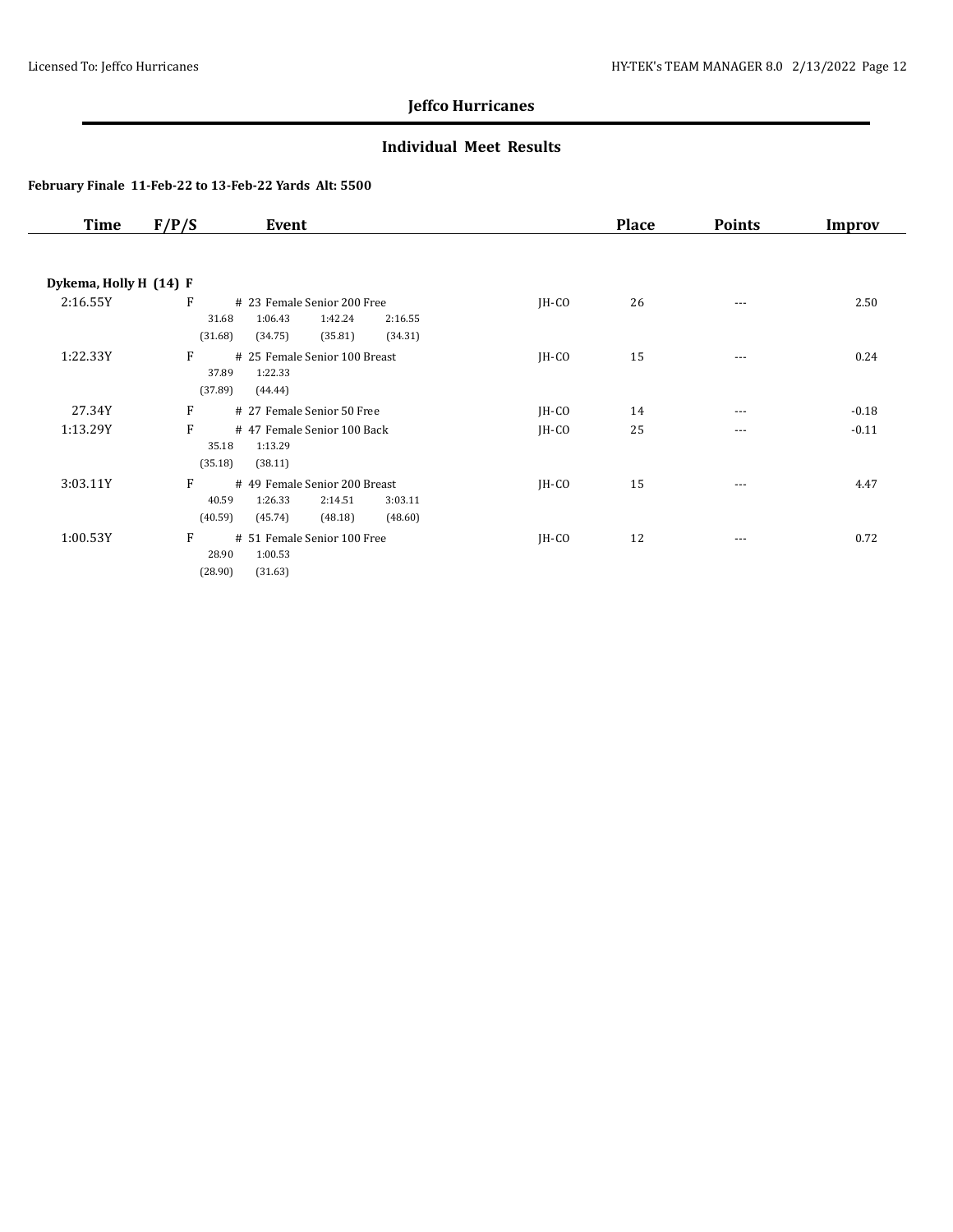### **Individual Meet Results**

| <b>Time</b>            | F/P/S                 | Event                                                   |         | <b>Place</b> | <b>Points</b> | Improv  |
|------------------------|-----------------------|---------------------------------------------------------|---------|--------------|---------------|---------|
|                        |                       |                                                         |         |              |               |         |
| Fearing, Grey C (11) F |                       |                                                         |         |              |               |         |
| 3:11.11Y               | F<br>42.03            | # 2B Male 11-12 200 IM<br>1:28.84<br>2:30.77<br>3:11.11 | $IH-CO$ | 13           | $\cdots$      | $-6.37$ |
|                        | (42.03)               | (40.34)<br>(46.81)<br>(1:01.93)                         |         |              |               |         |
| 50.07Y                 | F                     | # 14B Male 11-12 50 Breast                              | $IH-CO$ | 20           | $\cdots$      | $-8.33$ |
| 1:19.18Y               | F<br>37.27<br>(37.27) | # 16B Male 11-12 100 Free<br>1:19.18<br>(41.91)         | $IH-CO$ | 29           | $- - -$       | 0.15    |
| 39.36Y                 | F                     | # 18B Male 11-12 50 Back                                | $IH-CO$ | 17           | $---$         | 0.44    |
| 1:30.92Y               | F<br>---<br>$\cdots$  | # 22B Male 11-12 100 IM<br>1:30.92<br>(1:30.92)         | $IH-CO$ | 29           | $- - -$       | $-3.98$ |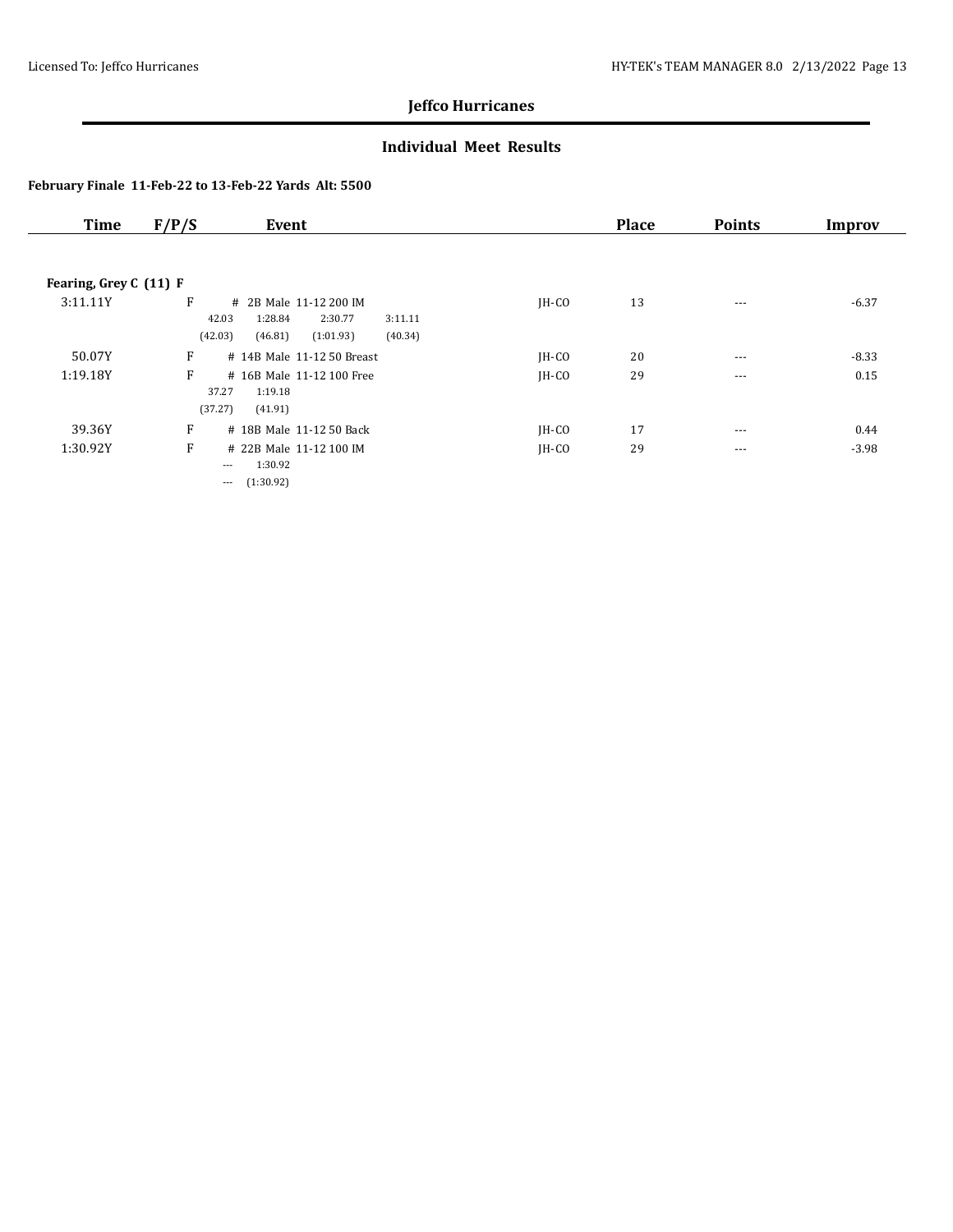### **Individual Meet Results**

| <b>Time</b>               | F/P/S | Event                         |         | <b>Place</b> | <b>Points</b> | Improv  |
|---------------------------|-------|-------------------------------|---------|--------------|---------------|---------|
|                           |       |                               |         |              |               |         |
| Ferguson, Hailey A (11) F |       |                               |         |              |               |         |
| 49.87Y                    | F     | # 13B Female 11-12 50 Breast  | JH-CO   | 39           | ---           | 0.04    |
| 1:31.13Y                  | F     | # 15B Female 11-12 100 Free   | JH-CO   | 66           | ---           | $-9.36$ |
|                           |       | 42.09<br>1:31.13              |         |              |               |         |
|                           |       | (42.09)<br>(49.04)            |         |              |               |         |
| 48.69Y                    | F     | # 17B Female 11-12 50 Back    | $IH-CO$ | 49           | ---           | $-2.82$ |
| 1:37.87Y                  | F     | # 21B Female 11-12 100 IM     | $IH-CO$ | 56           | $\cdots$      | $-7.23$ |
|                           |       | 48.55<br>1:37.87              |         |              |               |         |
|                           |       | (48.55)<br>(49.32)            |         |              |               |         |
| 39.16Y                    | F     | # 35B Female 11-12 50 Free    | $IH-CO$ | 67           | ---           | $-0.65$ |
| 1:48.79Y                  | F     | # 37B Female 11-12 100 Breast | JH-CO   | 34           | ---           | 0.65    |
|                           |       | 52.62<br>1:48.79              |         |              |               |         |
|                           |       | (52.62)<br>(56.17)            |         |              |               |         |
| 1:45.36Y                  | F     | # 39B Female 11-12 100 Back   | JH-CO   | 43           | $---$         | $-0.19$ |
|                           |       | 51.91<br>1:45.36              |         |              |               |         |
|                           |       | (51.91)<br>(53.45)            |         |              |               |         |
| 53.00Y                    | F     | # 41B Female 11-12 50 Fly     | IH-CO   | 57           | $---$         | 1.51    |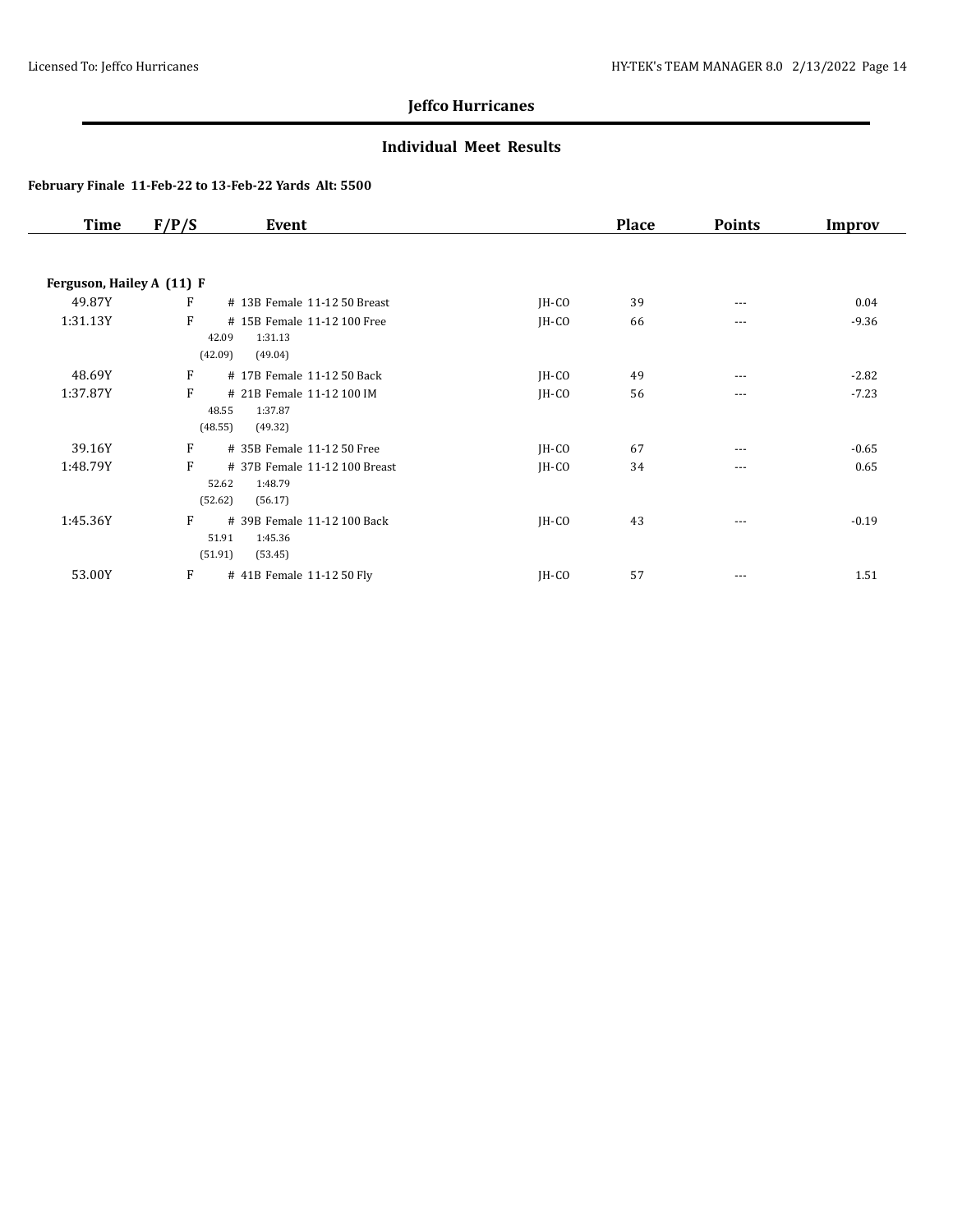### **Individual Meet Results**

| Time               | F/P/S<br>Event                                                                 |         | <b>Place</b> | <b>Points</b> | Improv  |
|--------------------|--------------------------------------------------------------------------------|---------|--------------|---------------|---------|
|                    |                                                                                |         |              |               |         |
| Fry, Layla A (9) F |                                                                                |         |              |               |         |
| 1:49.37Y DQ        | F<br># 11A Female 10 & Under 100 Fly<br>1:49.37<br>51.99<br>(51.99)<br>(57.38) | $IH-CO$ | $---$        | $- - -$       | $- - -$ |
| 56.11Y             | F<br># 13A Female 10 & Under 50 Breast                                         | $IH-CO$ | 27           | $- - -$       | 4.08    |
| 47.44Y             | F<br>#17A Female 10 & Under 50 Back                                            | $IH-CO$ | 21           | $---$         | 1.02    |
| 1:40.50Y           | F<br># 21A Female 10 & Under 100 IM<br>50.10<br>1:40.50                        | $IH-CO$ | 16           | $\cdots$      | $-5.17$ |
|                    | (50.10)<br>(50.40)                                                             |         |              |               |         |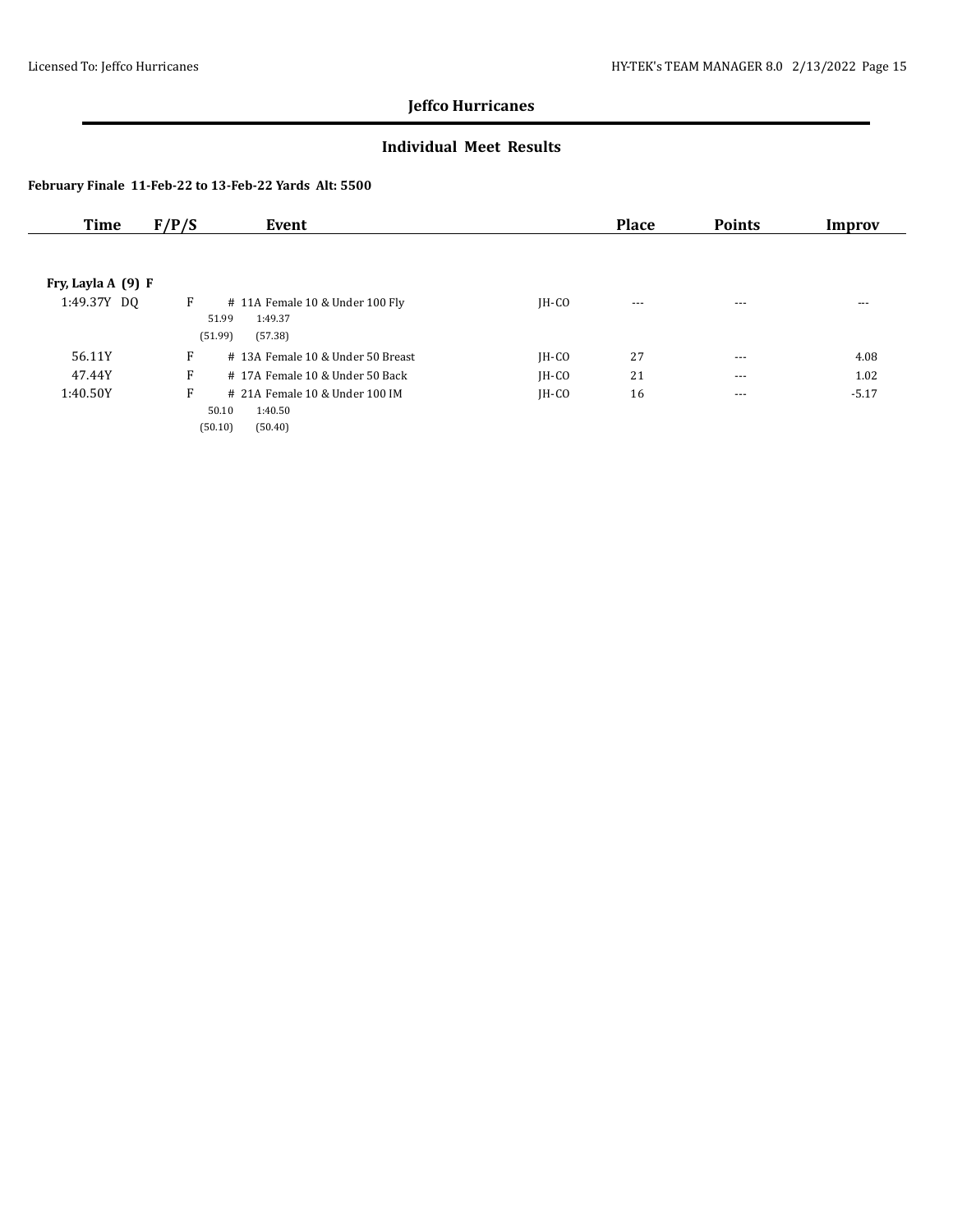### **Individual Meet Results**

| Time                 | F/P/S | Event                              |         | <b>Place</b> | <b>Points</b> | Improv |
|----------------------|-------|------------------------------------|---------|--------------|---------------|--------|
|                      |       |                                    |         |              |               |        |
| Garin, Clara J (8) F |       |                                    |         |              |               |        |
| <b>NS</b>            | F     | # 13A Female 10 & Under 50 Breast  | $IH-CO$ | $- - -$      | $- - -$       | ---    |
| <b>NS</b>            | F     | # 15A Female 10 & Under 100 Free   | $IH-CO$ | $---$        | $---$         | ---    |
| <b>NS</b>            | F     | # 17A Female 10 & Under 50 Back    | $IH-CO$ | $- - -$      | $---$         | ---    |
| <b>NS</b>            | F     | # 21A Female 10 & Under 100 IM     | $IH-CO$ | $---$        | $- - -$       | ---    |
| <b>NS</b>            | F     | # 35A Female 10 & Under 50 Free    | $IH-CO$ | $- - -$      | $- - -$       | $---$  |
| <b>NS</b>            | F     | $#$ 39A Female 10 & Under 100 Back | $IH-CO$ | $\cdots$     | $---$         | $---$  |
| <b>NS</b>            | F     | # 41A Female 10 & Under 50 Fly     | $IH-CO$ | $---$        | $- - -$       | ---    |
| <b>NS</b>            | F     | #43A Female 10 & Under 200 Free    | $IH-CO$ | $- - -$      | $- - -$       | ---    |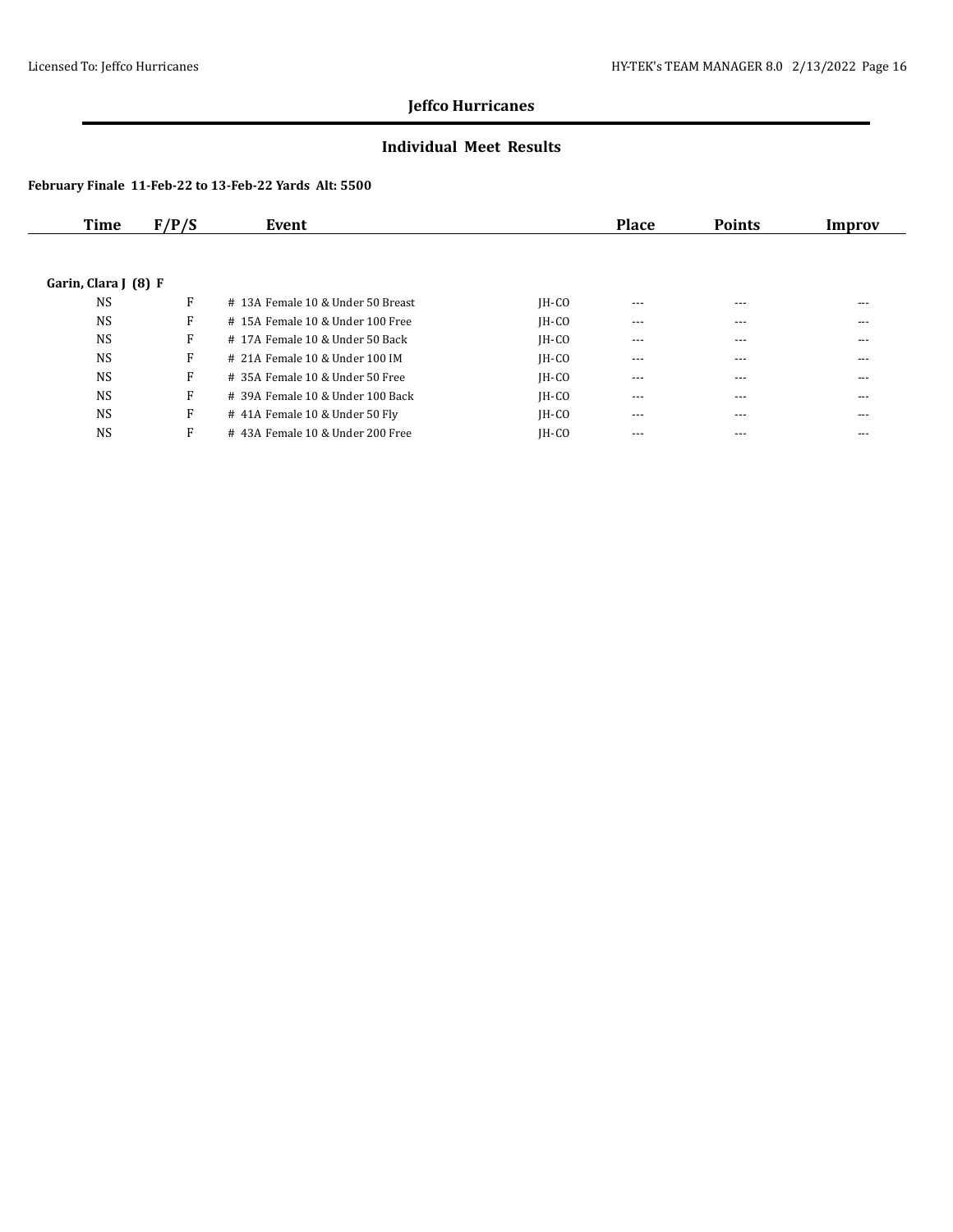### **Individual Meet Results**

| Time                 | F/P/S                        | Event                                                                                           |         | <b>Place</b> | <b>Points</b> | Improv  |
|----------------------|------------------------------|-------------------------------------------------------------------------------------------------|---------|--------------|---------------|---------|
|                      |                              |                                                                                                 |         |              |               |         |
| Garin, Evie R (13) F |                              |                                                                                                 |         |              |               |         |
| 1:29.33Y             | F<br>42.25<br>(42.25)        | # 25 Female Senior 100 Breast<br>1:29.33<br>(47.08)                                             | JH-CO   | 30           | ---           | $-3.44$ |
| 31.98Y               | F                            | # 27 Female Senior 50 Free                                                                      | JH-CO   | 78           | ---           | 0.50    |
| 2:59.48Y DQ          | F<br>41.91<br>(41.91)        | # 29 Female Senior 200 Back<br>1:27.31<br>2:14.77<br>2:59.48<br>$(45.40)$ $(47.46)$<br>(44.71)  | $IH-CO$ | $\cdots$     | ---           | ---     |
| 1:38.69Y             | $F \sim$<br>46.49<br>(46.49) | # 31 Female Senior 100 Fly<br>1:38.69<br>(52.20)                                                | JH-CO   | 50           | $\cdots$      | 3.77    |
| 1:21.27Y             | F<br>39.25<br>(39.25)        | #47 Female Senior 100 Back<br>1:21.27<br>(42.02)                                                | JH-CO   | 49           | ---           | 1.24    |
| 3:18.86Y             | F<br>44.89<br>(44.89)        | # 49 Female Senior 200 Breast<br>1:35.82<br>2:27.51<br>3:18.86<br>(50.93)<br>(51.69)<br>(51.35) | JH-CO   | 23           | ---           | $-2.52$ |
| 1:12.61Y             | F<br>34.26<br>(34.26)        | # 51 Female Senior 100 Free<br>1:12.61<br>(38.35)                                               | JH-CO   | 63           | $\cdots$      | 1.86    |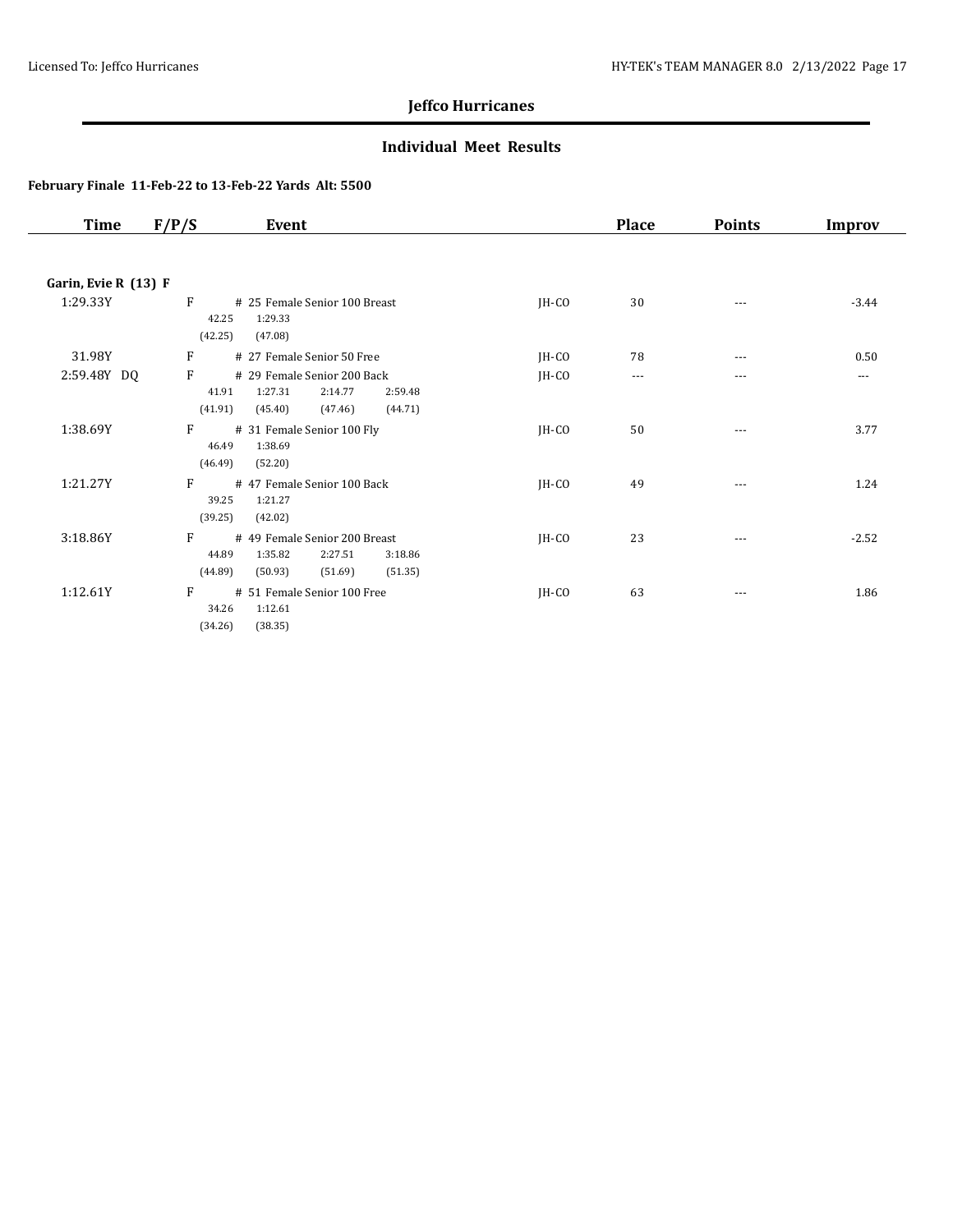### **Individual Meet Results**

| <b>Time</b>         | F/P/S | Event                            |         | <b>Place</b> | <b>Points</b> | Improv  |
|---------------------|-------|----------------------------------|---------|--------------|---------------|---------|
|                     |       |                                  |         |              |               |         |
| Garin, Gus $(10)$ F |       |                                  |         |              |               |         |
| 47.85Y DQ           | F     | # 14A Male 10 & Under 50 Breast  | $IH-CO$ | $\cdots$     | $---$         | ---     |
| 44.20Y              | F     | # 18A Male 10 & Under 50 Back    | $IH-CO$ | 13           | $---$         | $-0.94$ |
| 1:32.61Y            | F     | # 22A Male 10 & Under 100 IM     | $IH-CO$ | 8            | $---$         | 3.54    |
|                     |       | 1:32.61<br>$\cdots$              |         |              |               |         |
|                     |       | (1:32.61)<br>$\cdots$            |         |              |               |         |
| 38.22Y              | F     | $#$ 36A Male 10 & Under 50 Free  | $IH-CO$ | 30           | ---           | 1.94    |
| 1:47.13Y            | F     | # 38A Male 10 & Under 100 Breast | $IH-CO$ | 9            | $---$         | 3.73    |
|                     |       | 51.06<br>1:47.13                 |         |              |               |         |
|                     |       | (51.06)<br>(56.07)               |         |              |               |         |
| 1:36.11Y            | F     | #40A Male 10 & Under 100 Back    | JH-CO   | 15           | $---$         | 8.52    |
|                     |       | 1:36.11<br>46.81                 |         |              |               |         |
|                     |       | (46.81)<br>(49.30)               |         |              |               |         |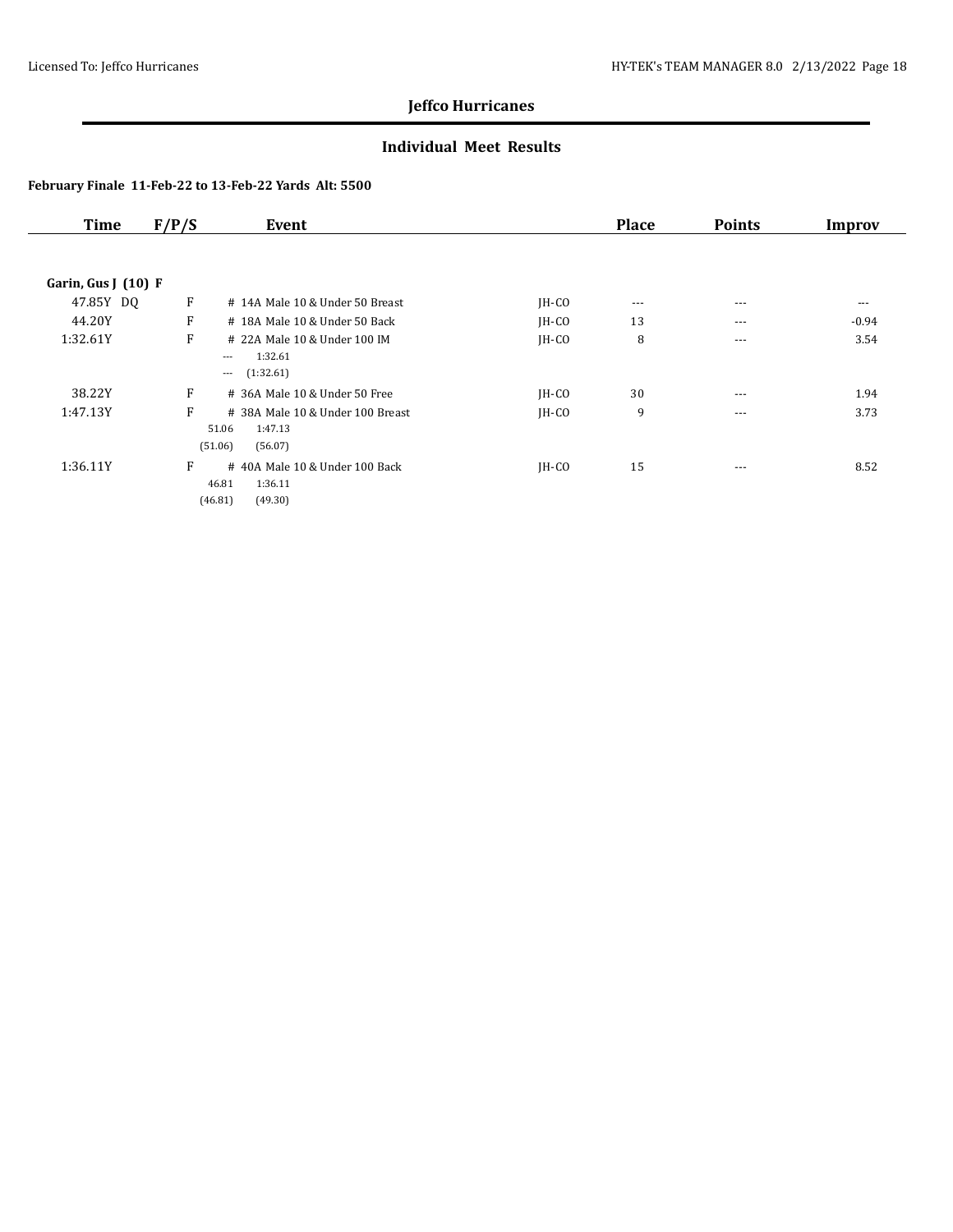### **Individual Meet Results**

| Time                  | F/P/S<br>Event                                                                                                                              |                                                   | <b>Place</b>            | <b>Points</b> | Improv   |
|-----------------------|---------------------------------------------------------------------------------------------------------------------------------------------|---------------------------------------------------|-------------------------|---------------|----------|
| Giesing, Ian D (13) F |                                                                                                                                             |                                                   |                         |               |          |
| 2:34.25Y              | F<br># 2C Male 13 & Over 200 IM<br>35.29<br>1:16.25<br>2:00.46<br>2:34.25<br>(35.29)<br>(40.96)<br>(44.21)<br>(33.79)                       | $IH-CO$                                           | 28                      | ---           | $-4.01$  |
| 5:30.04Y              | F<br># 6C Male 13 & Over 400 IM<br>2:04.16<br>36.20<br>1:20.96<br>2:47.24<br>3:32.09<br>(36.20)<br>(44.76)<br>(43.20)<br>(43.08)<br>(44.85) | JH-CO<br>4:53.97<br>4:18.58<br>(46.49)<br>(35.39) | 9<br>5:30.04<br>(36.07) | ---           | $-15.73$ |
| 1:18.94Y              | F<br># 26 Male Senior 100 Breast<br>37.82<br>1:18.94<br>(37.82)<br>(41.12)                                                                  | IH-CO                                             | 17                      | $\cdots$      | $-3.02$  |
| 28.07Y                | F<br># 28 Male Senior 50 Free                                                                                                               | $IH-CO$                                           | 59                      | ---           | $-1.04$  |
| 2:42.50Y              | F<br># 30 Male Senior 200 Back<br>1:19.68<br>2:01.12<br>38.53<br>2:42.50<br>(38.53)<br>(41.15)<br>(41.44)<br>(41.38)                        | IH-CO                                             | 24                      | ---           | $\cdots$ |
| 1:11.68Y              | F<br># 48 Male Senior 100 Back<br>35.74<br>1:11.68<br>(35.74)<br>(35.94)                                                                    | JH-CO                                             | 33                      | ---           | $-8.40$  |
| 2:48.17Y              | F<br># 50 Male Senior 200 Breast<br>38.66<br>1:21.40<br>2:04.95<br>2:48.17<br>(38.66)<br>(42.74)<br>(43.55)<br>(43.22)                      | IH-CO                                             | 10                      |               | $-6.16$  |
| 1:00.17Y              | F<br># 52 Male Senior 100 Free<br>28.95<br>1:00.17<br>(28.95)<br>(31.22)                                                                    | IH-CO                                             | 36                      | $- - -$       | $-3.46$  |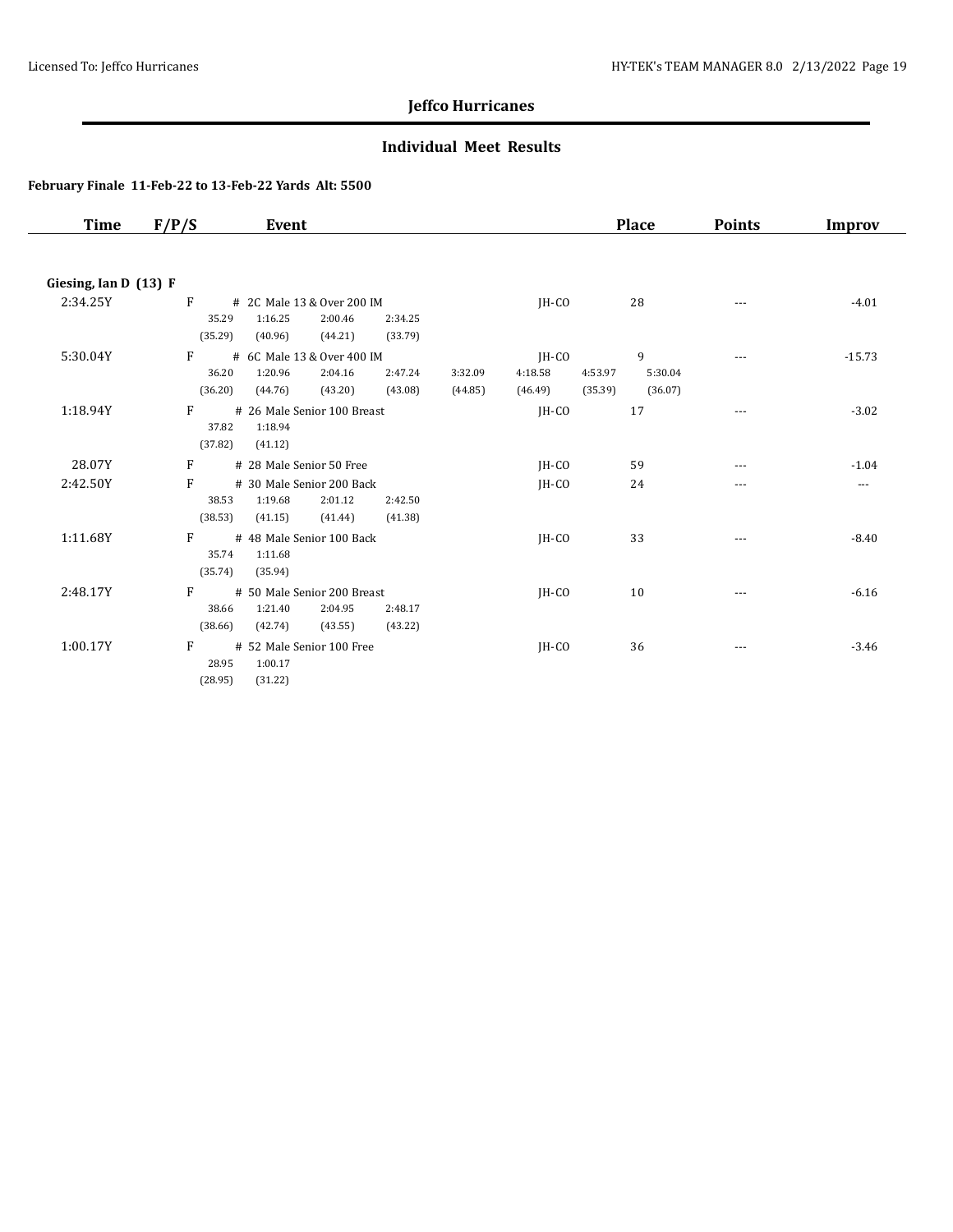### **Individual Meet Results**

| Time                     | F/P/S | Event                                                                                                                        |         | <b>Place</b> | <b>Points</b> | Improv   |
|--------------------------|-------|------------------------------------------------------------------------------------------------------------------------------|---------|--------------|---------------|----------|
|                          |       |                                                                                                                              |         |              |               |          |
| Gonzales, Arriet R (9) F |       |                                                                                                                              |         |              |               |          |
| 1:11.72Y DQ              | F     | # 13A Female 10 & Under 50 Breast                                                                                            | $IH-CO$ | $\cdots$     | $---$         | $---$    |
| 2:29.50Y                 | F     | #15A Female 10 & Under 100 Free<br>2:29.50<br>$---$<br>(2:29.50)<br>$---$                                                    | $IH-CO$ | 53           | $---$         | ---      |
| 1:01.09Y                 | F     | # 17A Female 10 & Under 50 Back                                                                                              | $IH-CO$ | 56           | $---$         | $-5.22$  |
| 2:31.22Y DQ              | F     | # 21A Female 10 & Under 100 IM<br>2:31.22<br>$\cdots$<br>(2:31.22)<br>$\cdots$                                               | $IH-CO$ | $\cdots$     | $- - -$       | $\cdots$ |
| 59.60Y                   | F     | # 35A Female 10 & Under 50 Free                                                                                              | $IH-CO$ | 63           | $---$         | $-12.96$ |
| 2:20.81Y                 | F     | # 39A Female 10 & Under 100 Back<br>1:02.98<br>2:20.81<br>(1:02.98)<br>(1:17.83)                                             | $IH-CO$ | 26           | ---           | ---      |
| 1:12.36Y DQ              | F     | # 41A Female 10 & Under 50 Fly                                                                                               | $IH-CO$ | $\cdots$     | $---$         | ---      |
| 5:11.18Y                 | F     | #43A Female 10 & Under 200 Free<br>1:10.55<br>2:31.95<br>5:11.18<br>$---$<br>(1:21.40)<br>(5:11.18)<br>(1:10.55)<br>$\cdots$ | $IH-CO$ | 25           | $\cdots$      | $-13.65$ |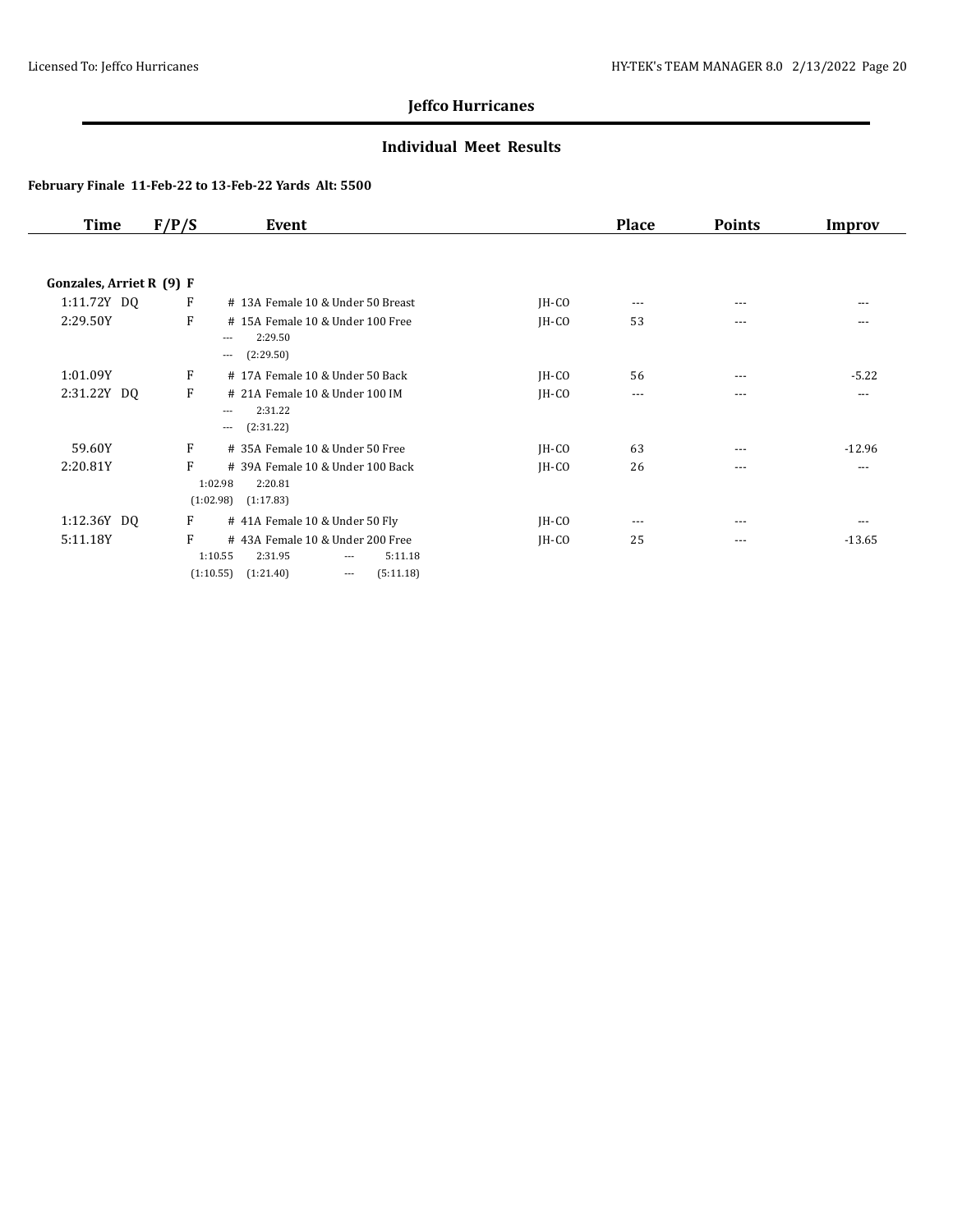### **Individual Meet Results**

| <b>Time</b>            | F/P/S                                            | Event                                                                                                            |                    |                               | <b>Place</b>                                                  | <b>Points</b> | <b>Improv</b> |
|------------------------|--------------------------------------------------|------------------------------------------------------------------------------------------------------------------|--------------------|-------------------------------|---------------------------------------------------------------|---------------|---------------|
|                        |                                                  |                                                                                                                  |                    |                               |                                                               |               |               |
| Harris, Maddi J (12) F |                                                  |                                                                                                                  |                    |                               |                                                               |               |               |
| 2:48.90Y               | F<br>34.64<br>(34.64)                            | # 1B Female 11-12 200 IM<br>1:16.59<br>2:10.89<br>2:48.90<br>(41.95)<br>(54.30)<br>(38.01)                       |                    | IH-CO                         | 12                                                            | 5             | $-15.93$      |
| 7:13.12Y               | F<br>#<br>37.07<br>(37.07)<br>6:29.67<br>(44.41) | 3B Female 11-12 500 Free<br>1:19.20<br>2:02.28<br>2:46.80<br>(44.52)<br>(42.13)<br>(43.08)<br>7:13.12<br>(43.45) | 3:30.70<br>(43.90) | JH-CO<br>5:00.22<br>(1:29.52) | 12<br>5:45.26<br>$\overline{\phantom{a}}$<br>(5:45.26)<br>--- | $\cdots$      | $-17.42$      |
| 1:10.67Y               | F<br>33.84<br>(33.84)                            | # 15B Female 11-12 100 Free<br>1:10.67<br>(36.83)                                                                |                    | IH-CO                         | 29                                                            | ---           | $-4.33$       |
| 38.32Y                 | F                                                | # 17B Female 11-12 50 Back                                                                                       |                    | JH-CO                         | 30                                                            | ---           | $-0.32$       |
| 3:30.11Y               | F<br>49.40<br>(49.40)                            | # 19B Female 11-12 200 Breast<br>1:43.14<br>2:37.91<br>3:30.11<br>(53.74)<br>(54.77)<br>(52.20)                  |                    | IH-CO                         | 13                                                            | ---           | ---           |
| 1:22.90Y               | F<br>37.60<br>(37.60)                            | # 21B Female 11-12 100 IM<br>1:22.90<br>(45.30)                                                                  |                    | $IH-CO$                       | 33                                                            | $\cdots$      | 2.45          |
| 30.44Y                 | F                                                | # 35B Female 11-12 50 Free                                                                                       |                    | IH-CO                         | 31                                                            | $---$         | $-2.06$       |
| 1:36.87Y               | F<br>46.92<br>(46.92)                            | # 37B Female 11-12 100 Breast<br>1:36.87<br>(49.95)                                                              |                    | IH-CO                         | 25                                                            | ---           | $-2.52$       |
| 32.76Y                 | F                                                | # 41B Female 11-12 50 Fly                                                                                        |                    | $IH-CO$                       | 8                                                             | $---$         | $-2.95$       |
| 2:37.78Y               | F<br>35.30<br>(35.30)                            | # 43B Female 11-12 200 Free<br>1:15.66<br>1:57.64<br>2:37.78<br>(40.14)<br>(40.36)<br>(41.98)                    |                    | JH-CO                         | 28                                                            | ---           | $-4.88$       |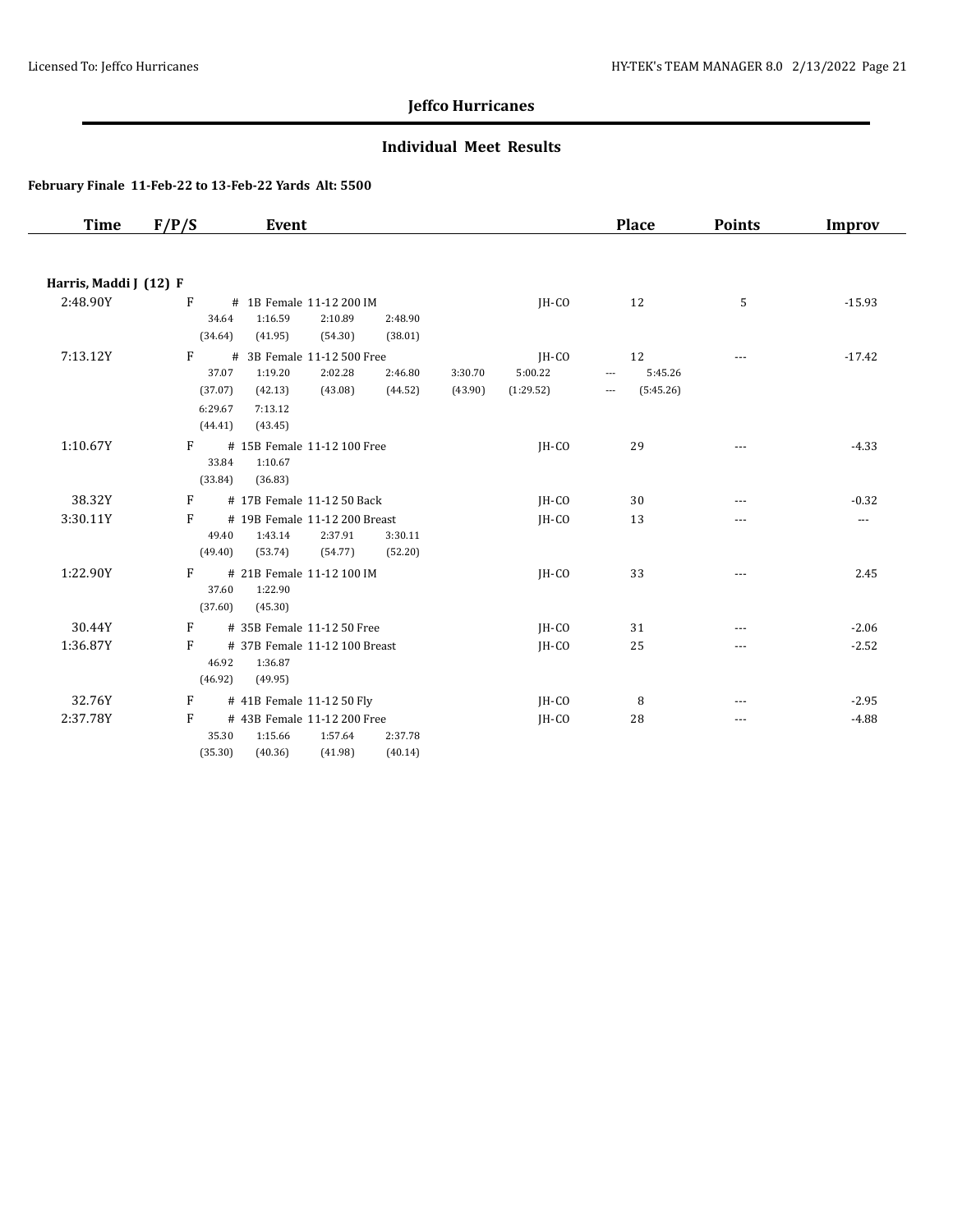### **Individual Meet Results**

| Time               | F/P/S              | Event                              |         |         |         |         | <b>Place</b> | <b>Points</b> | Improv   |
|--------------------|--------------------|------------------------------------|---------|---------|---------|---------|--------------|---------------|----------|
|                    |                    |                                    |         |         |         |         |              |               |          |
| Head, Ben C (14) F |                    |                                    |         |         |         |         |              |               |          |
| 2:28.38Y           | $\mathbf{F}$       | # 2C Male 13 & Over 200 IM         |         |         | $IH-CO$ |         | 21           | $\cdots$      | 3.73     |
|                    | 29.49              | 1:08.50<br>1:53.13                 | 2:28.38 |         |         |         |              |               |          |
|                    | (29.49)            | (39.01)<br>(44.63)                 | (35.25) |         |         |         |              |               |          |
| 5:51.38Y           | F                  | # 4C Male 13 & Over 500 Free       |         |         | JH-CO   |         | 17           | ---           | $-45.54$ |
|                    | 30.85              | 1:39.63<br>1:04.41                 | 2:14.93 | 2:51.33 | 3:27.83 | 4:04.24 | 4:40.69      |               |          |
|                    | (30.85)<br>5:16.77 | (35.22)<br>(33.56)<br>5:51.38      | (35.30) | (36.40) | (36.50) | (36.41) | (36.45)      |               |          |
|                    | (36.08)            | (34.61)                            |         |         |         |         |              |               |          |
| 2:07.03Y           | F                  | # 24 Male Senior 200 Free          |         |         | JH-CO   |         | 35           | ---           | $-1.59$  |
|                    | 28.38              | 1:33.62<br>1:00.25                 | 2:07.03 |         |         |         |              |               |          |
|                    | (28.38)            | (31.87)<br>(33.37)                 | (33.41) |         |         |         |              |               |          |
| 26.74Y             | F                  | # 28 Male Senior 50 Free           |         |         | $IH-CO$ |         | 45           | ---           | $-0.40$  |
| 1:03.64Y           | F                  | # 32 Male Senior 100 Fly           |         |         | $IH-CO$ |         | 26           | ---           | $-2.55$  |
|                    | 30.50              | 1:03.64                            |         |         |         |         |              |               |          |
|                    | (30.50)            | (33.14)                            |         |         |         |         |              |               |          |
| 2:38.26Y DQ        | F                  | # 46 Male Senior 200 Fly           |         |         | IH-CO   |         | $\cdots$     | ---           | $\cdots$ |
|                    | 32.39              | 1:51.82<br>1:10.00                 | 2:38.26 |         |         |         |              |               |          |
|                    | (32.39)            | (37.61)<br>(41.82)                 | (46.44) |         |         |         |              |               |          |
| 1:10.01Y           | $\mathbf{F}$       | # 48 Male Senior 100 Back          |         |         | $IH-CO$ |         | 30           | $\cdots$      | 2.12     |
|                    | 33.85<br>(33.85)   | 1:10.01<br>(36.16)                 |         |         |         |         |              |               |          |
|                    |                    |                                    |         |         |         |         |              |               |          |
| 57.89Y             | F<br>27.62         | # 52 Male Senior 100 Free<br>57.89 |         |         | $IH-CO$ |         | 27           | $\cdots$      | 1.01     |
|                    | (27.62)            | (30.27)                            |         |         |         |         |              |               |          |
|                    |                    |                                    |         |         |         |         |              |               |          |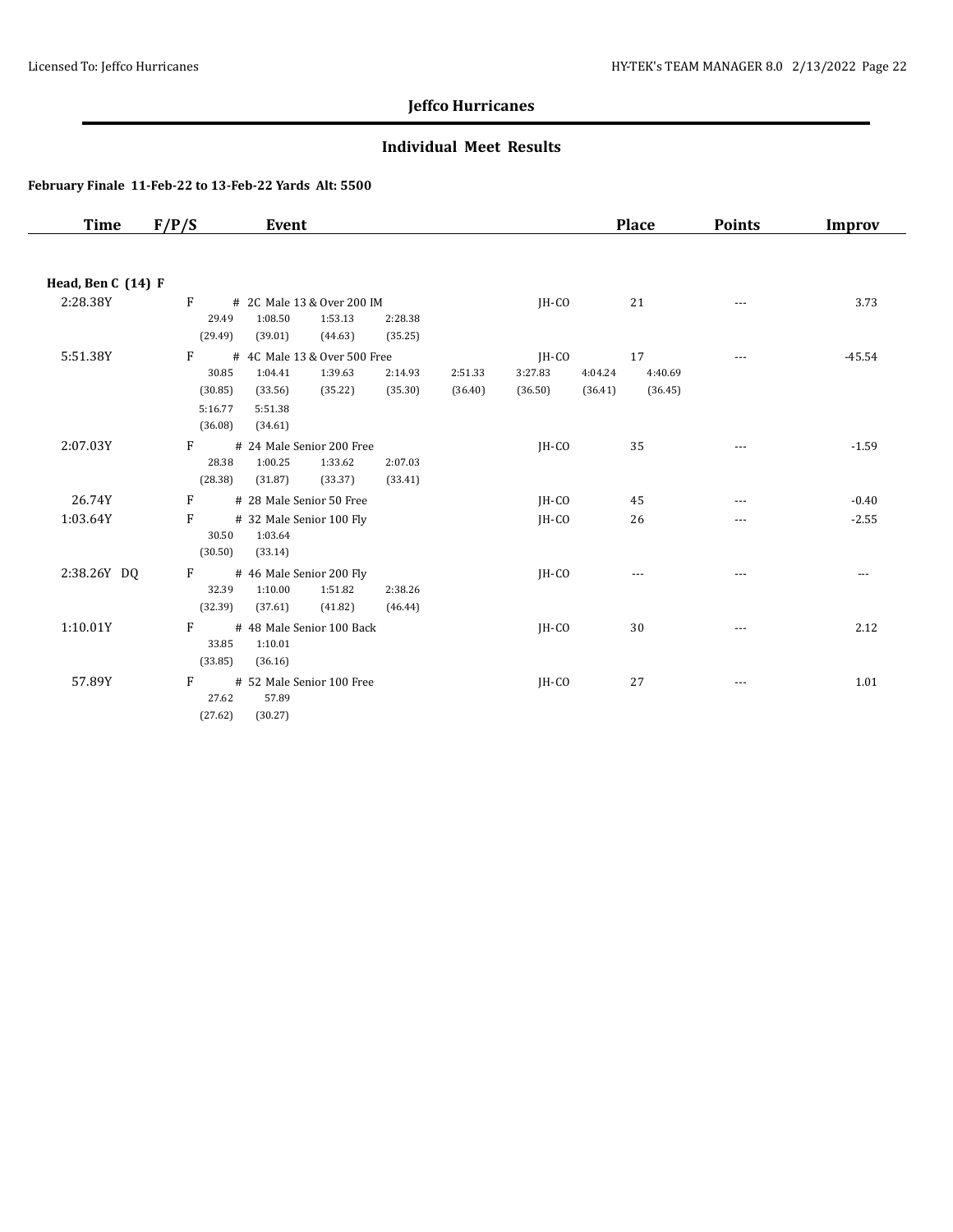### **Individual Meet Results**

| <b>Time</b>                | F/P/S                 | Event                                                                                           |         | <b>Place</b> | <b>Points</b> | Improv  |
|----------------------------|-----------------------|-------------------------------------------------------------------------------------------------|---------|--------------|---------------|---------|
|                            |                       |                                                                                                 |         |              |               |         |
| Hunnewell, Paxton I (10) F |                       |                                                                                                 |         |              |               |         |
| 46.97Y                     | F                     | # 14A Male 10 & Under 50 Breast                                                                 | $IH-CO$ | 10           | $\cdots$      | $-2.90$ |
| 1:17.63Y                   | F<br>37.62<br>(37.62) | # 16A Male 10 & Under 100 Free<br>1:17.63<br>(40.01)                                            | $IH-CO$ | 6            | ---           | $-1.40$ |
| 41.57Y                     | F                     | # 18A Male 10 & Under 50 Back                                                                   | $IH-CO$ | 10           | ---           | $-2.19$ |
| 1:27.37Y                   | F<br>41.34<br>(41.34) | # 22A Male 10 & Under 100 IM<br>1:27.37<br>(46.03)                                              | $IH-CO$ | 2            | ---           | $-6.68$ |
| 33.53Y                     | F                     | # 36A Male 10 & Under 50 Free                                                                   | JH-CO   | 6            |               | $-2.81$ |
| 1:44.46Y                   | F<br>50.17<br>(50.17) | # 38A Male 10 & Under 100 Breast<br>1:44.46<br>(54.29)                                          | $IH-CO$ | 6            | ---           | $-4.69$ |
| 1:31.06Y                   | F<br>44.64<br>(44.64) | #40A Male 10 & Under 100 Back<br>1:31.06<br>(46.42)                                             | $IH-CO$ | 10           | ---           | $-7.15$ |
| 2:49.67Y                   | F<br>39.19<br>(39.19) | #44A Male 10 & Under 200 Free<br>1:23.25<br>2:08.90<br>2:49.67<br>(45.65)<br>(40.77)<br>(44.06) | $IH-CO$ | 6            | ---           | $-6.65$ |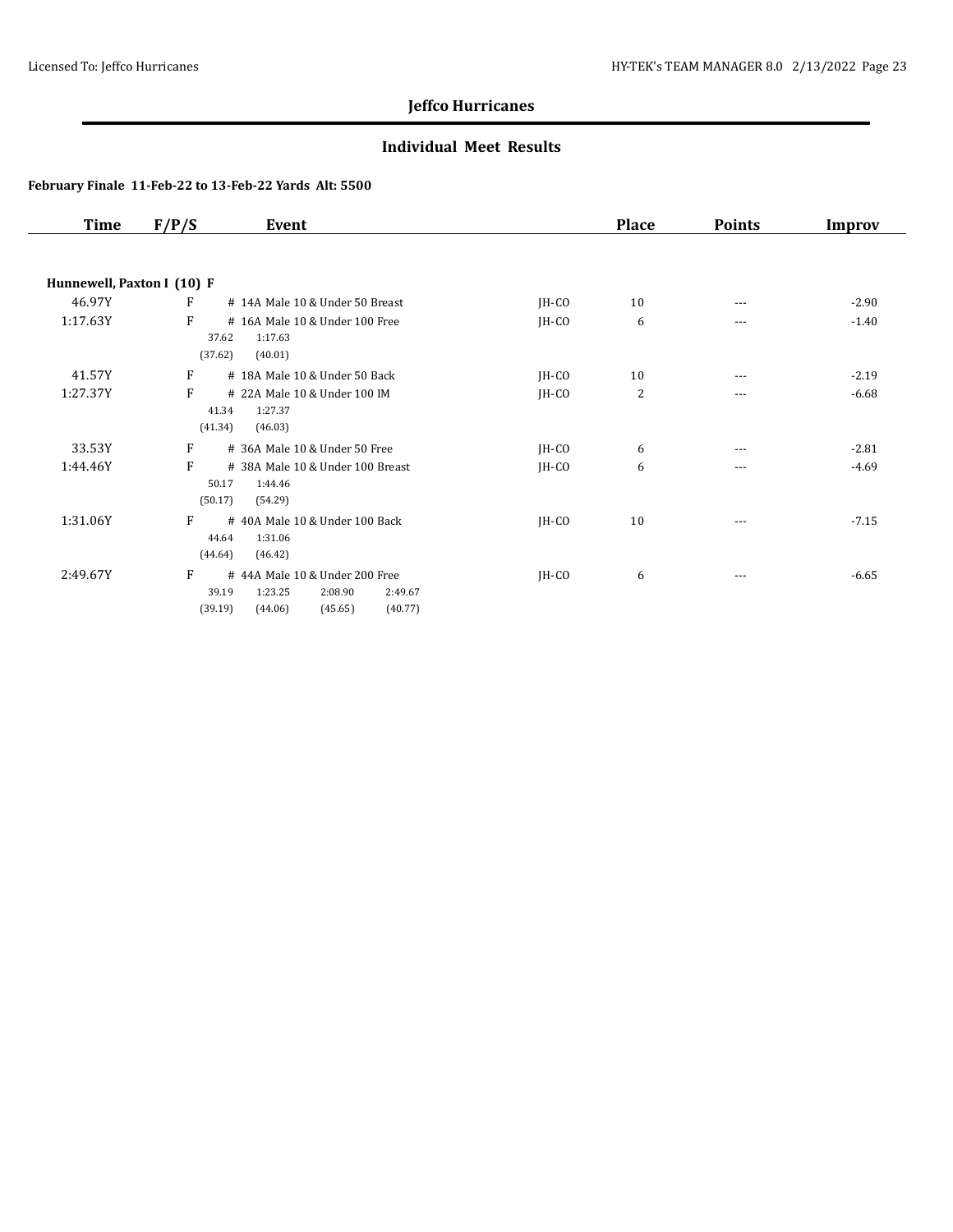### **Individual Meet Results**

| <b>Time</b>           | F/P/S<br>Event                                                                                                         |         | <b>Place</b> | <b>Points</b>        | Improv |
|-----------------------|------------------------------------------------------------------------------------------------------------------------|---------|--------------|----------------------|--------|
|                       |                                                                                                                        |         |              |                      |        |
| Hyslop, Maya K (13) F |                                                                                                                        |         |              |                      |        |
| 2:30.66Y              | F<br># 23 Female Senior 200 Free<br>1:11.73<br>33.68<br>1:51.33<br>2:30.66<br>(33.68)<br>(38.05)<br>(39.60)<br>(39.33) | $IH-CO$ | 56           | $\cdots$             | 1.63   |
| 2:38.38Y              | F<br># 29 Female Senior 200 Back<br>1:17.01<br>1:57.76<br>36.38<br>2:38.38<br>(36.38)<br>(40.75)<br>(40.63)<br>(40.62) | $IH-CO$ | 20           | $\sim$ $\sim$ $\sim$ | 5.02   |
| 1:17.55Y              | F<br># 31 Female Senior 100 Fly<br>36.10<br>1:17.55<br>(36.10)<br>(41.45)                                              | $IH-CO$ | 25           | $\cdots$             | 1.56   |
| 3:00.44Y              | F<br># 45 Female Senior 200 Fly<br>1:20.88<br>2:10.19<br>36.77<br>3:00.44<br>(36.77)<br>(49.31)<br>(50.25)<br>(44.11)  | JH-CO   | 7            | $\cdots$             | 5.34   |
| 1:10.91Y              | F<br>#47 Female Senior 100 Back<br>34.76<br>1:10.91<br>(34.76)<br>(36.15)                                              | JH-CO   | 18           | ---                  | ---    |
| 1:08.79Y              | F<br># 51 Female Senior 100 Free<br>32.93<br>1:08.79<br>(32.93)<br>(35.86)                                             | JH-CO   | 52           | $\cdots$             | 0.35   |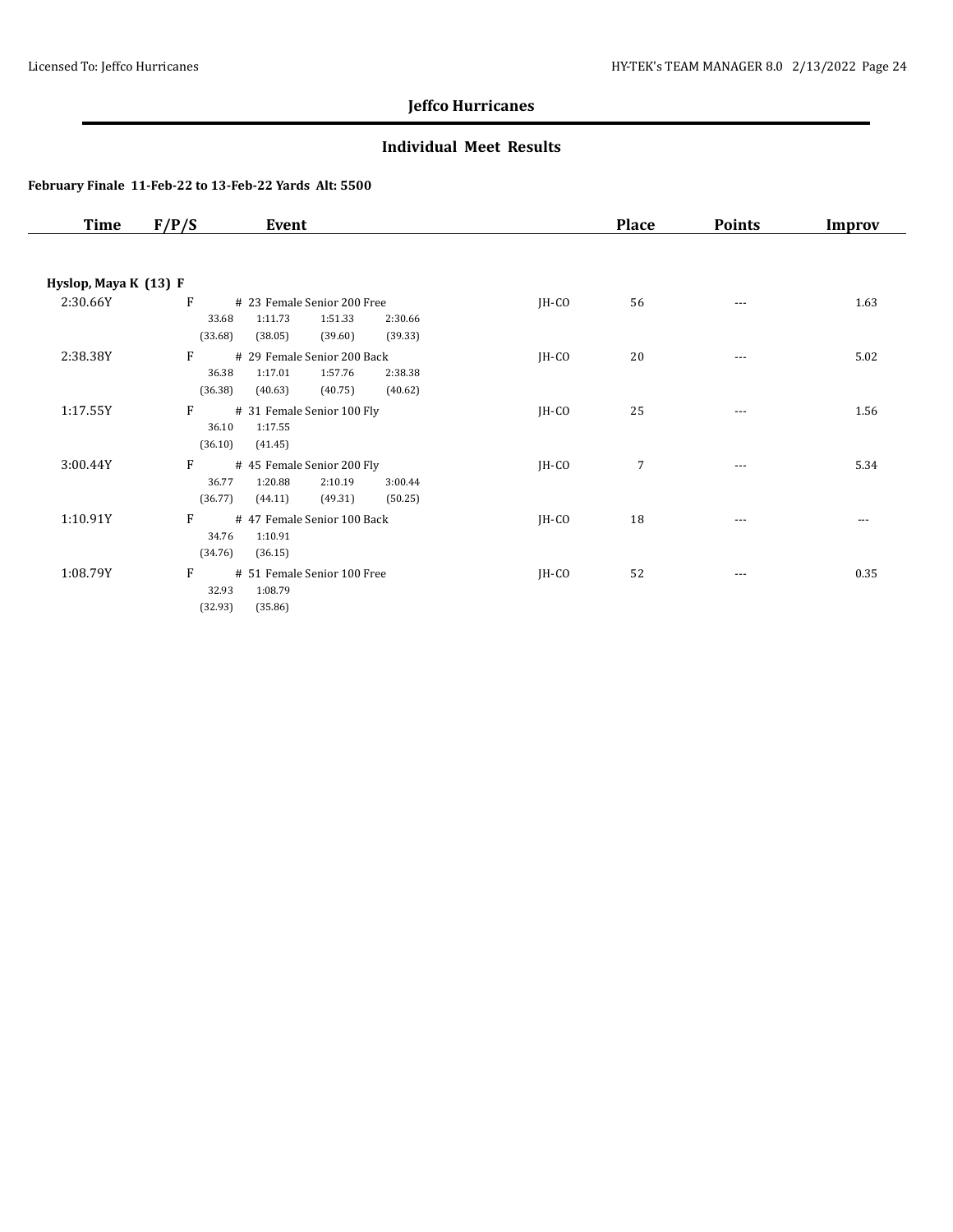### **Individual Meet Results**

| <b>Time</b>            | F/P/S<br>Event                                                                                                    |         | <b>Place</b> | <b>Points</b> | Improv   |
|------------------------|-------------------------------------------------------------------------------------------------------------------|---------|--------------|---------------|----------|
|                        |                                                                                                                   |         |              |               |          |
| Jewell, Silas M (11) F |                                                                                                                   |         |              |               |          |
| 3:15.51Y DQ            | F<br># 2B Male 11-12 200 IM<br>1:35.19<br>44.69<br>2:31.30<br>3:15.51<br>(44.69)<br>(50.50)<br>(56.11)<br>(44.21) | $IH-CO$ | $---$        | $---$         | ---      |
| <b>NS</b>              | F<br># 14B Male 11-12 50 Breast                                                                                   | $IH-CO$ | $\cdots$     | $---$         | ---      |
| <b>NS</b>              | F<br># 16B Male 11-12 100 Free                                                                                    | $IH-CO$ | $---$        | $---$         | ---      |
| <b>NS</b>              | F<br># 18B Male 11-12 50 Back                                                                                     | $IH-CO$ | ---          | $\cdots$      | ---      |
| <b>NS</b>              | F<br># 22B Male 11-12 100 IM                                                                                      | $IH-CO$ | $\cdots$     | $\cdots$      | $---$    |
| 43.62Y                 | F<br># 36B Male 11-12 50 Free                                                                                     | JH-CO   | 35           | $---$         | 5.12     |
| 1:42.64Y               | F<br># 38B Male 11-12 100 Breast<br>51.09<br>1:42.64<br>(51.09)<br>(51.55)                                        | $IH-CO$ | 14           | $\cdots$      | $\cdots$ |
| 1:38.75Y               | F<br># 40B Male 11-12 100 Back<br>49.56<br>1:38.75<br>(49.56)<br>(49.19)                                          | $IH-CO$ | 17           | $---$         | $-1.85$  |
| 46.51Y                 | F<br># 42B Male 11-12 50 Fly                                                                                      | IH-CO   | 25           | $\cdots$      | $-6.00$  |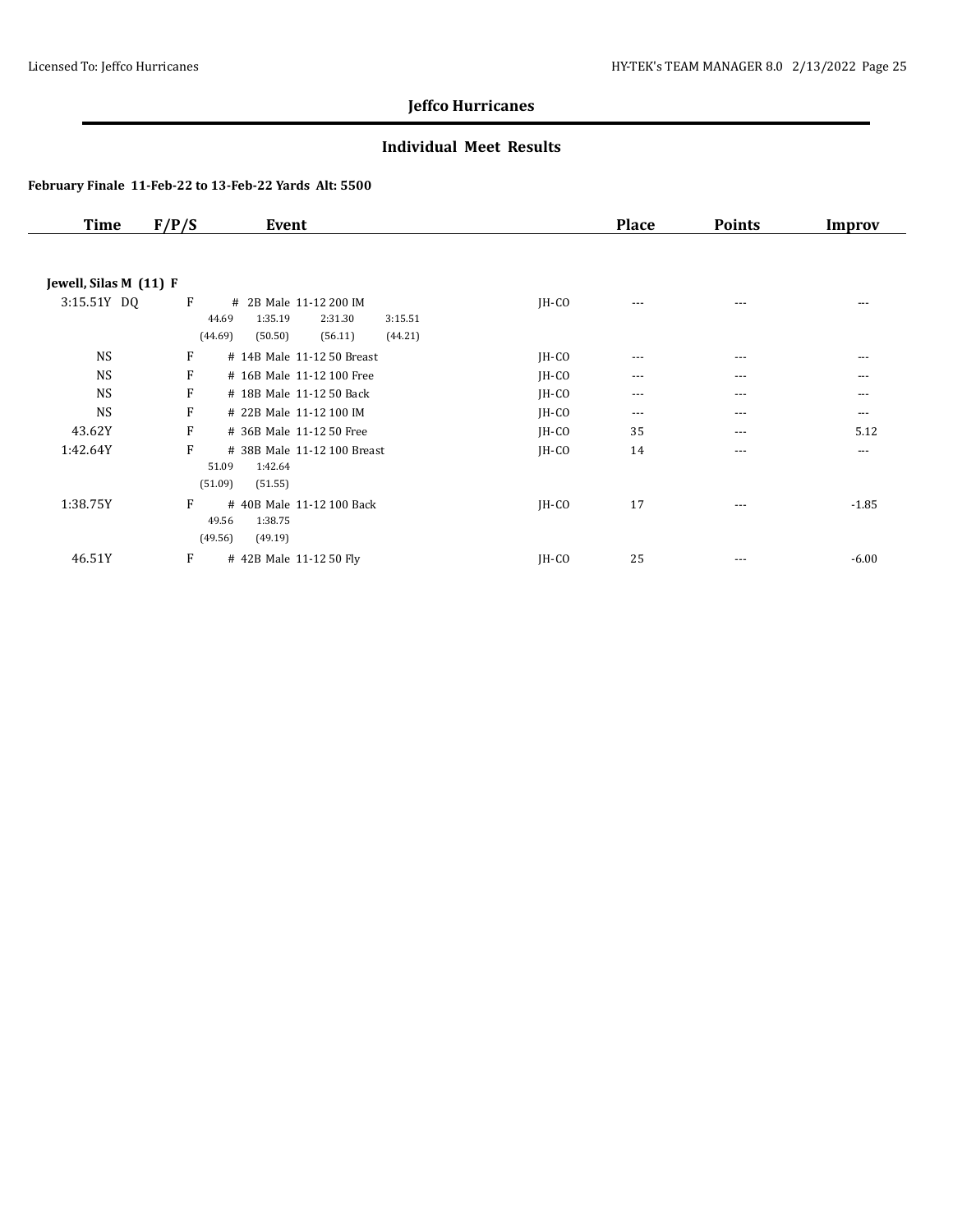### **Individual Meet Results**

| <b>Time</b>         | F/P/S                 | Event                                                                   |                    |                    |                               |                    | <b>Place</b>            | <b>Points</b> | <b>Improv</b> |
|---------------------|-----------------------|-------------------------------------------------------------------------|--------------------|--------------------|-------------------------------|--------------------|-------------------------|---------------|---------------|
| Ley, Isaac A (12) F |                       |                                                                         |                    |                    |                               |                    |                         |               |               |
| 5:39.28Y            | F<br>37.36<br>(37.36) | # 6B Male 11-12 400 IM<br>1:23.05<br>2:05.15<br>(42.10)<br>(45.69)      | 2:48.28<br>(43.13) | 3:36.67<br>(48.39) | $IH-CO$<br>4:24.67<br>(48.00) | 5:02.45<br>(37.78) | 2<br>5:39.28<br>(36.83) | ---           | $-12.99$      |
| 38.34Y              | F                     | # 14B Male 11-12 50 Breast                                              |                    |                    | JH-CO                         |                    | 5                       | $- - -$       | 0.12          |
| 1:02.36Y            | F<br>29.76<br>(29.76) | # 16B Male 11-12 100 Free<br>1:02.36<br>(32.60)                         |                    |                    | JH-CO                         |                    | 4                       | $---$         | $-0.31$       |
| 2:54.89Y            | F<br>40.66<br>(40.66) | # 20B Male 11-12 200 Breast<br>1:25.35<br>2:10.66<br>(44.69)<br>(45.31) | 2:54.89<br>(44.23) |                    | $IH-CO$                       |                    | 2                       | $---$         | $---$         |
| 1:13.78Y            | F<br>35.03<br>(35.03) | # 22B Male 11-12 100 IM<br>1:13.78<br>(38.75)                           |                    |                    | IH-CO                         |                    | 6                       | $---$         | $-1.51$       |
| 1:22.45Y            | F<br>39.55<br>(39.55) | # 38B Male 11-12 100 Breast<br>1:22.45<br>(42.90)                       |                    |                    | JH-CO                         |                    | 4                       | $- - -$       | $-1.83$       |
| 33.20Y              | F                     | # 42B Male 11-12 50 Fly                                                 |                    |                    | JH-CO                         |                    | 4                       | $- - -$       | 0.14          |
| 2:15.09Y            | F<br>31.01<br>(31.01) | # 44B Male 11-12 200 Free<br>1:05.45<br>1:41.25<br>(35.80)<br>(34.44)   | 2:15.09<br>(33.84) |                    | JH-CO                         |                    | 2                       | $\cdots$      | $-4.35$       |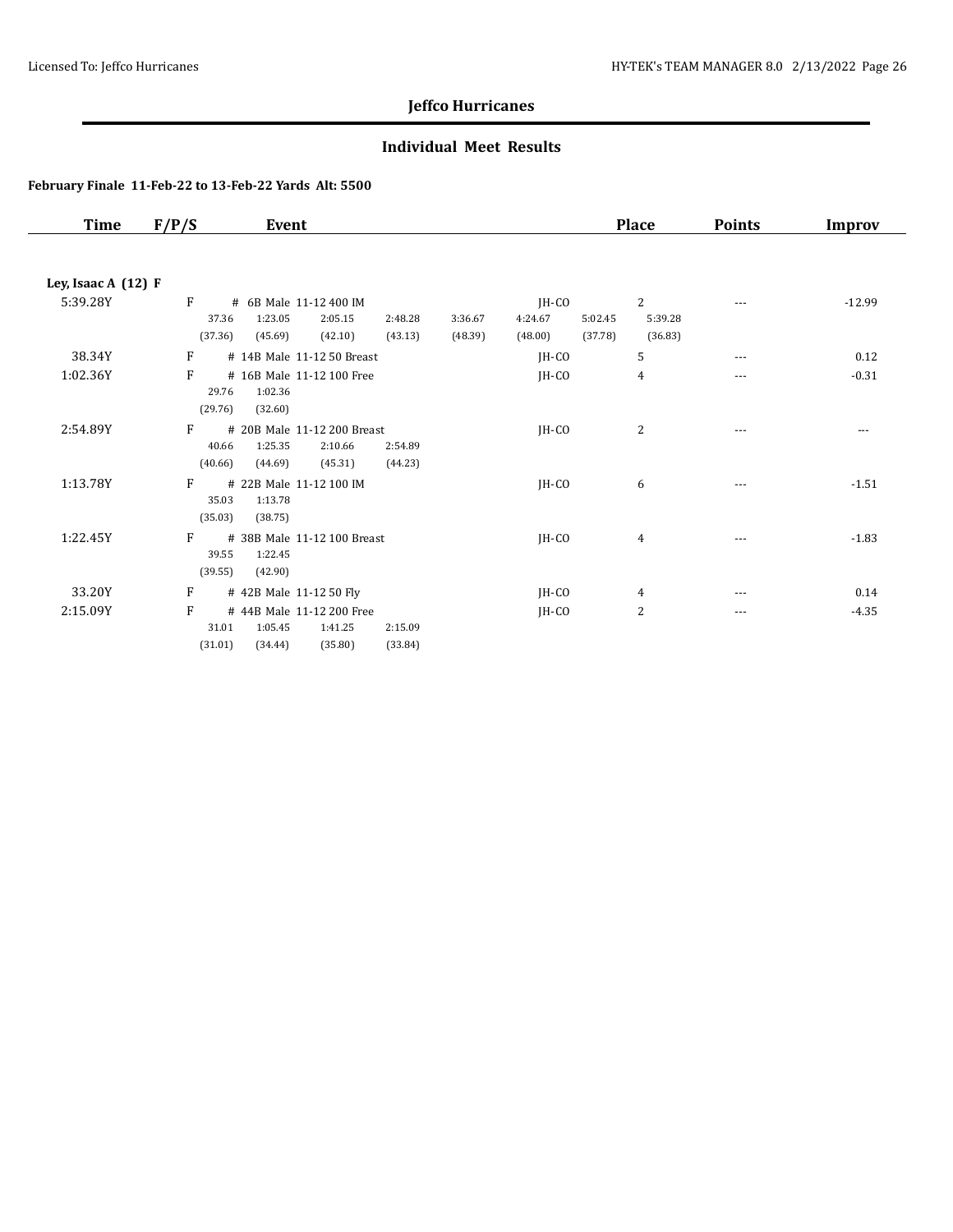### **Individual Meet Results**

| <b>Time</b>            | F/P/S | Event                                                                                                                             |         | <b>Place</b> | <b>Points</b> | <b>Improv</b> |
|------------------------|-------|-----------------------------------------------------------------------------------------------------------------------------------|---------|--------------|---------------|---------------|
|                        |       |                                                                                                                                   |         |              |               |               |
| Ley, Isabella C (10) F |       |                                                                                                                                   |         |              |               |               |
| 3:07.17Y               | F     | # 1A Female 10 & Under 200 IM<br>2:22.85<br>3:07.17<br>$\cdots$<br>---<br>(2:22.85)<br>(44.32)<br>$\overline{\phantom{a}}$<br>--- | JH-CO   | 3            | 20            | $-10.08$      |
| 44.95Y                 | F     | # 13A Female 10 & Under 50 Breast                                                                                                 | JH-CO   | 2            | $\cdots$      | $-1.23$       |
| 1:15.37Y               | F     | #15A Female 10 & Under 100 Free<br>35.82<br>1:15.37<br>(35.82)<br>(39.55)                                                         | JH-CO   | 5            | $---$         | $-3.57$       |
| 39.54Y                 | F     | #17A Female 10 & Under 50 Back                                                                                                    | JH-CO   | 6            | $\cdots$      | $-1.25$       |
| 1:26.64Y               | F     | # 21A Female 10 & Under 100 IM<br>39.80<br>1:26.64<br>(39.80)<br>(46.84)                                                          | $IH-CO$ | 5            | $- - -$       | $-2.85$       |
| 33.72Y                 | F     | # 35A Female 10 & Under 50 Free                                                                                                   | JH-CO   | 4            | $\cdots$      | $-1.69$       |
| 1:40.69Y               | F     | # 37A Female 10 & Under 100 Breast<br>48.63<br>1:40.69<br>(48.63)<br>(52.06)                                                      | IH-CO   | 3            | ---           | $-0.80$       |
| 42.75Y                 | F     | # 41A Female 10 & Under 50 Fly                                                                                                    | $IH-CO$ | 6            | $---$         | 1.69          |
| 2:48.95Y               | F     | #43A Female 10 & Under 200 Free<br>39.48<br>1:22.94<br>2:07.41<br>2:48.95<br>(39.48)<br>(41.54)<br>(43.46)<br>(44.47)             | $IH-CO$ | 5            | ---           | $-18.17$      |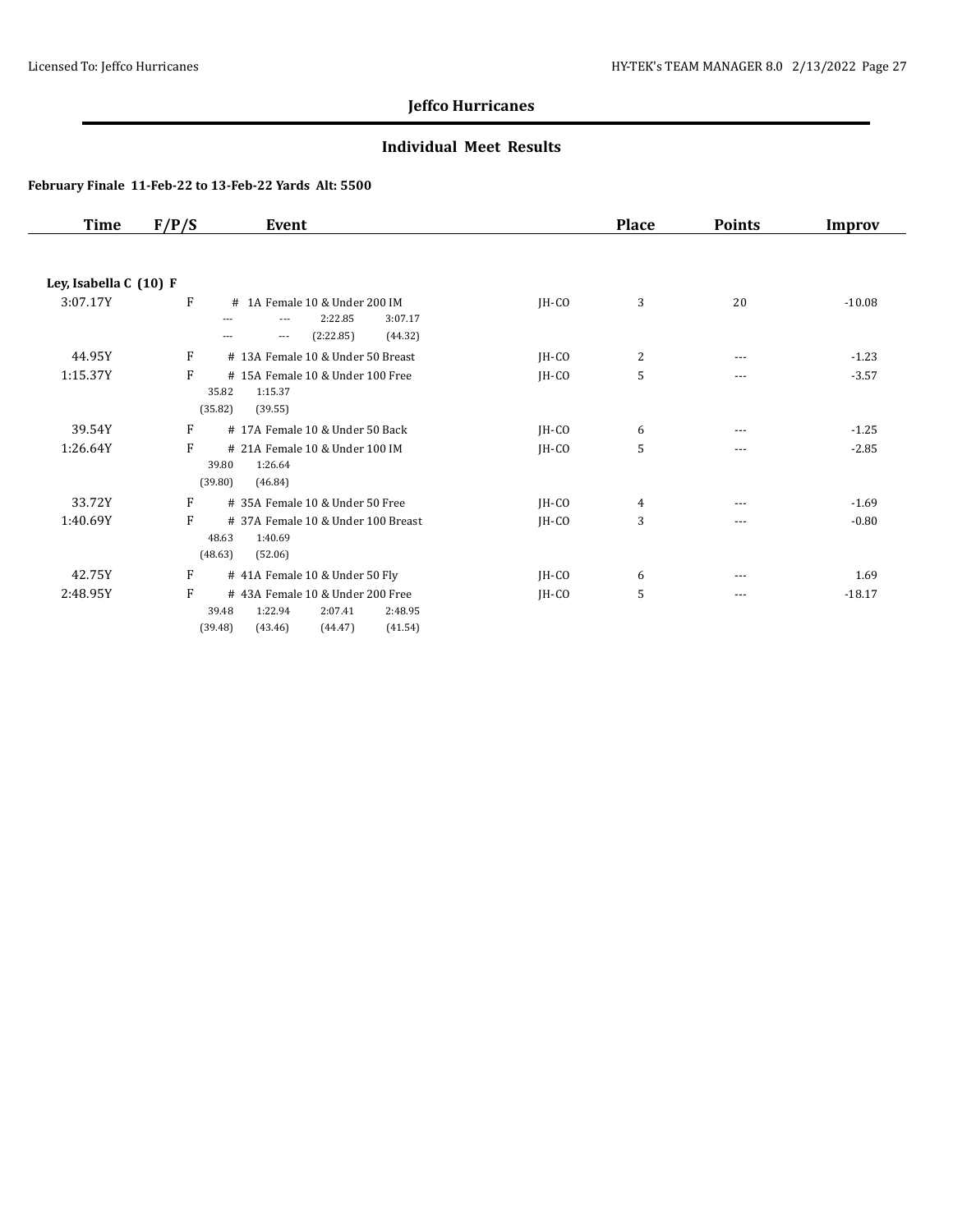### **Individual Meet Results**

| <b>Time</b>           | F/P/S        | Event                                                                                                                 |         | <b>Place</b> | <b>Points</b> | Improv  |
|-----------------------|--------------|-----------------------------------------------------------------------------------------------------------------------|---------|--------------|---------------|---------|
|                       |              |                                                                                                                       |         |              |               |         |
| Ley, Miriam A $(8)$ F |              |                                                                                                                       |         |              |               |         |
| <b>NS</b>             | F            | # 13A Female 10 & Under 50 Breast                                                                                     | $IH-CO$ | $---$        | ---           | ---     |
| 1:40.12Y              | F            | #15A Female 10 & Under 100 Free<br>1:40.12<br>$\cdots$<br>(1:40.12)<br>$\cdots$                                       | $IH-CO$ | 30           | ---           | $-6.28$ |
|                       |              |                                                                                                                       |         |              |               |         |
| 50.49Y                | $\mathbf{F}$ | #17A Female 10 & Under 50 Back                                                                                        | $IH-CO$ | 35           | ---           | $-0.85$ |
| 1:57.51Y              | F            | # 21A Female 10 & Under 100 IM<br>1:57.51<br>$---$<br>(1:57.51)<br>$\cdots$                                           | $IH-CO$ | 35           | $\cdots$      | 5.62    |
| 42.40Y                | F            | # 35A Female 10 & Under 50 Free                                                                                       | $IH-CO$ | 30           | ---           | $-3.77$ |
| 2:10.25Y              | F            | # 37A Female 10 & Under 100 Breast<br>1:01.04<br>2:10.25<br>(1:01.04)<br>(1:09.21)                                    | $IH-CO$ | 18           | $\cdots$      | $-7.33$ |
| 57.83Y                | F            | #41A Female 10 & Under 50 Fly                                                                                         | $IH-CO$ | 27           | $---$         | 7.55    |
| 3:37.79Y              | F            | #43A Female 10 & Under 200 Free<br>49.74<br>1:47.40<br>2:42.88<br>3:37.79<br>(49.74)<br>(57.66)<br>(55.48)<br>(54.91) | $IH-CO$ | 17           | $\cdots$      | $-3.23$ |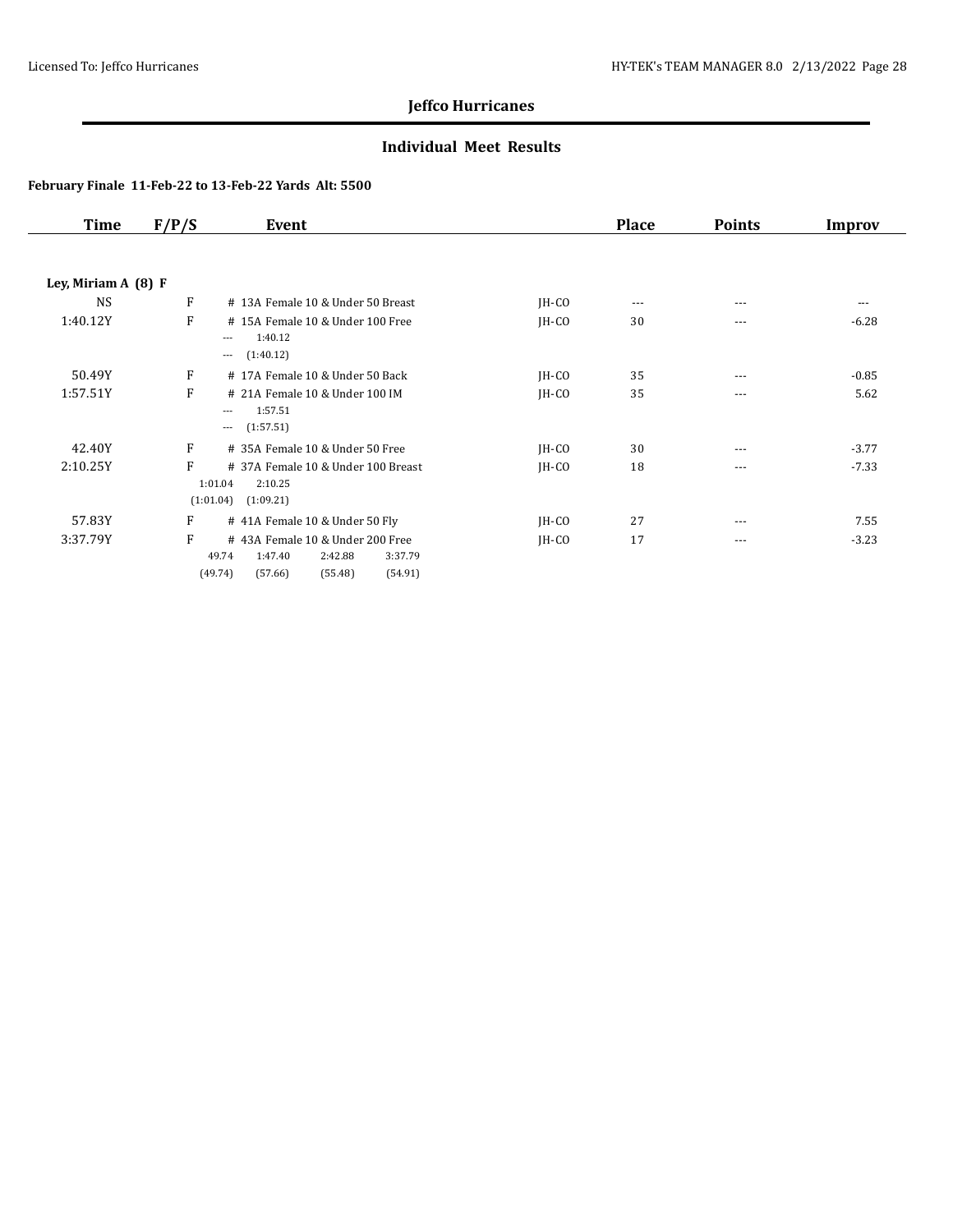### **Individual Meet Results**

| <b>Time</b>             | F/P/S   | Event                        |         |         |         |         |         | <b>Place</b> | <b>Points</b> | Improv   |
|-------------------------|---------|------------------------------|---------|---------|---------|---------|---------|--------------|---------------|----------|
|                         |         |                              |         |         |         |         |         |              |               |          |
| Linn, Austin M $(18)$ F |         |                              |         |         |         |         |         |              |               |          |
| 2:09.72Y DQ             | F       | # 2C Male 13 & Over 200 IM   |         |         |         | $IH-CO$ |         | $---$        | $---$         | $- - -$  |
|                         | 30.25   | 1:03.78                      | 1:39.57 | 2:09.72 |         |         |         |              |               |          |
|                         | (30.25) | (33.53)                      | (35.79) | (30.15) |         |         |         |              |               |          |
| 5:20.05Y                | F       | # 4C Male 13 & Over 500 Free |         |         |         | $IH-CO$ |         | 6            | $\cdots$      | 9.87     |
|                         | 27.80   | 58.52                        | 1:30.64 | 2:02.85 | 2:35.15 | 3:08.16 | 3:41.55 | 4:14.79      |               |          |
|                         | (27.80) | (30.72)                      | (32.12) | (32.21) | (32.30) | (33.01) | (33.39) | (33.24)      |               |          |
|                         | 4:48.68 | 5:20.05                      |         |         |         |         |         |              |               |          |
|                         | (33.89) | (31.37)                      |         |         |         |         |         |              |               |          |
| <b>NS</b>               | F       | # 24 Male Senior 200 Free    |         |         |         | $IH-CO$ |         | $\cdots$     | ---           | $\cdots$ |
| 23.51Y                  | F       | # 28 Male Senior 50 Free     |         |         |         | $IH-CO$ |         | 5            | ---           | $-0.02$  |
| 57.57Y                  | F       | # 32 Male Senior 100 Fly     |         |         |         | $IH-CO$ |         | 8            | $---$         | 0.23     |
|                         | 26.55   | 57.57                        |         |         |         |         |         |              |               |          |
|                         | (26.55) | (31.02)                      |         |         |         |         |         |              |               |          |
| <b>NS</b>               | F       | # 46 Male Senior 200 Fly     |         |         |         | $IH-CO$ |         | ---          | ---           | ---      |
| <b>NS</b>               | F       | # 52 Male Senior 100 Free    |         |         |         | JH-CO   |         | $---$        | ---           | $---$    |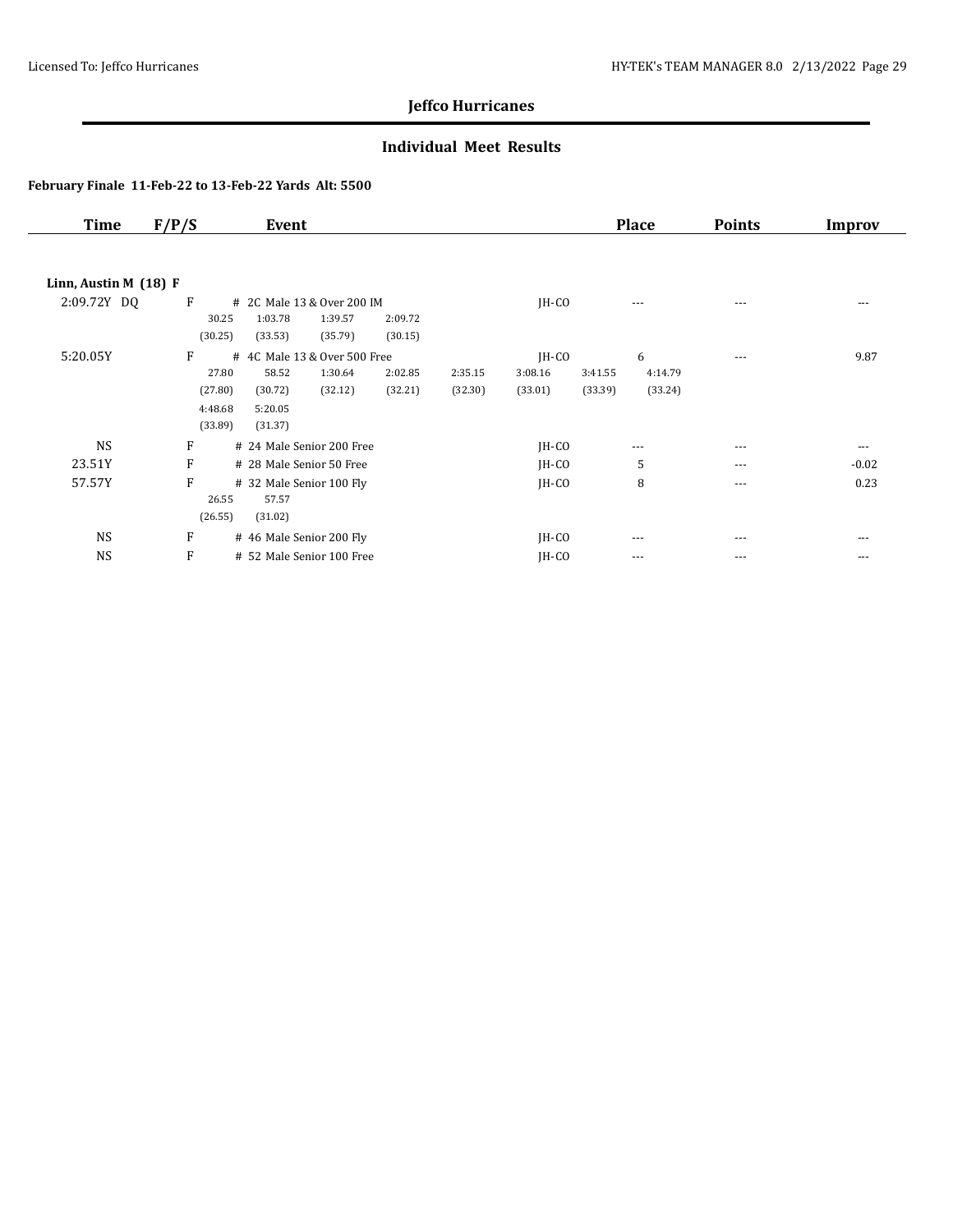### **Individual Meet Results**

| <b>Time</b>               | F/P/S                 | Event                                                                                      |         | <b>Place</b> | <b>Points</b> | Improv   |
|---------------------------|-----------------------|--------------------------------------------------------------------------------------------|---------|--------------|---------------|----------|
|                           |                       |                                                                                            |         |              |               |          |
| Luedecke, Braden J (12) F |                       |                                                                                            |         |              |               |          |
| 3:26.18Y                  | F<br>47.73<br>(47.73) | # 2B Male 11-12 200 IM<br>1:34.41<br>2:40.15<br>3:26.18<br>(1:05.74)<br>(46.03)<br>(46.68) | $IH-CO$ | 14           | $---$         | 3.42     |
| 50.87Y                    | F                     | # 14B Male 11-12 50 Breast                                                                 | JH-CO   | 21           | $---$         | 0.79     |
| 1:19.63Y                  | F<br>36.67<br>(36.67) | # 16B Male 11-12 100 Free<br>1:19.63<br>(42.96)                                            | JH-CO   | 32           | $---$         | $-10.47$ |
| 43.09Y                    | F                     | # 18B Male 11-12 50 Back                                                                   | JH-CO   | 22           | ---           | 2.02     |
| 1:34.67Y                  | F<br>42.99<br>(42.99) | # 22B Male 11-12 100 IM<br>1:34.67<br>(51.68)                                              | JH-CO   | 30           | ---           | $-1.97$  |
| 36.52Y                    | F                     | # 36B Male 11-12 50 Free                                                                   | JH-CO   | 28           | ---           | 0.43     |
| 1:57.87Y                  | F<br>56.64<br>(56.64) | # 38B Male 11-12 100 Breast<br>1:57.87<br>(1:01.23)                                        | JH-CO   | 19           | $---$         | 9.51     |
| 1:35.65Y DQ               | F<br>$---$<br>$- - -$ | # 40B Male 11-12 100 Back<br>1:35.65<br>(1:35.65)                                          | JH-CO   | $---$        | ---           | $---$    |
| 43.84Y                    | F                     | # 42B Male 11-12 50 Fly                                                                    | JH-CO   | 21           | $- - -$       | 2.50     |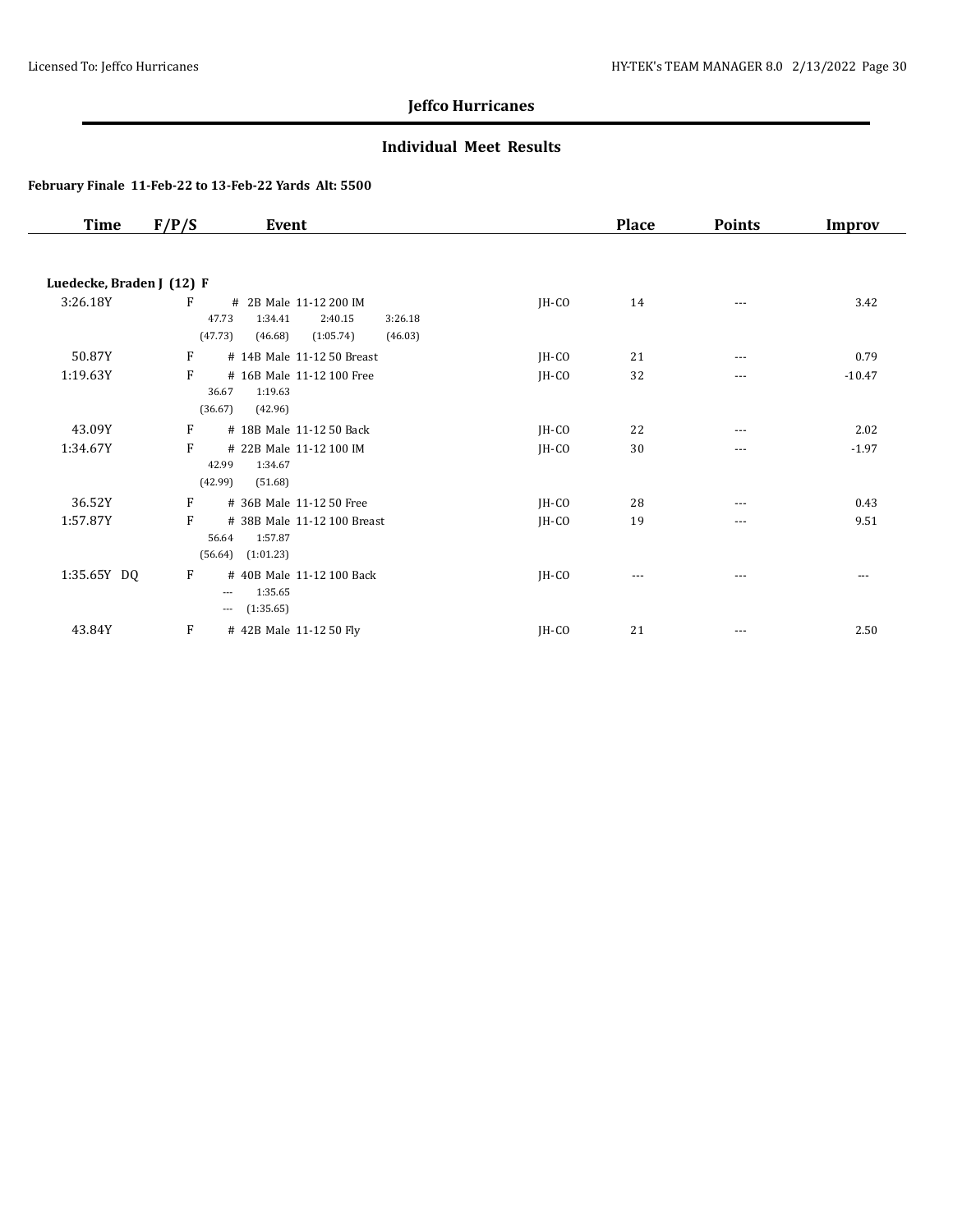### **Individual Meet Results**

| Time                     | F/P/S | Event                                            |         | <b>Place</b> | <b>Points</b> | Improv  |
|--------------------------|-------|--------------------------------------------------|---------|--------------|---------------|---------|
|                          |       |                                                  |         |              |               |         |
| Lundquist, Kate P (10) F |       |                                                  |         |              |               |         |
| 1:25.68Y DQ              | F     | # 13A Female 10 & Under 50 Breast                | $IH-CO$ | $---$        | $---$         | ---     |
| 2:10.29Y                 | F     | #15A Female 10 & Under 100 Free                  | $IH-CO$ | 51           | $---$         | $-7.74$ |
|                          |       | 58.69<br>2:10.29                                 |         |              |               |         |
|                          |       | (58.69)<br>(1:11.60)                             |         |              |               |         |
| 1:00.87Y                 | F     | #17A Female 10 & Under 50 Back                   | $IH-CO$ | 55           | $--$          | 3.82    |
| 2:42.91Y                 | F     | # 21A Female 10 & Under 100 IM                   | IH-CO   | 45           | $---$         | $---$   |
|                          |       | 1:23.53<br>2:42.91                               |         |              |               |         |
|                          |       | (1:23.53)<br>(1:19.38)                           |         |              |               |         |
| 59.00Y                   | F     | # 35A Female 10 & Under 50 Free                  | $IH-CO$ | 61           | $---$         | 0.03    |
| 2:16.50Y                 | F     | # 39A Female 10 & Under 100 Back                 | $IH-CO$ | 23           | $---$         | 10.36   |
|                          |       | 1:04.72<br>2:16.50                               |         |              |               |         |
|                          |       | (1:04.72)<br>(1:11.78)                           |         |              |               |         |
| 1:25.58Y                 | F     | # 41A Female 10 & Under 50 Fly                   | $IH-CO$ | 40           | $---$         | $---$   |
| 4:50.95Y                 | F     | #43A Female 10 & Under 200 Free                  | $IH-CO$ | 24           | $---$         | $-2.43$ |
|                          |       | 1:02.79<br>2:24.20<br>3:39.28<br>4:50.95         |         |              |               |         |
|                          |       | (1:21.41)<br>(1:15.08)<br>(1:02.79)<br>(1:11.67) |         |              |               |         |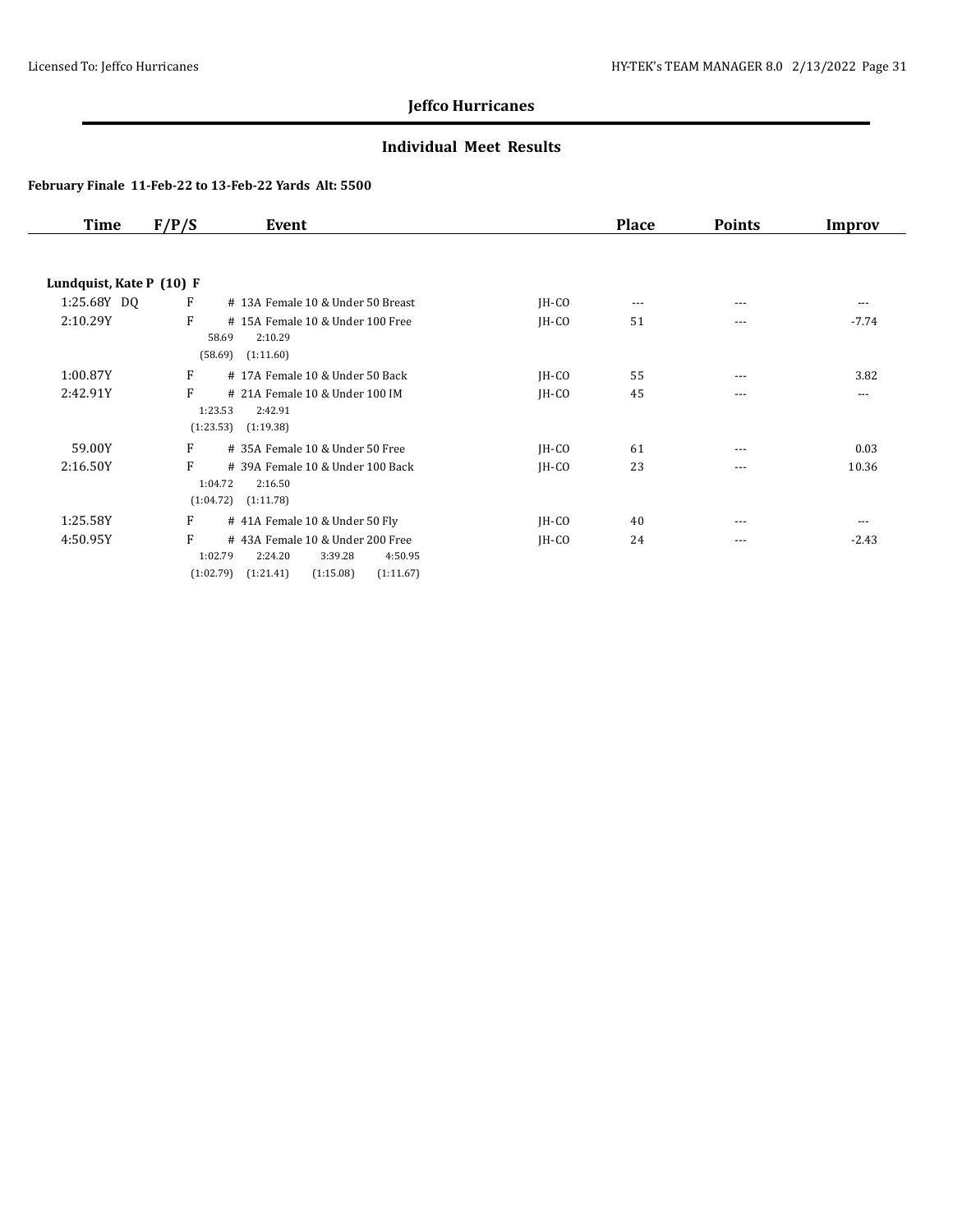### **Individual Meet Results**

| Time                 | F/P/S | Event                                          |         | <b>Place</b> | <b>Points</b> | Improv   |
|----------------------|-------|------------------------------------------------|---------|--------------|---------------|----------|
|                      |       |                                                |         |              |               |          |
| Manley, Abby J (9) F |       |                                                |         |              |               |          |
| 58.69Y               | F     | # 13A Female 10 & Under 50 Breast              | $IH-CO$ | 33           | $---$         | $-10.95$ |
| 1:48.87Y             | F     | #15A Female 10 & Under 100 Free                | $IH-CO$ | 41           | $---$         | $-4.49$  |
|                      |       | 53.37<br>1:48.87                               |         |              |               |          |
|                      |       | (53.37)<br>(55.50)                             |         |              |               |          |
| 50.67Y DQ            | F     | #17A Female 10 & Under 50 Back                 | $IH-CO$ | $\cdots$     | $---$         | $\cdots$ |
| 1:53.55Y             | F     | # 21A Female 10 & Under 100 IM                 | IH-CO   | 29           | $- - -$       | $-2.36$  |
|                      |       | 53.56<br>1:53.55                               |         |              |               |          |
|                      |       | (53.56)<br>(59.99)                             |         |              |               |          |
| 48.16Y               | F     | # 35A Female 10 & Under 50 Free                | $IH-CO$ | 49           | $---$         | 0.04     |
| 2:21.05Y             | F     | # 37A Female 10 & Under 100 Breast             | $IH-CO$ | 23           | $---$         | $---$    |
|                      |       | 1:06.40<br>2:21.05                             |         |              |               |          |
|                      |       | (1:14.65)<br>(1:06.40)                         |         |              |               |          |
| 58.19Y               | F     | # 41A Female 10 & Under 50 Fly                 | $IH-CO$ | 31           | $--$          | 1.10     |
| 4:11.10Y             | F     | #43A Female 10 & Under 200 Free                | $IH-CO$ | 23           | $---$         | 19.12    |
|                      |       | 58.24<br>2:04.84<br>3:09.32<br>4:11.10         |         |              |               |          |
|                      |       | (58.24)<br>(1:06.60)<br>(1:04.48)<br>(1:01.78) |         |              |               |          |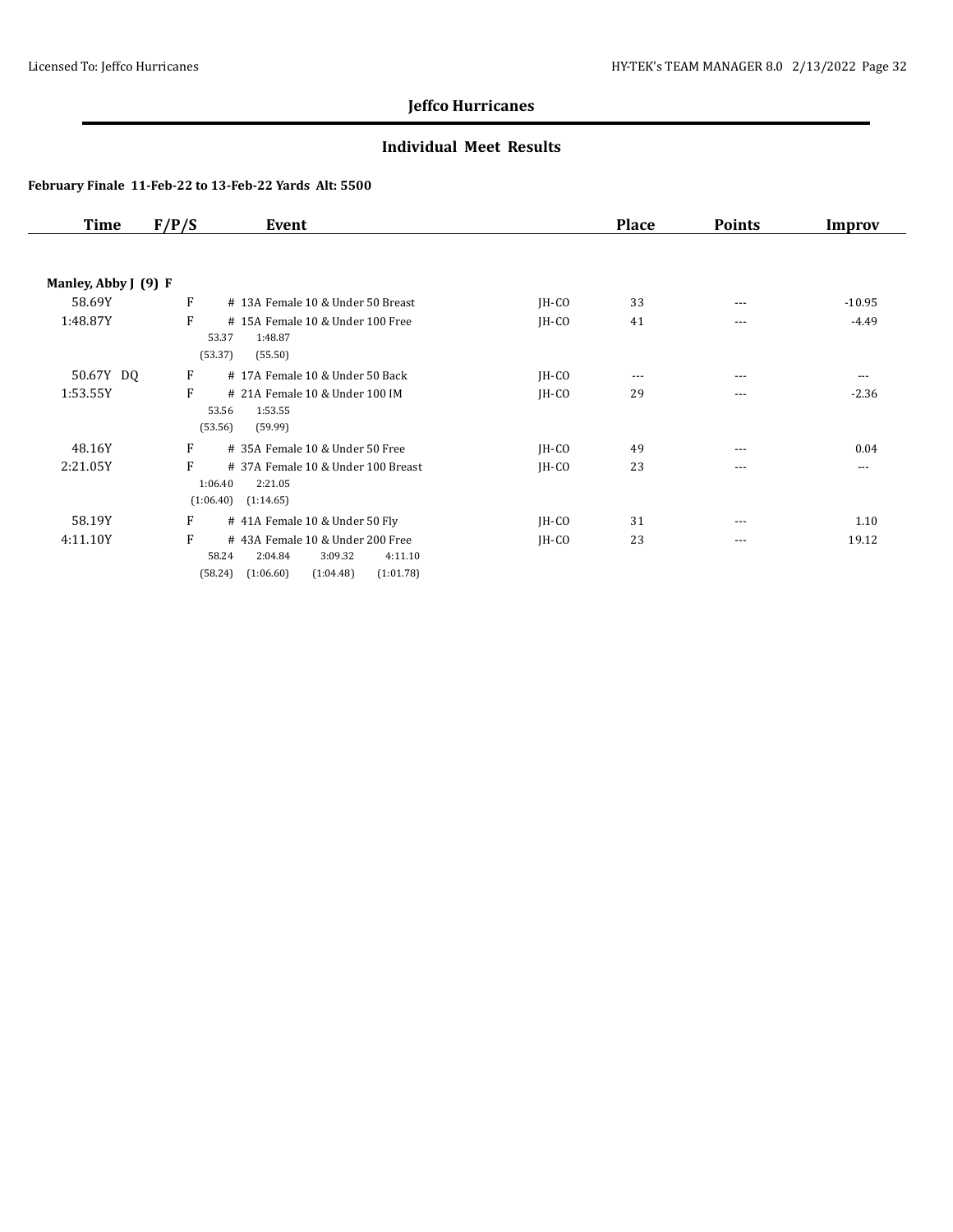### **Individual Meet Results**

| Time                     | F/P/S   | Event                       |         |         |         |         | <b>Place</b> | <b>Points</b> | Improv  |
|--------------------------|---------|-----------------------------|---------|---------|---------|---------|--------------|---------------|---------|
|                          |         |                             |         |         |         |         |              |               |         |
| McLuskey, Ethan E (13) F |         |                             |         |         |         |         |              |               |         |
| 2:20.31Y                 | F       | # 2C Male 13 & Over 200 IM  |         |         | $IH-CO$ |         | 11           |               | $-6.84$ |
|                          | 30.59   | 1:05.99<br>1:48.79          | 2:20.31 |         |         |         |              |               |         |
|                          | (30.59) | (35.40)<br>(42.80)          | (31.52) |         |         |         |              |               |         |
| 5:06.39Y                 | F       | # 6C Male 13 & Over 400 IM  |         |         | $IH-CO$ |         | 6            | ---           | $-3.51$ |
|                          | 32.76   | 1:12.68<br>1:51.43          | 2:31.22 | 3:13.39 | 3:56.74 | 4:31.99 | 5:06.39      |               |         |
|                          | (32.76) | (39.92)<br>(38.75)          | (39.79) | (42.17) | (43.35) | (35.25) | (34.40)      |               |         |
| 2:05.03Y                 | F       | # 24 Male Senior 200 Free   |         |         | IH-CO   |         | 30           |               | $-4.24$ |
|                          | 29.21   | 1:01.00<br>1:33.83          | 2:05.03 |         |         |         |              |               |         |
|                          | (29.21) | (31.79)<br>(32.83)          | (31.20) |         |         |         |              |               |         |
| 26.66Y                   | F       | # 28 Male Senior 50 Free    |         |         | $IH-CO$ |         | 43           | ---           | $-0.10$ |
| 1:04.74Y                 | F       | # 32 Male Senior 100 Fly    |         |         | $IH-CO$ |         | 29           | ---           | $-4.71$ |
|                          | 29.75   | 1:04.74                     |         |         |         |         |              |               |         |
|                          | (29.75) | (34.99)                     |         |         |         |         |              |               |         |
| 2:46.20Y                 | F       | # 46 Male Senior 200 Fly    |         |         | JH-CO   |         | 15           | ---           | $-1.05$ |
|                          | 35.21   | 1:16.28<br>2:00.48          | 2:46.20 |         |         |         |              |               |         |
|                          | (35.21) | (41.07)<br>(44.20)          | (45.72) |         |         |         |              |               |         |
| 2:41.71Y                 | F       | # 50 Male Senior 200 Breast |         |         | JH-CO   |         | 8            |               | $-8.21$ |
|                          | 36.26   | 1:17.63<br>1:59.18          | 2:41.71 |         |         |         |              |               |         |
|                          | (36.26) | (41.37)<br>(41.55)          | (42.53) |         |         |         |              |               |         |
| 58.62Y                   | F       | # 52 Male Senior 100 Free   |         |         | IH-CO   |         | 31           | $---$         | 0.97    |
|                          | 27.99   | 58.62                       |         |         |         |         |              |               |         |
|                          | (27.99) | (30.63)                     |         |         |         |         |              |               |         |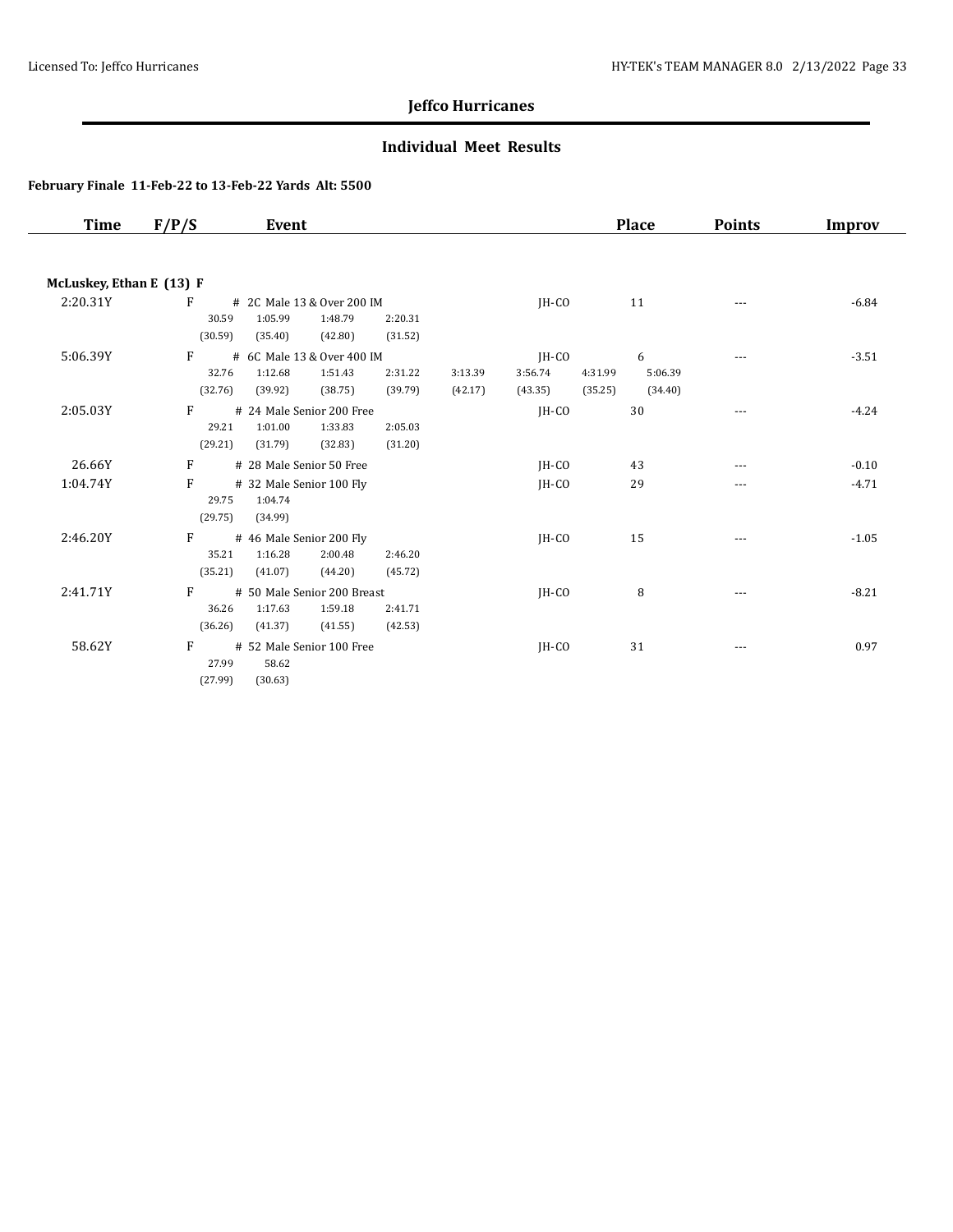### **Individual Meet Results**

| Time                    | F/P/S                 | Event                                            |         | <b>Place</b> | <b>Points</b> | Improv   |
|-------------------------|-----------------------|--------------------------------------------------|---------|--------------|---------------|----------|
|                         |                       |                                                  |         |              |               |          |
| Mcneely, Maryn A (17) F |                       |                                                  |         |              |               |          |
| 1:16.84Y                | F<br>37.18<br>(37.18) | #47 Female Senior 100 Back<br>1:16.84<br>(39.66) | $IH-CO$ | 38           | $\cdots$      | $-1.31$  |
| <b>NS</b>               | F                     | # 49 Female Senior 200 Breast                    | $IH-CO$ | $--$         | $\cdots$      | $\cdots$ |
| 1:06.73Y                | F                     | # 51 Female Senior 100 Free<br>32.30<br>1:06.73  | $IH-CO$ | 42           | $\cdots$      | 1.93     |
|                         | (32.30)               | (34.43)                                          |         |              |               |          |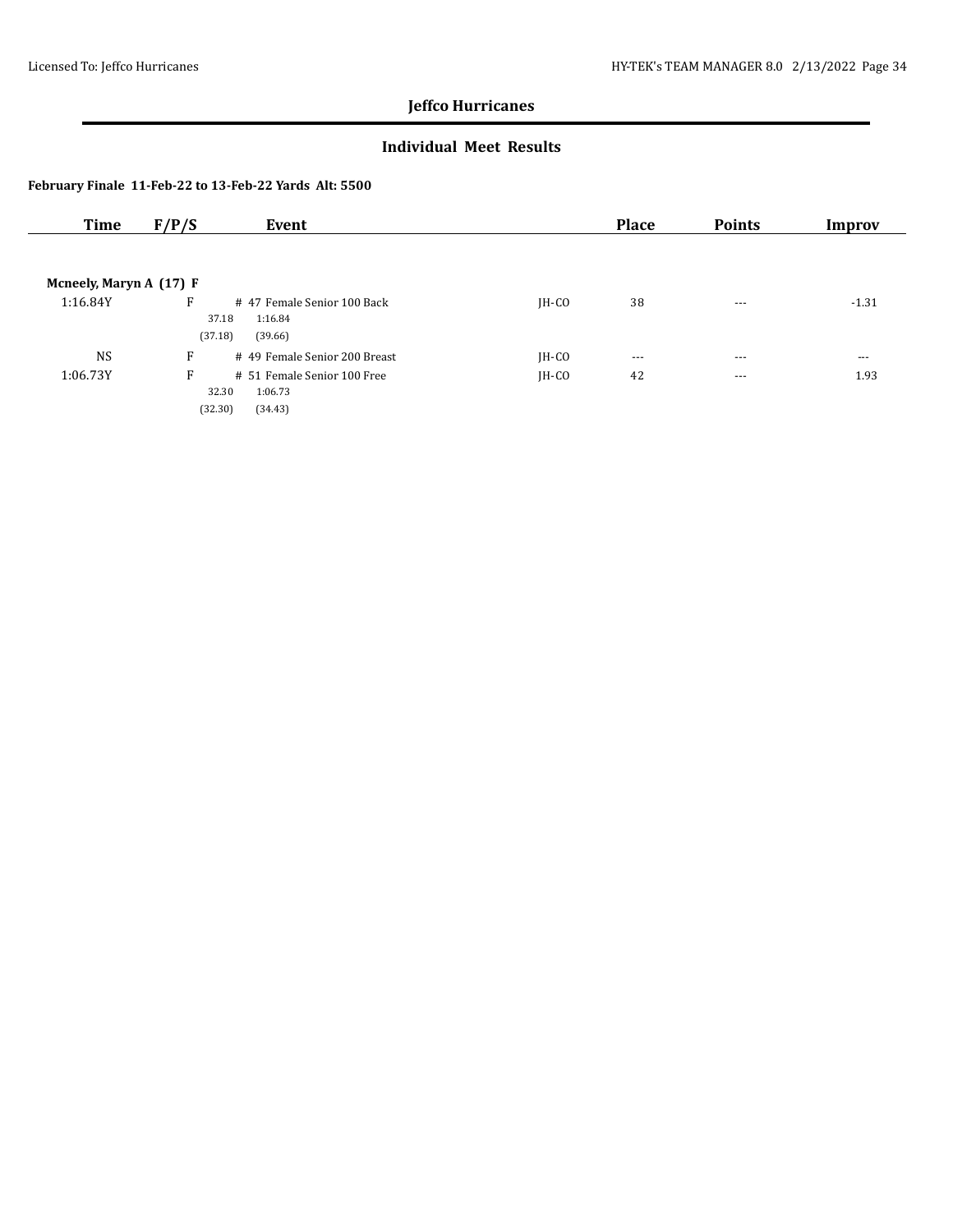### **Individual Meet Results**

| <b>Time</b>            | F/P/S | Event                                                                                                                 |         | <b>Place</b> | <b>Points</b> | Improv   |
|------------------------|-------|-----------------------------------------------------------------------------------------------------------------------|---------|--------------|---------------|----------|
|                        |       |                                                                                                                       |         |              |               |          |
| Musser, Cavin D (11) F |       |                                                                                                                       |         |              |               |          |
| <b>NS</b>              | F     | # 2B Male 11-12 200 IM                                                                                                | $IH-CO$ | $\cdots$     | $--$          | $\cdots$ |
| 1:23.63Y               | F     | # 16B Male 11-12 100 Free<br>1:23.63<br>38.45<br>(38.45)<br>(45.18)                                                   | $IH-CO$ | 33           | $\cdots$      | 2.56     |
| 4:03.05Y               | F     | # 20B Male 11-12 200 Breast<br>56.20<br>1:58.89<br>3:03.51<br>4:03.05<br>(59.54)<br>(56.20)<br>(1:02.69)<br>(1:04.62) | $IH-CO$ | 8            | $\cdots$      | $- - -$  |
| 1:43.37Y               | F     | # 22B Male 11-12 100 IM<br>1:43.37<br>50.24<br>(50.24)<br>(53.13)                                                     | $IH-CO$ | 35           | $\cdots$      | 2.90     |
| <b>NS</b>              | F     | # 36B Male 11-12 50 Free                                                                                              | $IH-CO$ | $\cdots$     | $\cdots$      | $---$    |
| <b>NS</b>              | F     | # 38B Male 11-12 100 Breast                                                                                           | $IH-CO$ | ---          | $\cdots$      | $---$    |
| <b>NS</b>              | F     | #42B Male 11-12 50 Fly                                                                                                | JH-CO   | $\cdots$     | $\cdots$      | $---$    |
| <b>NS</b>              | F     | # 44B Male 11-12 200 Free                                                                                             | JH-CO   | $\cdots$     | $\cdots$      | $\cdots$ |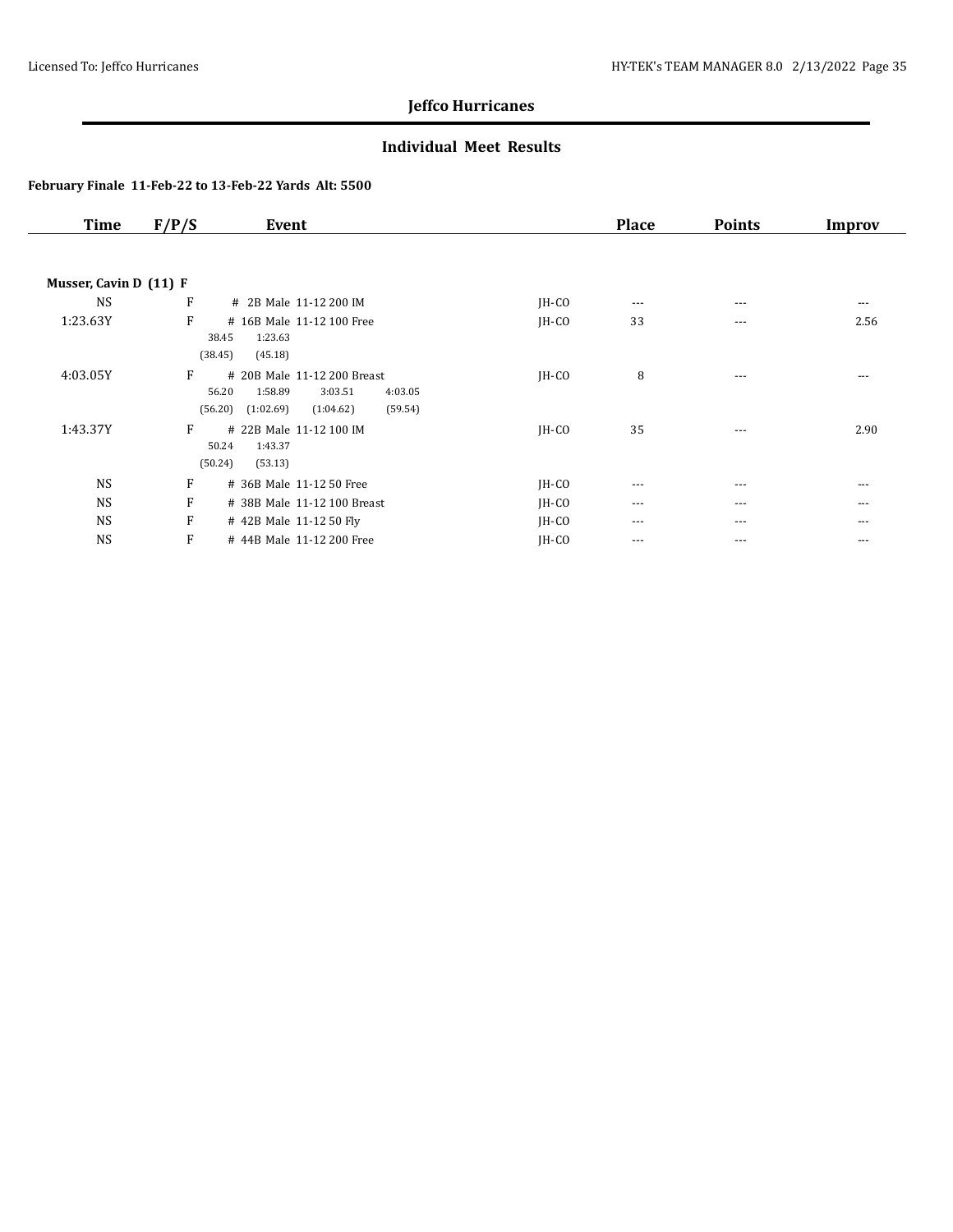### **Individual Meet Results**

| <b>Time</b>            | F/P/S | Event                                                                                                               |         | <b>Place</b> | <b>Points</b> | <b>Improv</b> |
|------------------------|-------|---------------------------------------------------------------------------------------------------------------------|---------|--------------|---------------|---------------|
| Musser, Cohen W (13) F |       |                                                                                                                     |         |              |               |               |
| <b>NS</b>              | F     | # 2C Male 13 & Over 200 IM                                                                                          | $IH-CO$ | $---$        | $\cdots$      | $\cdots$      |
| <b>NS</b>              | F     | # 4C Male 13 & Over 500 Free                                                                                        | JH-CO   | $---$        | $---$         | $---$         |
| 1:39.39Y               | F     | # 26 Male Senior 100 Breast<br>47.24<br>1:39.39<br>(47.24)<br>(52.15)                                               | $IH-CO$ | 40           | $\cdots$      | $-4.27$       |
| 30.65Y                 | F     | # 28 Male Senior 50 Free                                                                                            | $IH-CO$ | 76           | $\cdots$      | 0.93          |
| 2:58.78Y               | F     | # 30 Male Senior 200 Back<br>42.29<br>1:27.36<br>2:58.78<br>$\cdots$<br>(42.29)<br>(45.07)<br>(2:58.78)<br>$\cdots$ | JH-CO   | 26           | $---$         | $---$         |
| 1:28.13Y               | F     | # 32 Male Senior 100 Fly<br>39.24<br>1:28.13<br>(39.24)<br>(48.89)                                                  | $IH-CO$ | 58           | $---$         | 3.14          |
| <b>NS</b>              | F     | # 46 Male Senior 200 Fly                                                                                            | JH-CO   | ---          | $--$          | $- - -$       |
| <b>NS</b>              | F     | # 48 Male Senior 100 Back                                                                                           | JH-CO   | ---          | $\cdots$      | $\cdots$      |
| <b>NS</b>              | F     | # 50 Male Senior 200 Breast                                                                                         | JH-CO   | ---          | ---           | ---           |
| <b>NS</b>              | F     | # 52 Male Senior 100 Free                                                                                           | IH-CO   | $\cdots$     | $\cdots$      | $---$         |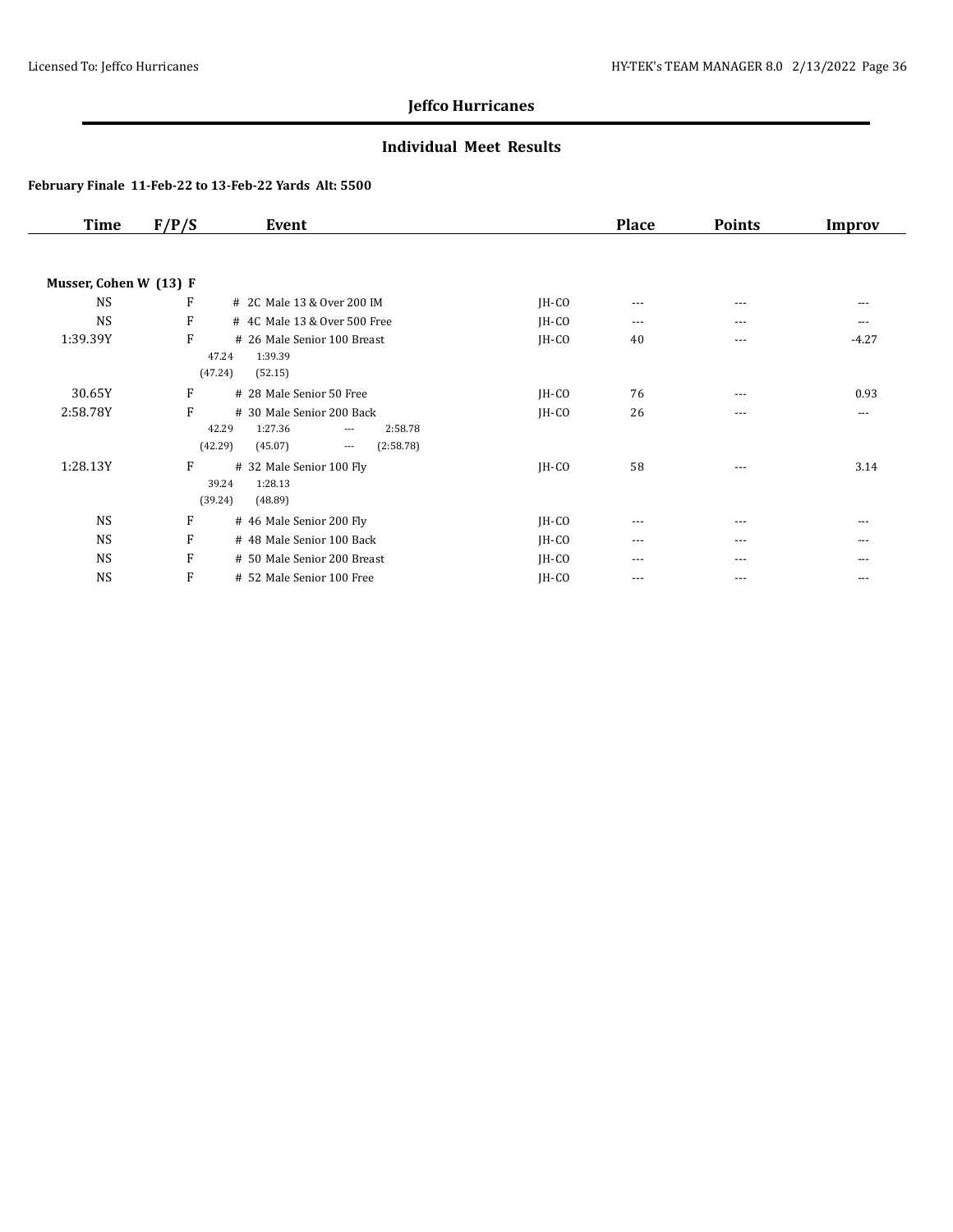### **Individual Meet Results**

| <b>Time</b>          | F/P/S | Event                                                                       |         | <b>Place</b> | <b>Points</b> | Improv   |  |
|----------------------|-------|-----------------------------------------------------------------------------|---------|--------------|---------------|----------|--|
|                      |       |                                                                             |         |              |               |          |  |
| Musser, June L (9) F |       |                                                                             |         |              |               |          |  |
| 1:01.79Y             | F     | # 13A Female 10 & Under 50 Breast                                           | $IH-CO$ | 41           | $---$         | 0.52     |  |
| 2:03.88Y             | F     | #15A Female 10 & Under 100 Free<br>2:03.88<br>$---$<br>(2:03.88)<br>$---$   | $IH-CO$ | 47           | $---$         | $-7.57$  |  |
| 1:03.70Y             | F     | #17A Female 10 & Under 50 Back                                              | $IH-CO$ | 60           | $---$         | 2.36     |  |
| 2:13.14Y             | F     | # 21A Female 10 & Under 100 IM<br>2:13.14<br>$\cdots$<br>(2:13.14)<br>$---$ | $IH-CO$ | 42           | $---$         | $-7.19$  |  |
| <b>NS</b>            | F     | # 35A Female 10 & Under 50 Free                                             | $IH-CO$ | $---$        | $---$         | $- - -$  |  |
| <b>NS</b>            | F     | # 37A Female 10 & Under 100 Breast                                          | $IH-CO$ | $\cdots$     | $---$         | $- - -$  |  |
| <b>NS</b>            | F     | #41A Female 10 & Under 50 Fly                                               | $IH-CO$ | $\cdots$     | $\cdots$      | $\cdots$ |  |
| <b>NS</b>            | F     | #43A Female 10 & Under 200 Free                                             | $IH-CO$ | ---          | $- - -$       | $- - -$  |  |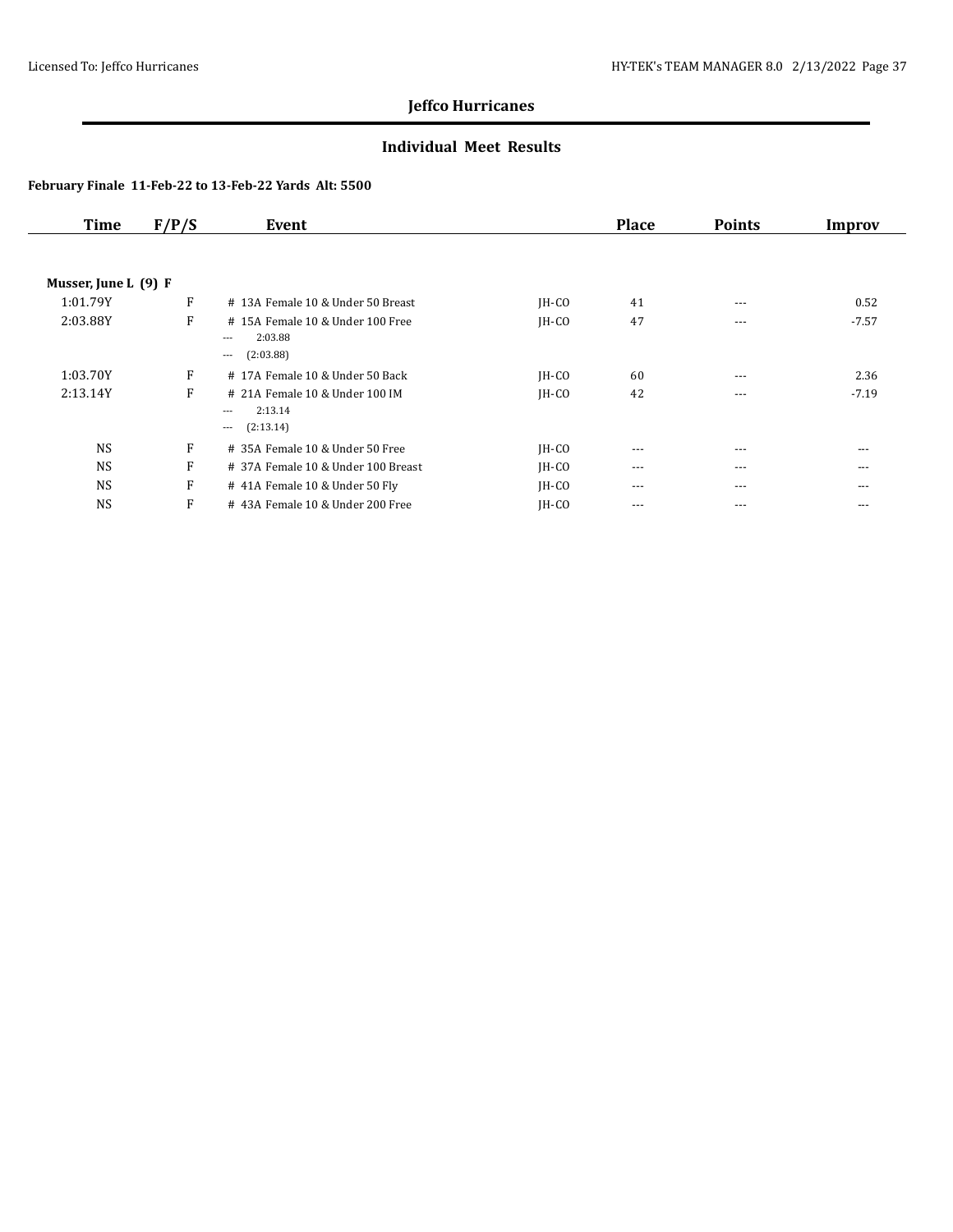### **Individual Meet Results**

| Time                    | F/P/S                                                  | Event                                                                                            |                    |                    |                             | <b>Place</b>                                   | <b>Points</b> | <b>Improv</b> |
|-------------------------|--------------------------------------------------------|--------------------------------------------------------------------------------------------------|--------------------|--------------------|-----------------------------|------------------------------------------------|---------------|---------------|
|                         |                                                        |                                                                                                  |                    |                    |                             |                                                |               |               |
| Naumer, Claire K (14) F |                                                        |                                                                                                  |                    |                    |                             |                                                |               |               |
| 2:54.55Y                | F<br>36.52<br>(36.52)                                  | # 1C Female 13 & Over 200 IM<br>1:19.66<br>2:15.96<br>(43.14)<br>(56.30)                         | 2:54.55<br>(38.59) |                    | IH-CO                       | 19                                             | $---$         | 2.18          |
| 7:02.44Y                | $\mathbf{F}$<br>36.98<br>(36.98)<br>6:22.07<br>(42.46) | # 3C Female 13 & Over 500 Free<br>1:17.97<br>2:01.19<br>(43.22)<br>(40.99)<br>7:02.44<br>(40.37) | 2:44.26<br>(43.07) | 3:27.60<br>(43.34) | JH-CO<br>4:11.66<br>(44.06) | 17<br>4:55.96<br>5:39.61<br>(44.30)<br>(43.65) |               | $-22.21$      |
| 2:37.67Y                | F<br>35.71<br>(35.71)                                  | # 23 Female Senior 200 Free<br>1:16.24<br>1:58.81<br>(40.53)<br>(42.57)                          | 2:37.67<br>(38.86) |                    | $IH-CO$                     | 65                                             | $---$         | $-1.74$       |
| 31.02Y                  | $\mathbf{F}$                                           | # 27 Female Senior 50 Free                                                                       |                    |                    | $IH-CO$                     | 66                                             | ---           | $-0.92$       |
| 2:53.53Y                | F<br>41.29<br>(41.29)                                  | # 29 Female Senior 200 Back<br>1:25.71<br>2:11.18<br>(45.47)<br>(44.42)                          | 2:53.53<br>(42.35) |                    | $IH-CO$                     | 26                                             | ---           | $-1.59$       |
| 1:18.92Y                | F<br>36.14<br>(36.14)                                  | # 31 Female Senior 100 Fly<br>1:18.92<br>(42.78)                                                 |                    |                    | $IH-CO$                     | 29                                             | $\cdots$      | 0.09          |
| 3:04.09Y                | $F \sim$<br>37.63<br>(37.63)                           | # 45 Female Senior 200 Fly<br>1:23.96<br>2:13.44<br>(46.33)<br>(49.48)                           | 3:04.09<br>(50.65) |                    | IH-CO                       | 9                                              | $- - -$       | $-4.92$       |
| 1:21.32Y                | F<br>40.61<br>(40.61)                                  | # 47 Female Senior 100 Back<br>1:21.32<br>(40.71)                                                |                    |                    | IH-CO                       | 50                                             | ---           | $-1.22$       |
| 1:09.52Y                | F<br>33.82<br>(33.82)                                  | # 51 Female Senior 100 Free<br>1:09.52<br>(35.70)                                                |                    |                    | IH-CO                       | 54                                             | ---           | $-1.43$       |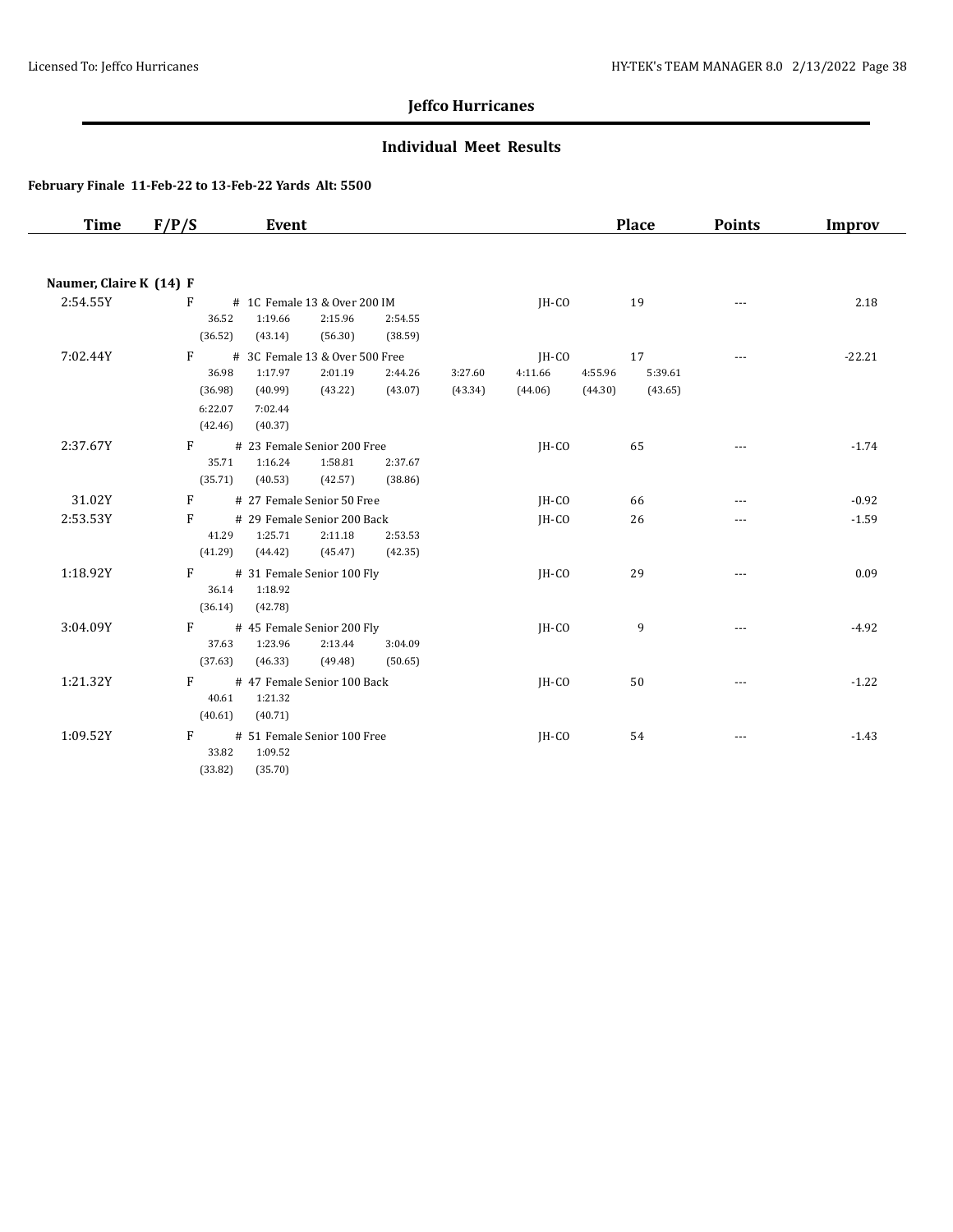### **Individual Meet Results**

| Time                     | F/P/S | Event                        |         | <b>Place</b> | <b>Points</b> | Improv |
|--------------------------|-------|------------------------------|---------|--------------|---------------|--------|
|                          |       |                              |         |              |               |        |
| Nirshberg, Mila A (12) F |       |                              |         |              |               |        |
| <b>NS</b>                | F     | # 13B Female 11-12 50 Breast | $IH-CO$ | $- - -$      | $---$         | ---    |
| <b>NS</b>                | F     | # 15B Female 11-12 100 Free  | $IH-CO$ | $---$        | ---           | ---    |
| <b>NS</b>                | F     | # 17B Female 11-12 50 Back   | $IH-CO$ | $---$        | $- - -$       | ---    |
| <b>NS</b>                | F     | # 21B Female 11-12 100 IM    | $IH-CO$ | $---$        | $---$         | ---    |
| <b>NS</b>                | F     | # 35B Female 11-12 50 Free   | $IH-CO$ | $\cdots$     | $---$         | ---    |
| <b>NS</b>                | F     | # 39B Female 11-12 100 Back  | $IH-CO$ | ---          | ---           | ---    |
| <b>NS</b>                | F     | # 41B Female 11-12 50 Fly    | $IH-CO$ | $---$        | $- - -$       | ---    |
| <b>NS</b>                | F     | #43B Female 11-12 200 Free   | $IH-CO$ | $- - -$      | ---           | ---    |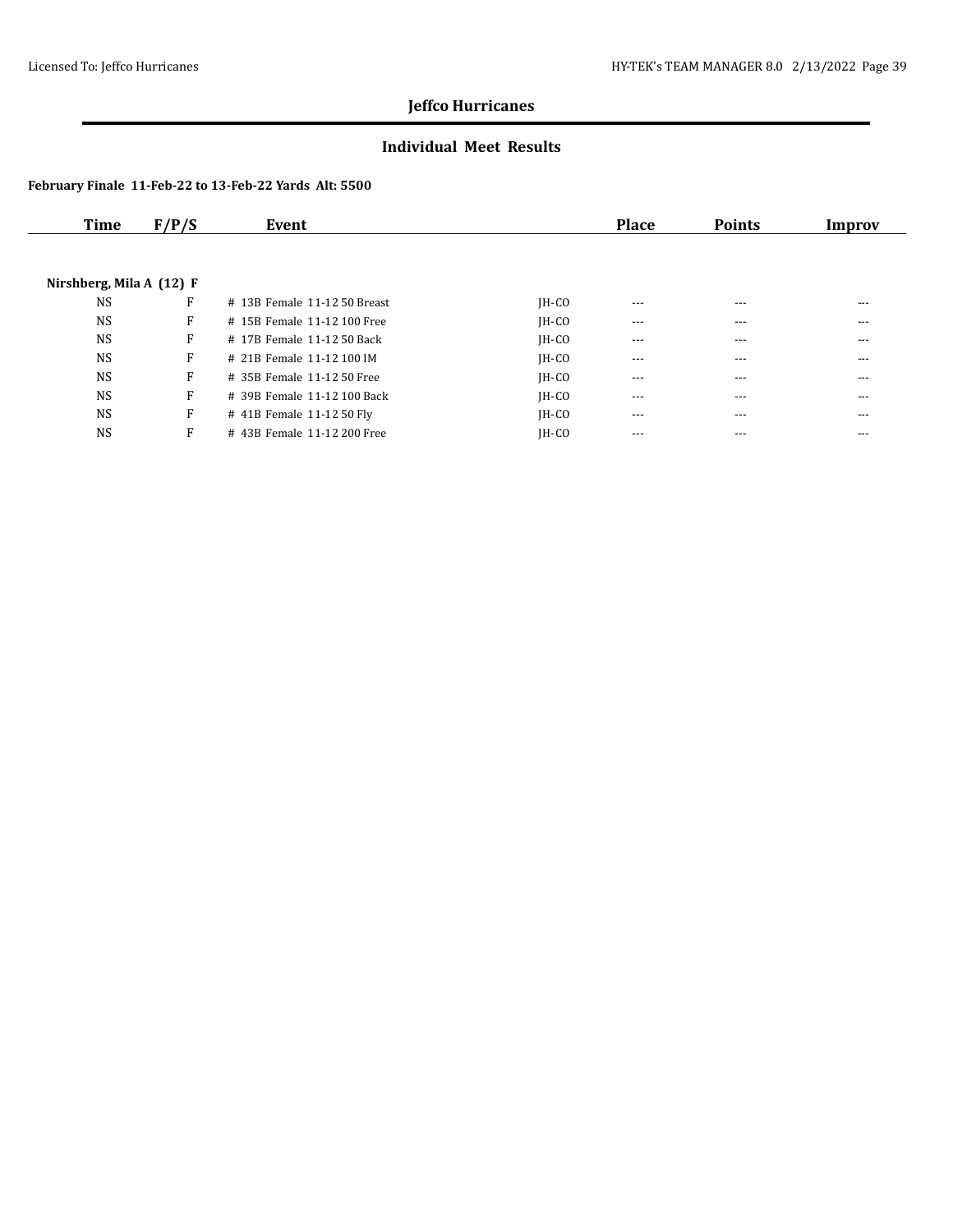### **Individual Meet Results**

| Time                  | F/P/S<br>Event                                                                                                         |         | <b>Place</b> | <b>Points</b> | Improv |
|-----------------------|------------------------------------------------------------------------------------------------------------------------|---------|--------------|---------------|--------|
| Parks, Rowan A (14) F |                                                                                                                        |         |              |               |        |
| 2:32.38Y              | F<br># 23 Female Senior 200 Free<br>1:12.63<br>1:53.21<br>2:32.38<br>34.12<br>(34.12)<br>(39.17)<br>(38.51)<br>(40.58) | $IH-CO$ | 58           | ---           | 2.34   |
| 30.95Y                | F<br># 27 Female Senior 50 Free                                                                                        | $IH-CO$ | 65           | $\cdots$      | 2.11   |
| 1:37.20Y              | F<br># 31 Female Senior 100 Fly<br>44.88<br>1:37.20<br>(44.88)<br>(52.32)                                              | $IH-CO$ | 49           | $- - -$       | 6.97   |
| 1:26.47Y DQ           | F<br>#47 Female Senior 100 Back<br>41.29<br>1:26.47<br>(41.29)<br>(45.18)                                              | $IH-CO$ | $---$        | $---$         | $---$  |
| 1:06.50Y              | F<br># 51 Female Senior 100 Free<br>1:06.50<br>31.86<br>(31.86)<br>(34.64)                                             | $IH-CO$ | 40           | $- - -$       | 1.29   |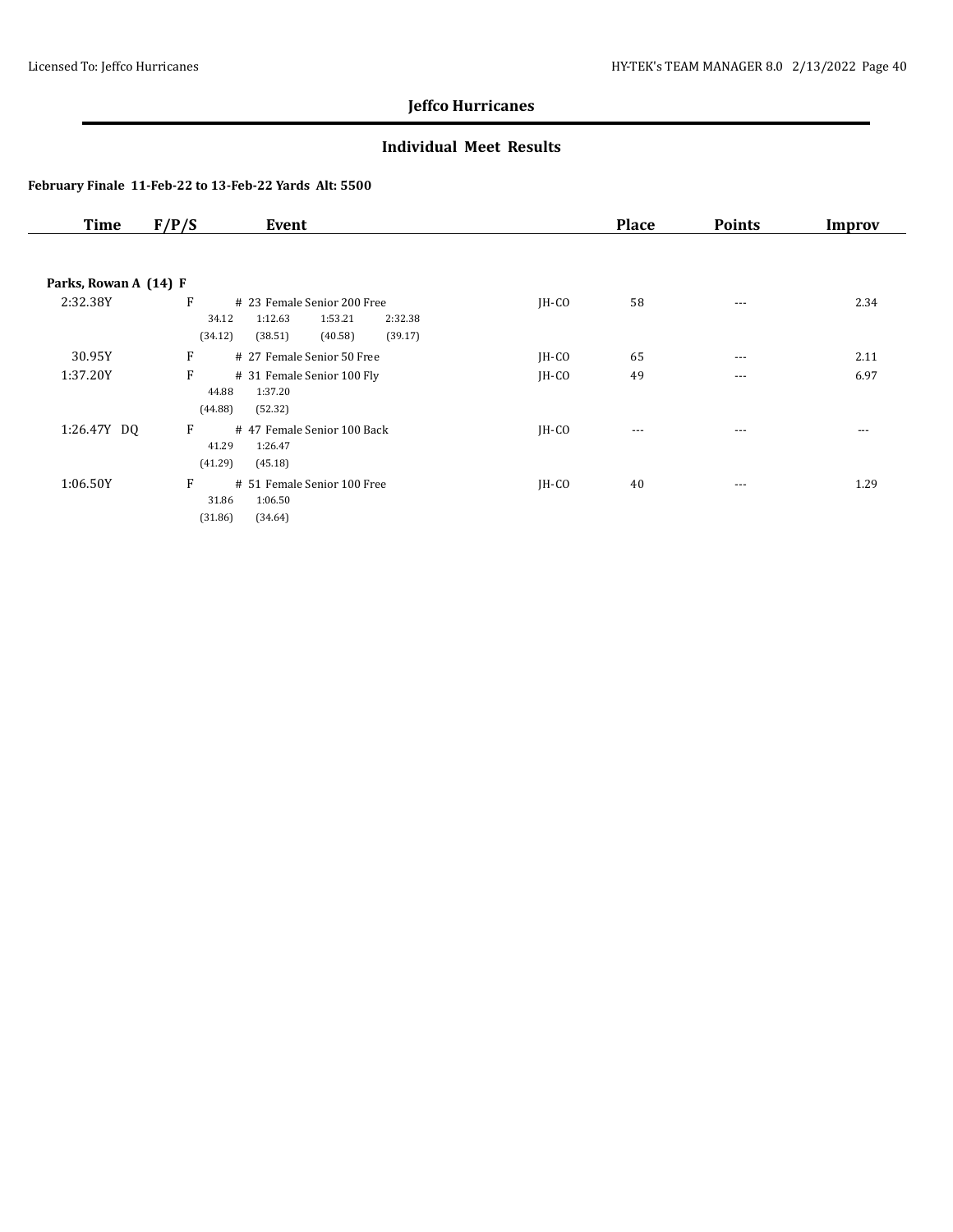### **Individual Meet Results**

| <b>Place</b> | <b>Points</b> | Improv  |
|--------------|---------------|---------|
|              |               |         |
|              |               |         |
| 12           | $\cdots$      | $-1.89$ |
|              |               |         |
|              |               |         |
| 5            | $\cdots$      | ---     |
|              |               |         |
|              |               |         |
| 10           | $---$         | $-3.89$ |
| 8            | $---$         | $-1.41$ |
| 20           | $\cdots$      | $-6.23$ |
|              |               |         |
|              |               |         |
| 23           | $---$         | $-0.29$ |
| 12           | ---           | $-5.04$ |
|              |               |         |
|              |               |         |
| 13           | $---$         | $-3.39$ |
|              |               |         |
|              |               |         |
| 15           | $---$         | $-0.81$ |
|              |               |         |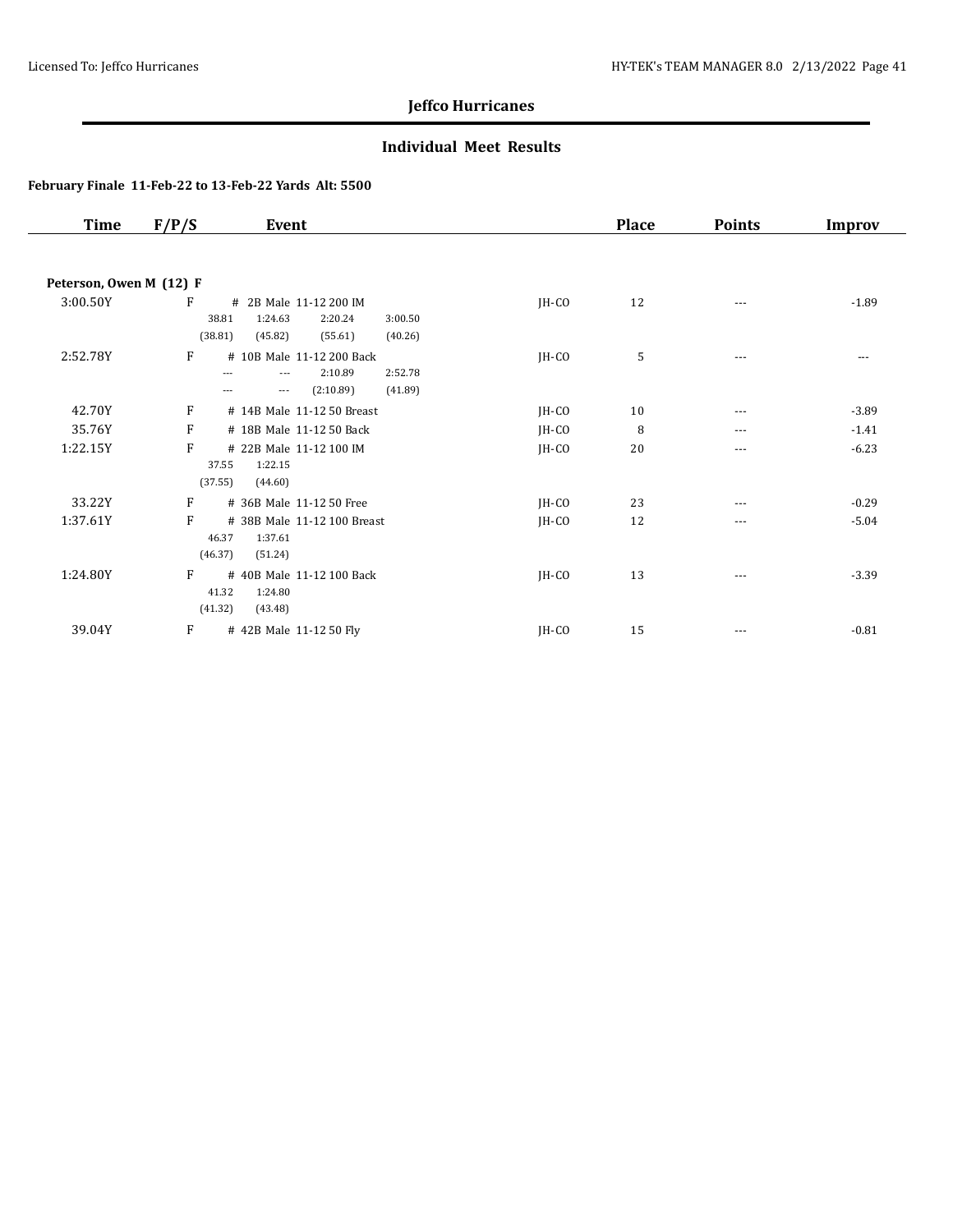### **Individual Meet Results**

| Time                      | F/P/S | Event                                           |         | <b>Place</b> | <b>Points</b> | Improv   |
|---------------------------|-------|-------------------------------------------------|---------|--------------|---------------|----------|
|                           |       |                                                 |         |              |               |          |
| Prendergast, Nora B (8) F |       |                                                 |         |              |               |          |
| 1:18.66Y                  | F     | # 13A Female 10 & Under 50 Breast               | $IH-CO$ | 53           | $---$         | $---$    |
| 1:56.50Y                  | F     | #15A Female 10 & Under 100 Free                 | $IH-CO$ | 44           | $---$         | $-1.61$  |
|                           |       | 1:56.50<br>57.08                                |         |              |               |          |
|                           |       | (57.08)<br>(59.42)                              |         |              |               |          |
| 1:05.49Y                  | F     | # 17A Female 10 & Under 50 Back                 | $IH-CO$ | 62           | $---$         | 7.54     |
| 2:26.04Y DQ               | F     | # 21A Female 10 & Under 100 IM                  | IH-CO   | $\cdots$     | $- - -$       | $\cdots$ |
|                           |       | 1:08.12<br>2:26.04                              |         |              |               |          |
|                           |       | (1:08.12)<br>(1:17.92)                          |         |              |               |          |
| 56.24Y                    | F     | # 35A Female 10 & Under 50 Free                 | $IH-CO$ | 60           | $---$         | 3.56     |
| 2:18.36Y                  | F     | # 39A Female 10 & Under 100 Back                | $IH-CO$ | 24           | $---$         | 7.00     |
|                           |       | 2:18.36<br>$---$                                |         |              |               |          |
|                           |       | (2:18.36)<br>$---$                              |         |              |               |          |
| 1:14.83Y DQ               | F     | # 41A Female 10 & Under 50 Fly                  | $IH-CO$ | $---$        | $- - -$       | $\cdots$ |
| 4:10.03Y                  | F     | #43A Female 10 & Under 200 Free                 | IH-CO   | 22           | $\cdots$      | 2.34     |
|                           |       | 1:01.76<br>2:06.42<br>4:10.03<br>$\cdots$       |         |              |               |          |
|                           |       | (4:10.03)<br>(1:01.76)<br>(1:04.66)<br>$\cdots$ |         |              |               |          |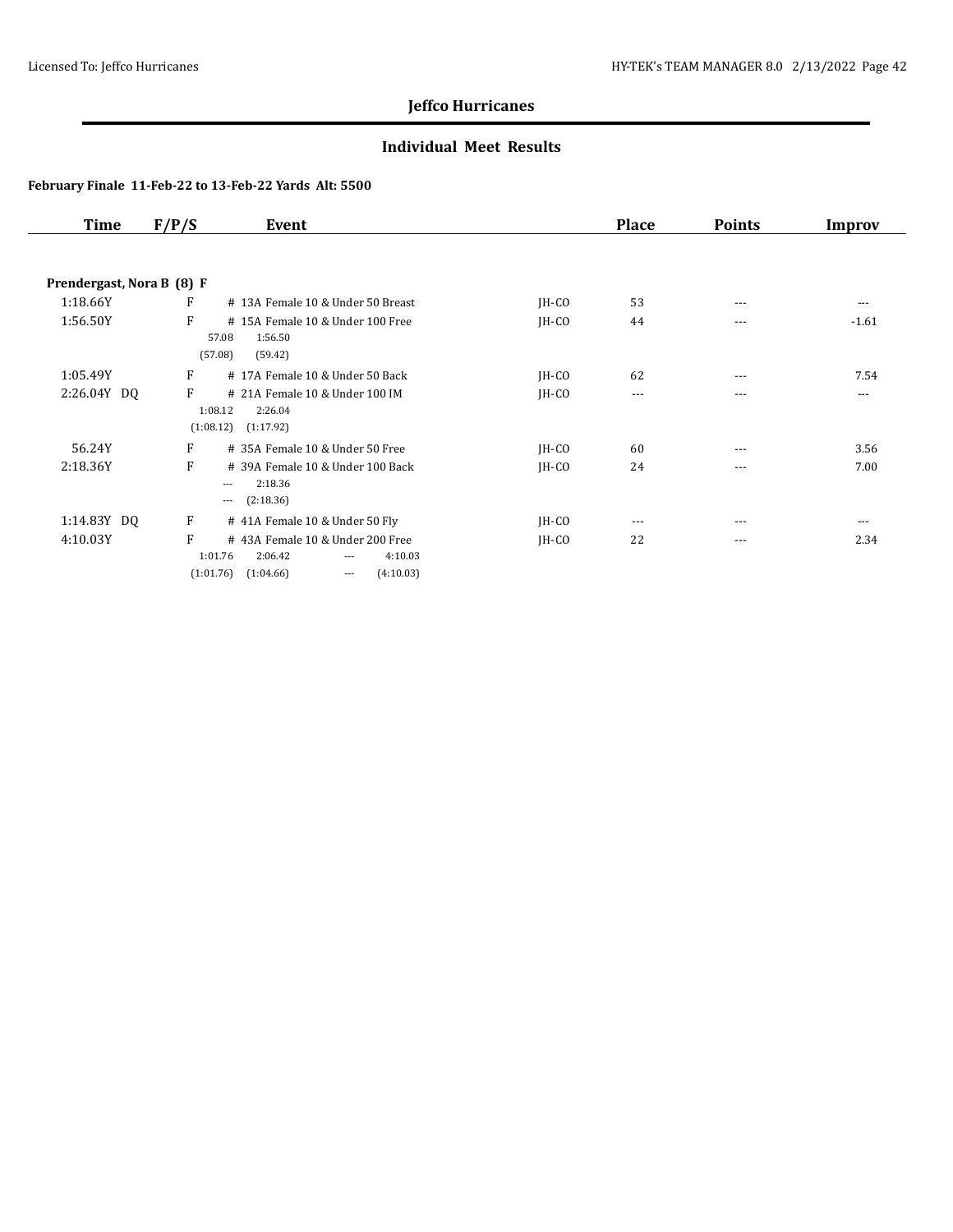### **Individual Meet Results**

| <b>Time</b>             | F/P/S   | Event                      |         |         |         |         | <b>Place</b>                     | <b>Points</b> | Improv  |
|-------------------------|---------|----------------------------|---------|---------|---------|---------|----------------------------------|---------------|---------|
|                         |         |                            |         |         |         |         |                                  |               |         |
| Pursley, Eddie J (12) F |         |                            |         |         |         |         |                                  |               |         |
| 6:06.34Y                | F       | # 6B Male 11-12 400 IM     |         |         |         | $IH-CO$ | 3                                | ---           | $-1.23$ |
|                         |         | 1:31.88<br>41.20           | 2:13.80 | 2:55.53 | 3:50.58 | 4:42.13 | 6:06.34<br>$\cdots$              |               |         |
|                         | (41.20) | (50.68)                    | (41.92) | (41.73) | (55.05) | (51.55) | (6:06.34)<br>$\qquad \qquad - -$ |               |         |
| 2:36.13Y                | F       | # 10B Male 11-12 200 Back  |         |         |         | JH-CO   | $\mathbf{1}$                     | $---$         | $---$   |
|                         |         | 36.32<br>1:17.09           | 1:58.43 | 2:36.13 |         |         |                                  |               |         |
|                         | (36.32) | (40.77)                    | (41.34) | (37.70) |         |         |                                  |               |         |
| 41.03Y                  | F       | # 14B Male 11-12 50 Breast |         |         |         | $IH-CO$ | 8                                | $---$         | 1.07    |
| 34.57Y                  | F       | # 18B Male 11-12 50 Back   |         |         |         | JH-CO   | 4                                | $---$         | 0.32    |
| 1:18.05Y                | F       | # 22B Male 11-12 100 IM    |         |         |         | JH-CO   | 16                               | ---           | $-0.96$ |
|                         |         | 1:18.05<br>35.70           |         |         |         |         |                                  |               |         |
|                         | (35.70) | (42.35)                    |         |         |         |         |                                  |               |         |
| <b>NS</b>               | F       | # 36B Male 11-12 50 Free   |         |         |         | JH-CO   | ---                              | ---           | $---$   |
| 1:12.40Y                | F       | #40B Male 11-12 100 Back   |         |         |         | JH-CO   | 4                                | $---$         | $-0.72$ |
|                         |         | 35.17<br>1:12.40           |         |         |         |         |                                  |               |         |
|                         | (35.17) | (37.23)                    |         |         |         |         |                                  |               |         |
| 37.01Y                  | F       | # 42B Male 11-12 50 Fly    |         |         |         | $IH-CO$ | 13                               | ---           | 0.73    |
| 1:11.52Y                | F       | # 48 Male Senior 100 Back  |         |         |         | JH-CO   | 32                               | $---$         | $-1.60$ |
|                         |         | 33.36<br>1:11.52           |         |         |         |         |                                  |               |         |
|                         | (33.36) | (38.16)                    |         |         |         |         |                                  |               |         |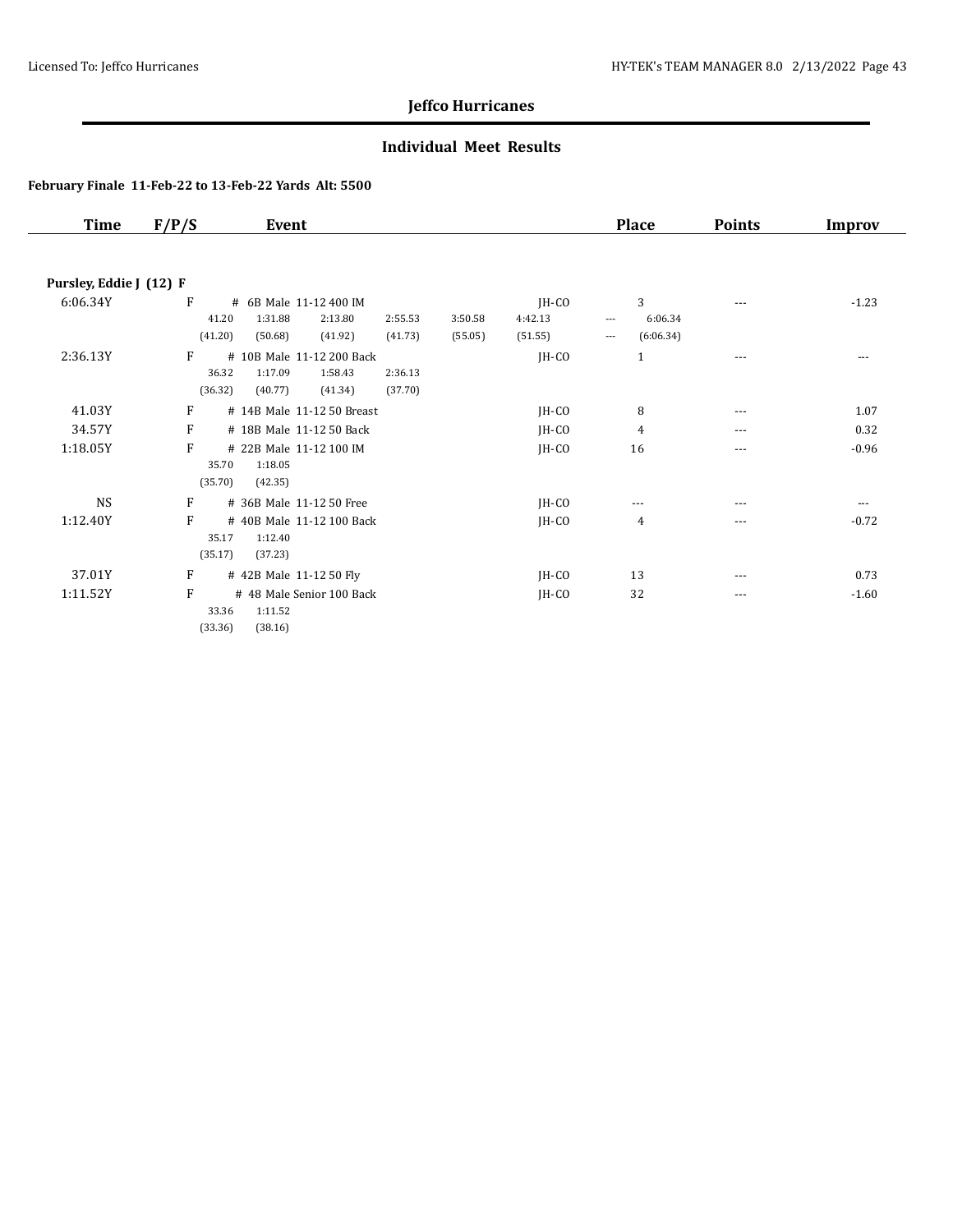### **Individual Meet Results**

| Time                     | F/P/S | Event                           |         | <b>Place</b> | <b>Points</b> | Improv   |
|--------------------------|-------|---------------------------------|---------|--------------|---------------|----------|
|                          |       |                                 |         |              |               |          |
| Pursley, Johnnie D (7) F |       |                                 |         |              |               |          |
| <b>NS</b>                | F     | # 14A Male 10 & Under 50 Breast | $IH-CO$ | $- - -$      | $---$         | $---$    |
| <b>NS</b>                | F     | # 16A Male 10 & Under 100 Free  | $IH-CO$ | $\cdots$     | $- - -$       | $\cdots$ |
| <b>NS</b>                | F     | # 18A Male 10 & Under 50 Back   | $IH-CO$ | $- - -$      | $- - -$       | $---$    |
| <b>NS</b>                | F     | # 22A Male 10 & Under 100 IM    | $IH-CO$ | $---$        | $- - -$       | ---      |
| 1:04.49Y                 | F     | # 36A Male 10 & Under 50 Free   | $IH-CO$ | 48           | $\cdots$      | 1.97     |
| 1:34.09Y DO              | F     | #42A Male 10 & Under 50 Fly     | $IH-CO$ | $- - -$      | $- - -$       | $---$    |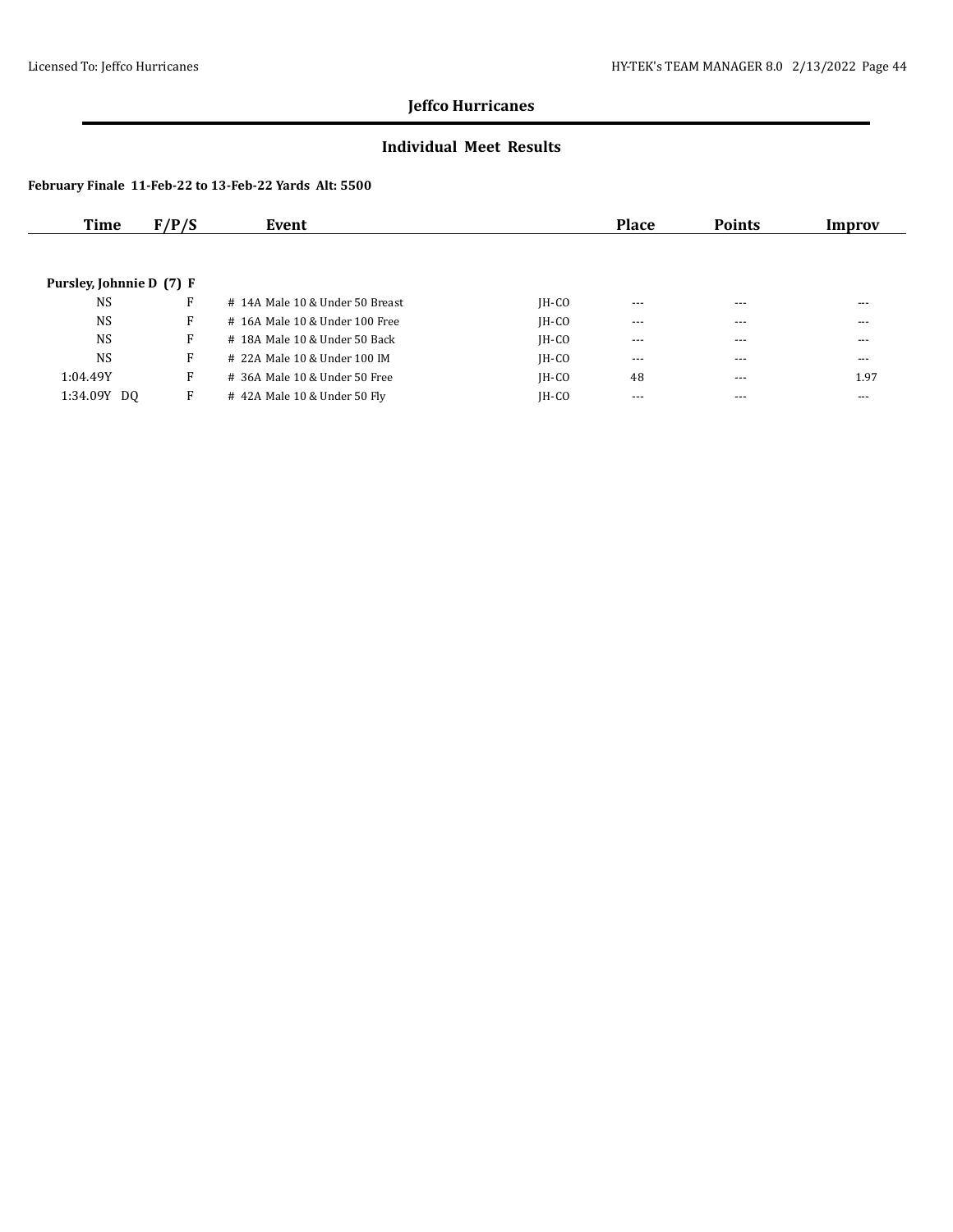### **Individual Meet Results**

| Time                  | F/P/S        | Event                                                                                                      |         | <b>Place</b> | <b>Points</b> | Improv   |
|-----------------------|--------------|------------------------------------------------------------------------------------------------------------|---------|--------------|---------------|----------|
|                       |              |                                                                                                            |         |              |               |          |
| Pursley, Ruby C (9) F |              |                                                                                                            |         |              |               |          |
| 48.84Y                | F            | # 13A Female 10 & Under 50 Breast                                                                          | $IH-CO$ | 10           | ---           | 0.13     |
| 1:27.10Y              | F<br>(40.51) | #15A Female 10 & Under 100 Free<br>40.51<br>1:27.10<br>(46.59)                                             | $IH-CO$ | 18           | ---           | 1.13     |
| 44.74Y                | F            | #17A Female 10 & Under 50 Back                                                                             | $IH-CO$ | 16           | ---           | $-0.90$  |
| 1:36.42Y              | F<br>(46.18) | # 21A Female 10 & Under 100 IM<br>1:36.42<br>46.18<br>(50.24)                                              | $IH-CO$ | 12           | ---           | $-3.48$  |
| 37.70Y                | F            | # 35A Female 10 & Under 50 Free                                                                            | $IH-CO$ | 16           | ---           | $-0.31$  |
| 1:45.57Y              | F<br>(50.38) | # 37A Female 10 & Under 100 Breast<br>50.38<br>1:45.57<br>(55.19)                                          | $IH-CO$ | 6            | ---           | $-5.55$  |
| 49.66Y                | F            | # 41A Female 10 & Under 50 Fly                                                                             | $IH-CO$ | 16           | $\cdots$      | 0.76     |
| 3:07.07Y              | F<br>(40.91) | #43A Female 10 & Under 200 Free<br>40.91<br>1:29.13<br>2:19.89<br>3:07.07<br>(50.76)<br>(47.18)<br>(48.22) | $IH-CO$ | 9            | $\frac{1}{2}$ | $-34.39$ |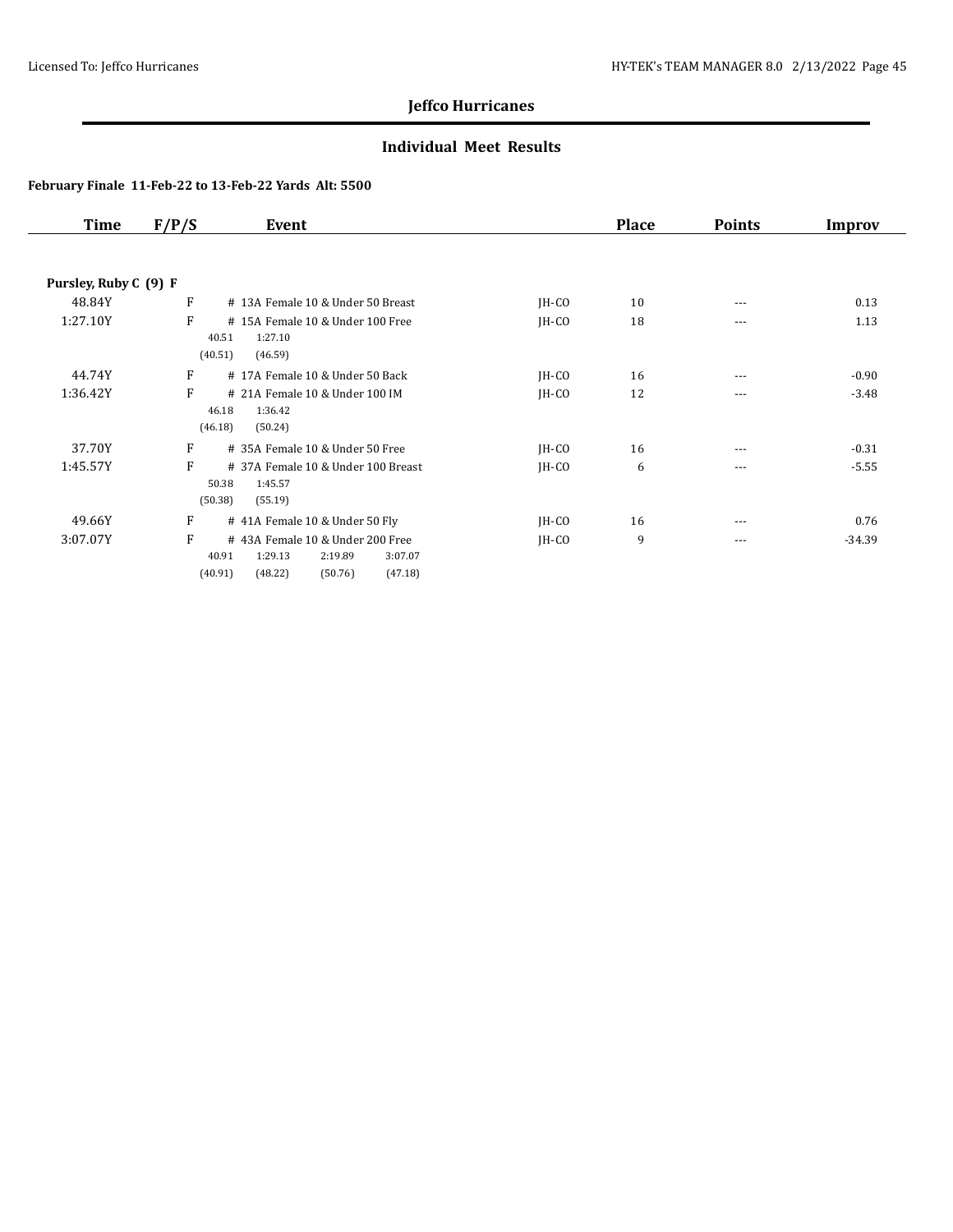### **Individual Meet Results**

| Time                     | F/P/S   | Event                                                     |                    | <b>Place</b>       | <b>Points</b> | <b>Improv</b> |
|--------------------------|---------|-----------------------------------------------------------|--------------------|--------------------|---------------|---------------|
| Reyes, Isabella M (12) F |         |                                                           |                    |                    |               |               |
|                          | F       |                                                           |                    |                    |               |               |
| 2:41.63Y                 | 33.52   | # 1B Female 11-12 200 IM<br>1:15.96<br>2:05.24<br>2:41.63 | $IH-CO$            | $\overline{7}$     | 12            | $-1.16$       |
|                          | (33.52) | (49.28)<br>(36.39)<br>(42.44)                             |                    |                    |               |               |
|                          |         |                                                           |                    |                    |               |               |
| 5:43.56Y                 | F       | 5B Female 11-12 400 IM<br>#                               | $IH-CO$            | 2                  | $---$         | 2.06          |
|                          | 35.72   | 1:16.45<br>1:59.80<br>2:44.66                             | 4:24.67<br>3:33.53 | 5:05.21<br>5:43.56 |               |               |
|                          | (35.72) | (43.35)<br>(44.86)<br>(40.73)                             | (48.87)<br>(51.14) | (40.54)<br>(38.35) |               |               |
| 1:14.67Y                 | F       | # 11B Female 11-12 100 Fly                                | $IH-CO$            | 4                  | $---$         | 0.55          |
|                          | 35.29   | 1:14.67                                                   |                    |                    |               |               |
|                          | (35.29) | (39.38)                                                   |                    |                    |               |               |
| 39.29Y                   | F       | # 13B Female 11-12 50 Breast                              | IH-CO              | 14                 | $---$         | 0.79          |
| 3:06.96Y                 | F       | # 19B Female 11-12 200 Breast                             | $IH-CO$            | 5                  | ---           | 1.73          |
|                          | 43.14   | 1:30.73<br>2:20.30<br>3:06.96                             |                    |                    |               |               |
|                          | (43.14) | (49.57)<br>(47.59)<br>(46.66)                             |                    |                    |               |               |
| 1:16.14Y                 | F       | # 21B Female 11-12 100 IM                                 | IH-CO              | 17                 | $---$         | 0.35          |
|                          | 35.43   | 1:16.14                                                   |                    |                    |               |               |
|                          | (35.43) | (40.71)                                                   |                    |                    |               |               |
| 29.88Y                   | F       | # 35B Female 11-12 50 Free                                | $IH-CO$            | 25                 | ---           | $-0.74$       |
| 1:26.50Y                 | F       | # 37B Female 11-12 100 Breast                             | $IH-CO$            | 14                 | ---           | 1.52          |
|                          | 41.15   | 1:26.50                                                   |                    |                    |               |               |
|                          | (41.15) | (45.35)                                                   |                    |                    |               |               |
| 33.38Y                   | F       | # 41B Female 11-12 50 Fly                                 | JH-CO              | 13                 | $---$         | 1.13          |
|                          |         |                                                           |                    |                    |               |               |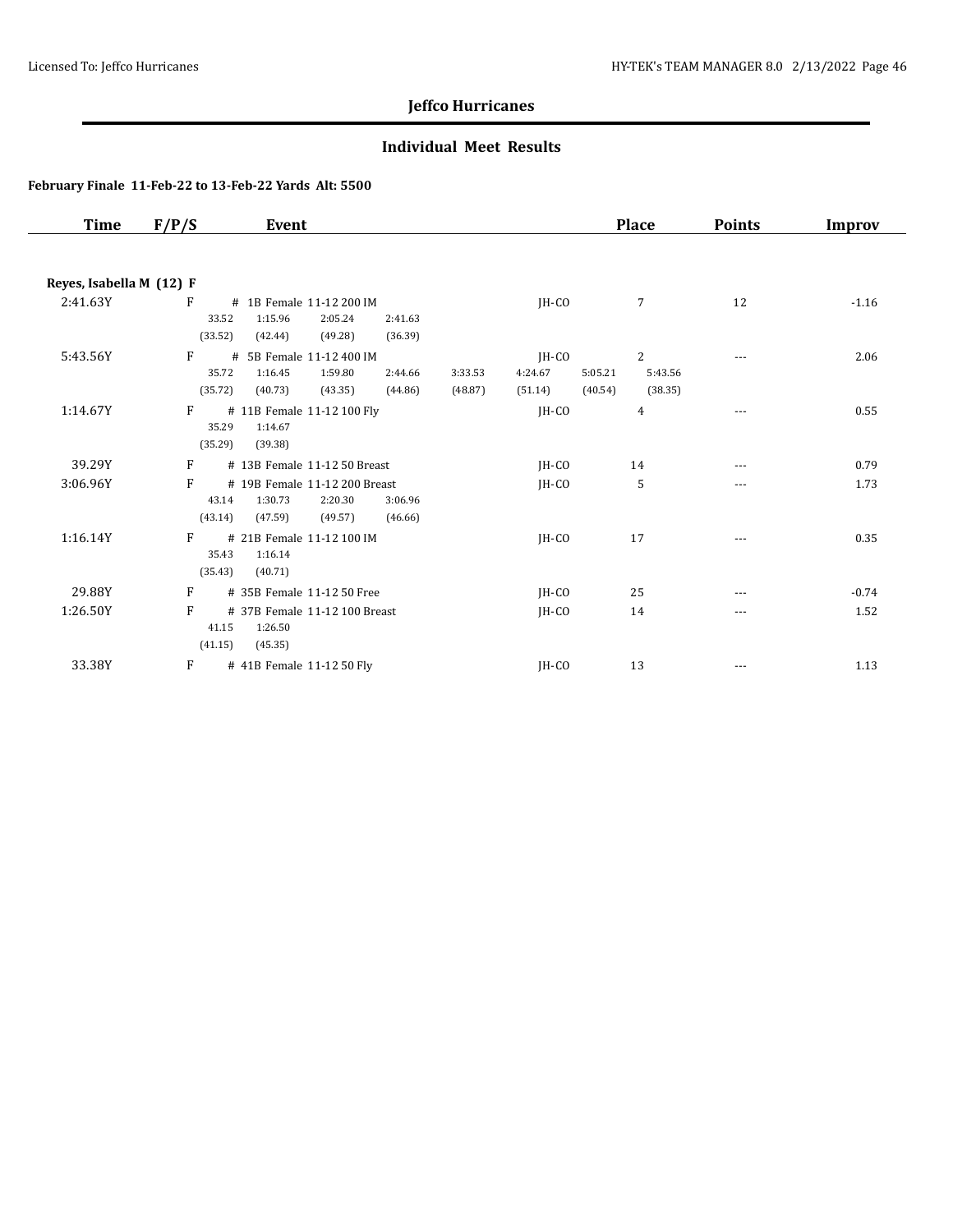### **Individual Meet Results**

| Time                   | F/P/S | Event                              |         | <b>Place</b> | <b>Points</b> | Improv |
|------------------------|-------|------------------------------------|---------|--------------|---------------|--------|
|                        |       |                                    |         |              |               |        |
| Richards, Ruby P (7) F |       |                                    |         |              |               |        |
| <b>NS</b>              | F     | # 13A Female 10 & Under 50 Breast  | $IH-CO$ | $---$        | $---$         | ---    |
| <b>NS</b>              | F     | $#$ 15A Female 10 & Under 100 Free | $IH-CO$ | ---          | $- - -$       | ---    |
| <b>NS</b>              | F     | # 17A Female 10 & Under 50 Back    | $IH-CO$ | $\cdots$     | $---$         | ---    |
| <b>NS</b>              | F     | # 21A Female 10 & Under 100 IM     | $IH-CO$ | $---$        | $---$         | ---    |
| <b>NS</b>              | F     | # 35A Female 10 & Under 50 Free    | $IH-CO$ | $\cdots$     | $---$         | ---    |
| <b>NS</b>              | F     | # 41A Female 10 & Under 50 Fly     | $IH-CO$ | $---$        | $---$         | ---    |
| <b>NS</b>              | F     | #43A Female 10 & Under 200 Free    | $IH-CO$ | $---$        | $---$         | ---    |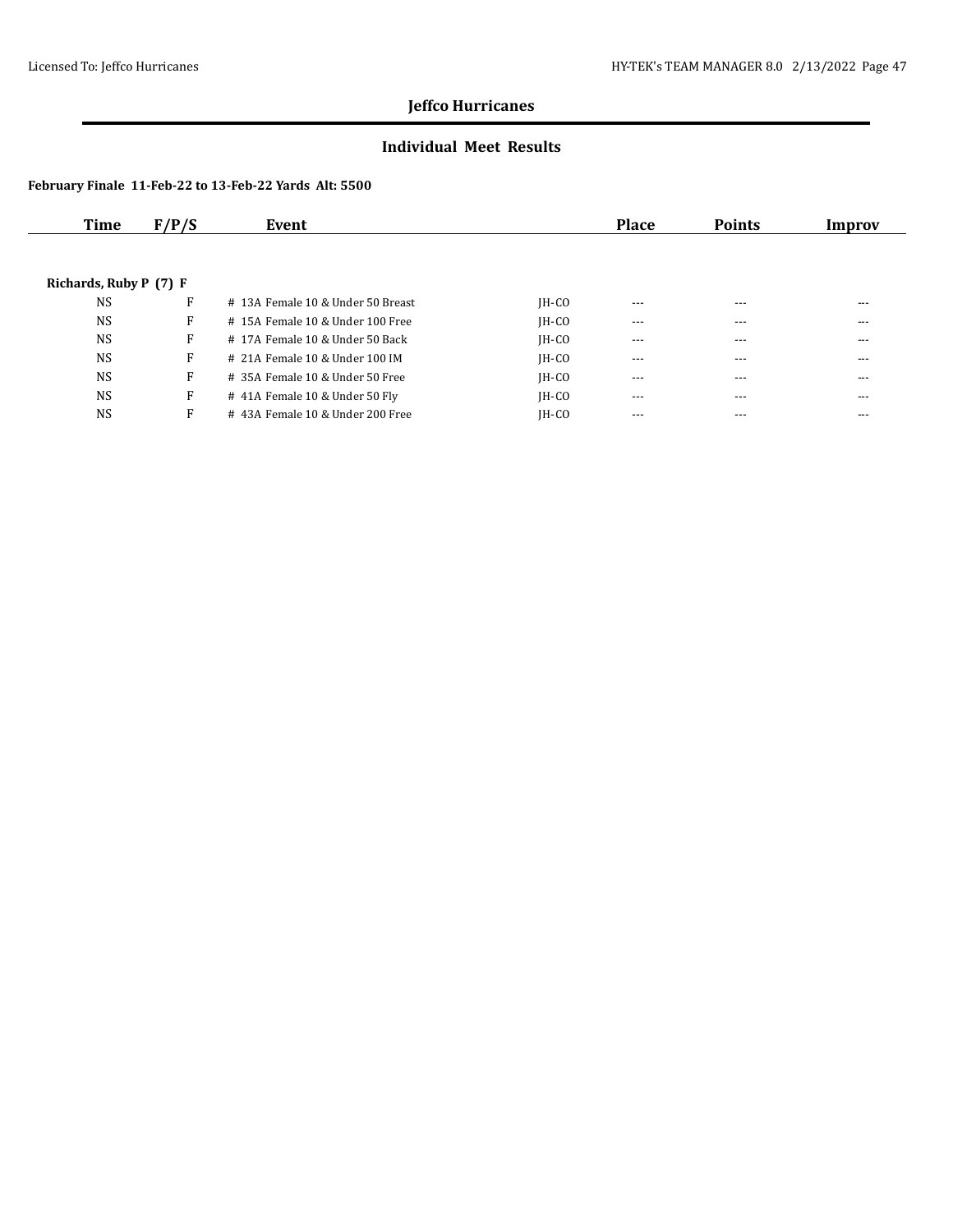### **Individual Meet Results**

| Time                     | F/P/S   | Event                          |         |         |         |         |         | <b>Place</b> | <b>Points</b> | <b>Improv</b> |
|--------------------------|---------|--------------------------------|---------|---------|---------|---------|---------|--------------|---------------|---------------|
|                          |         |                                |         |         |         |         |         |              |               |               |
| Riddle, Tallaby K (13) F |         |                                |         |         |         |         |         |              |               |               |
| NS                       | F       | # 1C Female 13 & Over 200 IM   |         |         |         | JH-CO   |         | $---$        |               | $\cdots$      |
| 5:51.49Y                 | F       | # 3C Female 13 & Over 500 Free |         |         |         | $IH-CO$ |         | $\mathbf{1}$ | $---$         | 2.82          |
|                          | 30.92   | 1:05.17                        | 1:40.11 | 2:15.98 | 2:50.97 | 3:26.34 | 4:03.01 | 4:39.52      |               |               |
|                          | (30.92) | (34.25)                        | (34.94) | (35.87) | (34.99) | (35.37) | (36.67) | (36.51)      |               |               |
|                          | 5:15.84 | 5:51.49                        |         |         |         |         |         |              |               |               |
|                          | (36.32) | (35.65)                        |         |         |         |         |         |              |               |               |
| 2:08.22Y                 | F       | # 23 Female Senior 200 Free    |         |         |         | JH-CO   |         | 9            | $---$         | 1.43          |
|                          | 29.78   | 1:00.15                        | 1:33.26 | 2:08.22 |         |         |         |              |               |               |
|                          | (29.78) | (30.37)                        | (33.11) | (34.96) |         |         |         |              |               |               |
| 27.13Y                   | F       | # 27 Female Senior 50 Free     |         |         |         | $IH-CO$ |         | 13           | $---$         | 0.57          |
| 2:24.80Y                 | F       | # 29 Female Senior 200 Back    |         |         |         | JH-CO   |         | 10           | $\cdots$      | 5.53          |
|                          | 34.30   | 1:10.39                        | 1:47.70 | 2:24.80 |         |         |         |              |               |               |
|                          | (34.30) | (36.09)                        | (37.31) | (37.10) |         |         |         |              |               |               |
| 1:04.05Y                 | F       | #47 Female Senior 100 Back     |         |         |         | JH-CO   |         | 2            | $---$         | $-1.52$       |
|                          | 30.71   | 1:04.05                        |         |         |         |         |         |              |               |               |
|                          | (30.71) | (33.34)                        |         |         |         |         |         |              |               |               |
| 1:00.60Y                 | F       | # 51 Female Senior 100 Free    |         |         |         | JH-CO   |         | 13           | $- - -$       | 1.62          |
|                          | 28.69   | 1:00.60                        |         |         |         |         |         |              |               |               |
|                          | (28.69) | (31.91)                        |         |         |         |         |         |              |               |               |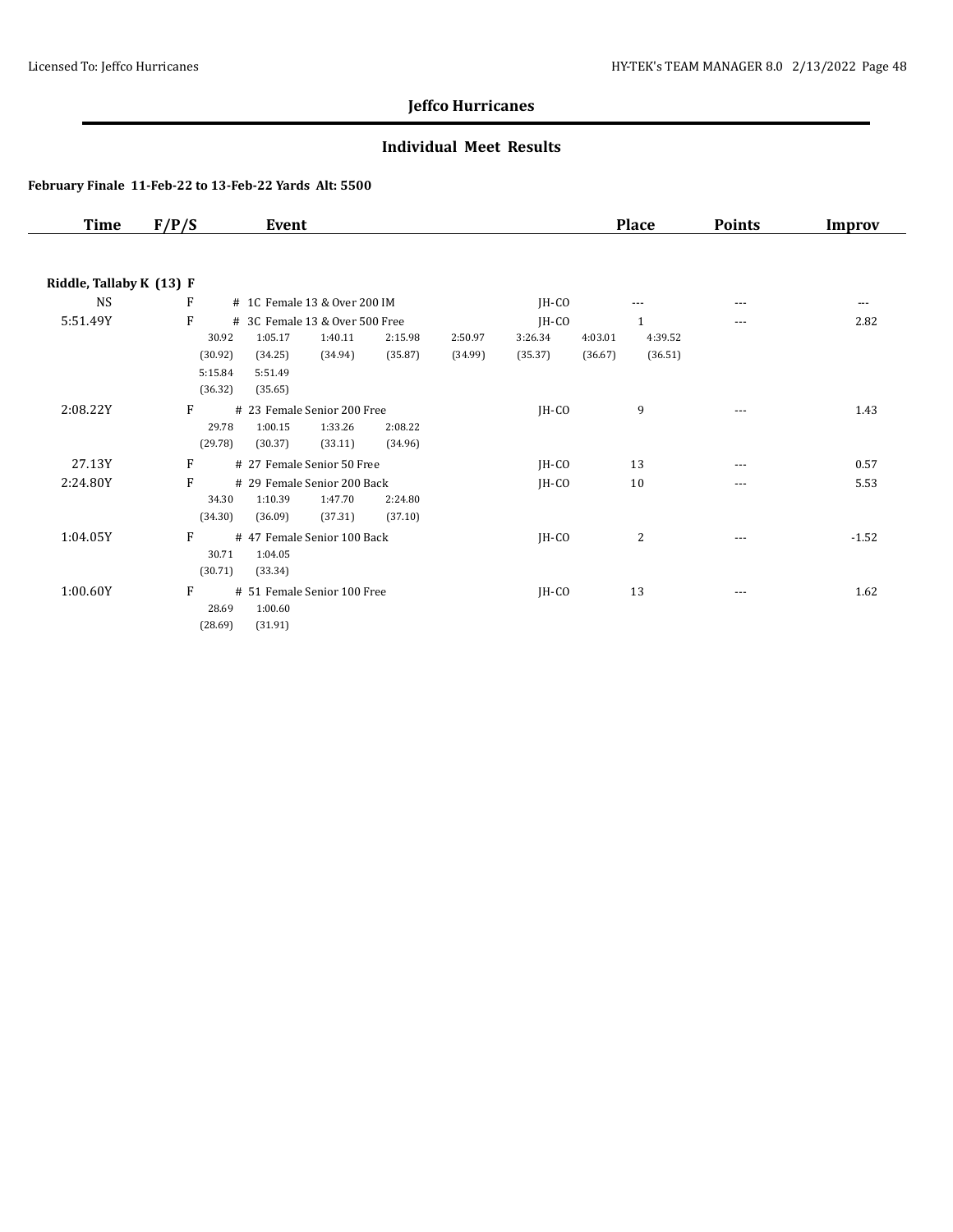### **Individual Meet Results**

| <b>Time</b>             | F/P/S | Event                                                                               |         | <b>Place</b> | <b>Points</b> | Improv   |
|-------------------------|-------|-------------------------------------------------------------------------------------|---------|--------------|---------------|----------|
|                         |       |                                                                                     |         |              |               |          |
| Rouse, Caroline E (9) F |       |                                                                                     |         |              |               |          |
| <b>NS</b>               | F     | # 13A Female 10 & Under 50 Breast                                                   | $IH-CO$ | $---$        | $---$         | ---      |
| <b>NS</b>               | F     | # 15A Female 10 & Under 100 Free                                                    | $IH-CO$ | $\cdots$     | $---$         | $---$    |
| <b>NS</b>               | F     | # 17A Female 10 & Under 50 Back                                                     | $IH-CO$ | $---$        | $---$         | ---      |
| 59.71Y                  | F     | # 35A Female 10 & Under 50 Free                                                     | $IH-CO$ | 64           | $---$         | $-19.73$ |
| 2:47.04Y                | F     | $\#$ 39A Female 10 & Under 100 Back<br>2:47.04<br>1:20.20<br>(1:20.20)<br>(1:26.84) | $IH-CO$ | 27           | $---$         | $-8.61$  |
| 1:39.74Y                | F     | # 41A Female 10 & Under 50 Fly                                                      | $IH-CO$ | 41           | $---$         | -5.56    |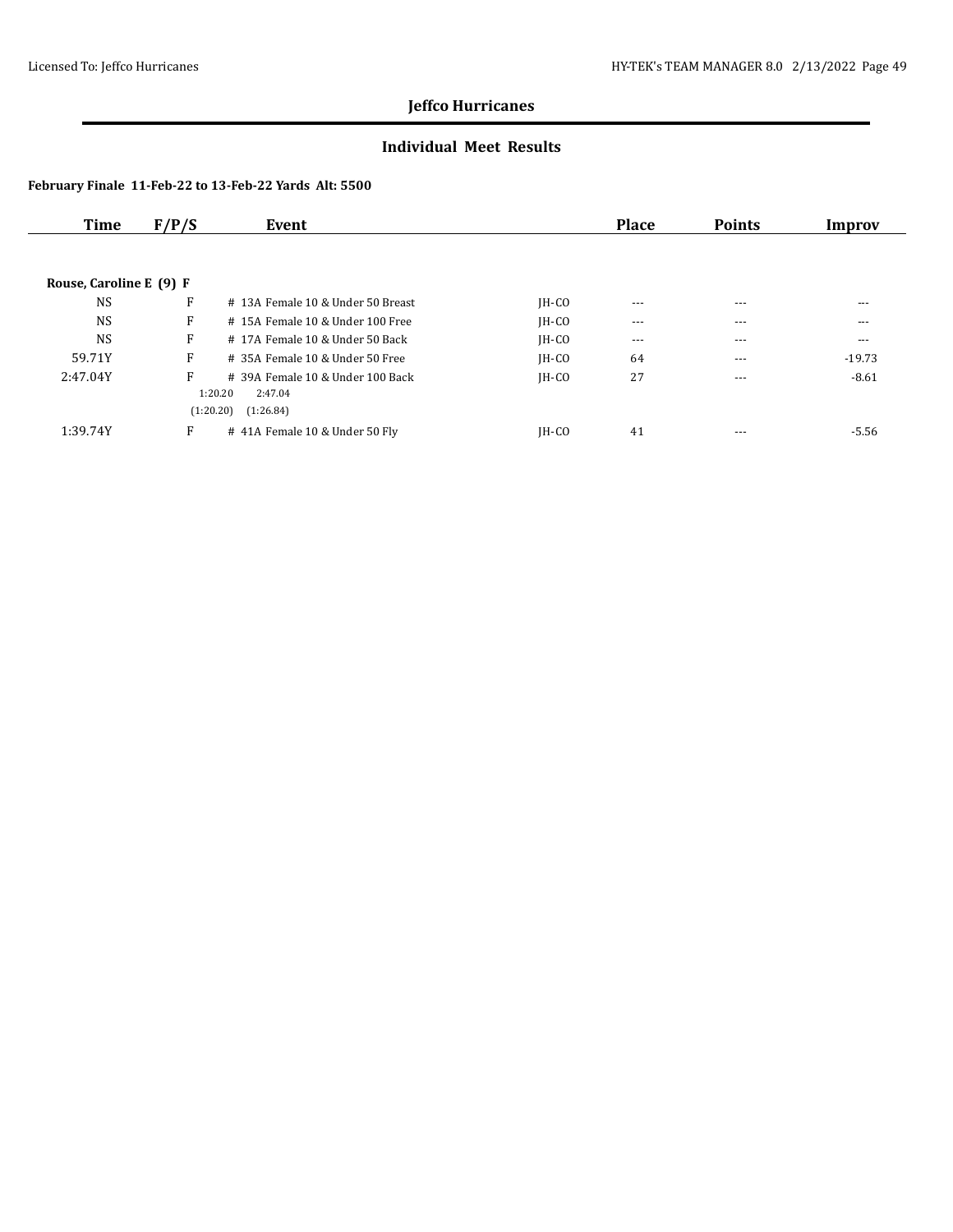### **Individual Meet Results**

| Time                    | F/P/S | Event                              |         | <b>Place</b> | <b>Points</b> | Improv |
|-------------------------|-------|------------------------------------|---------|--------------|---------------|--------|
|                         |       |                                    |         |              |               |        |
| Rowland, Harper L (9) F |       |                                    |         |              |               |        |
| <b>NS</b>               | F     | # 13A Female 10 & Under 50 Breast  | $IH-CO$ | $---$        | $---$         | ---    |
| <b>NS</b>               | F     | # 15A Female 10 & Under 100 Free   | $IH-CO$ | $---$        | $---$         | ---    |
| <b>NS</b>               | F     | #17A Female 10 & Under 50 Back     | $IH-CO$ | $- - -$      | $---$         | ---    |
| <b>NS</b>               | F     | # 21A Female 10 & Under 100 IM     | $IH-CO$ | $---$        | $---$         | ---    |
| <b>NS</b>               | F     | # 35A Female 10 & Under 50 Free    | $IH-CO$ | $- - -$      | $---$         | ---    |
| <b>NS</b>               | F     | $#$ 39A Female 10 & Under 100 Back | $IH-CO$ | $\cdots$     | $---$         | ---    |
| <b>NS</b>               | F     | # 41A Female 10 & Under 50 Fly     | $IH-CO$ | $---$        | $---$         | ---    |
| <b>NS</b>               | F     | #43A Female 10 & Under 200 Free    | $IH-CO$ | $---$        | $---$         | ---    |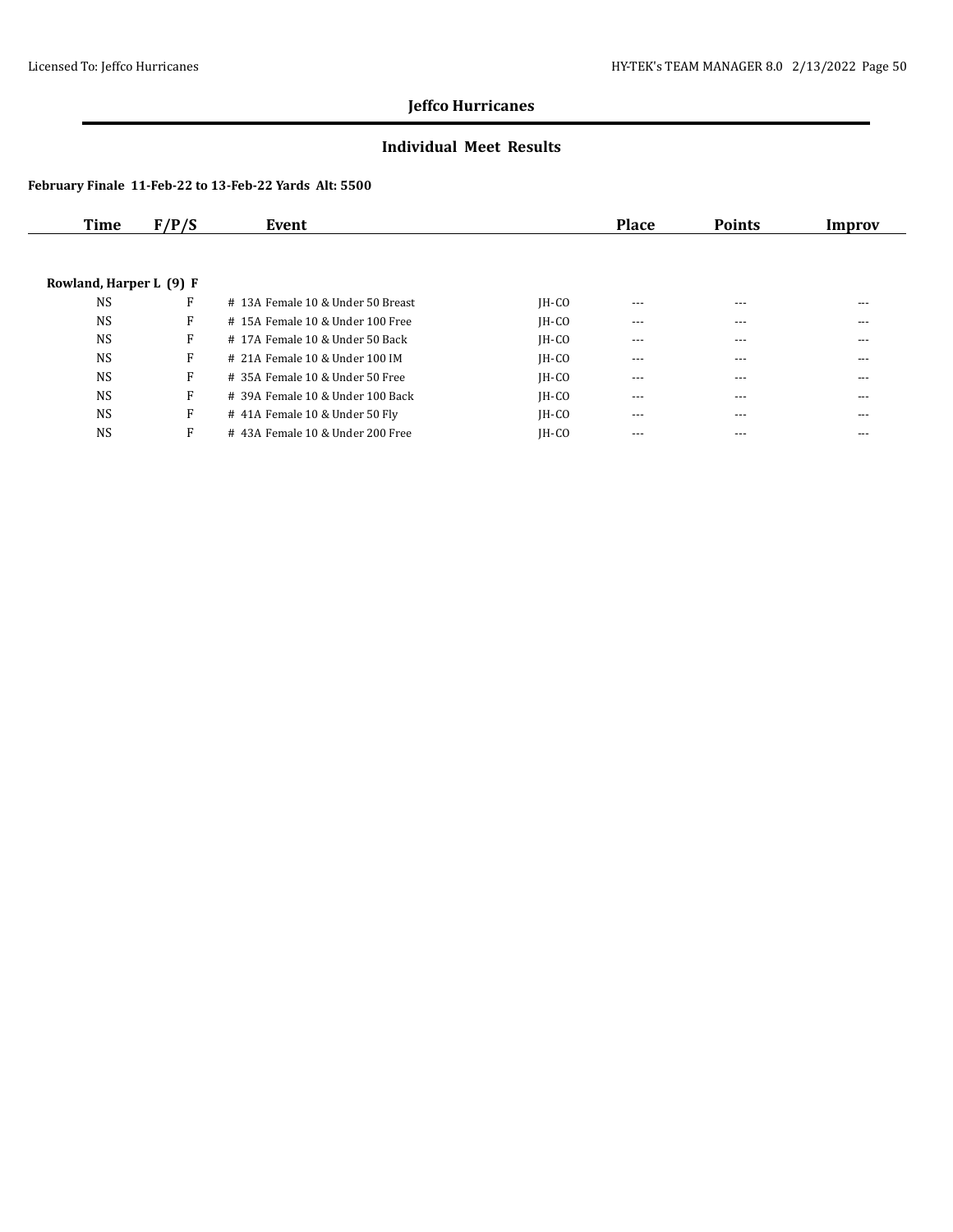### **Individual Meet Results**

| Time                   | F/P/S | Event                              |         | <b>Place</b> | <b>Points</b> | Improv |
|------------------------|-------|------------------------------------|---------|--------------|---------------|--------|
|                        |       |                                    |         |              |               |        |
| Ryan, Jievani M (10) F |       |                                    |         |              |               |        |
| <b>NS</b>              | F     | # 13A Female 10 & Under 50 Breast  | $IH-CO$ | $---$        | $---$         | ---    |
| <b>NS</b>              | F     | # 15A Female 10 & Under 100 Free   | $IH-CO$ | $---$        | ---           | ---    |
| <b>NS</b>              | F     | # 17A Female 10 & Under 50 Back    | $IH-CO$ | $---$        | $---$         | ---    |
| <b>NS</b>              | F     | # 35A Female 10 & Under 50 Free    | $IH-CO$ | $- - -$      | $---$         | ---    |
| <b>NS</b>              | F     | # 37A Female 10 & Under 100 Breast | $IH-CO$ | $\cdots$     | ---           | ---    |
| <b>NS</b>              | F     | # 41A Female 10 & Under 50 Fly     | $IH-CO$ | $- - -$      | $---$         | ---    |
| <b>NS</b>              | F     | #43A Female 10 & Under 200 Free    | $IH-CO$ | $---$        | $---$         | ---    |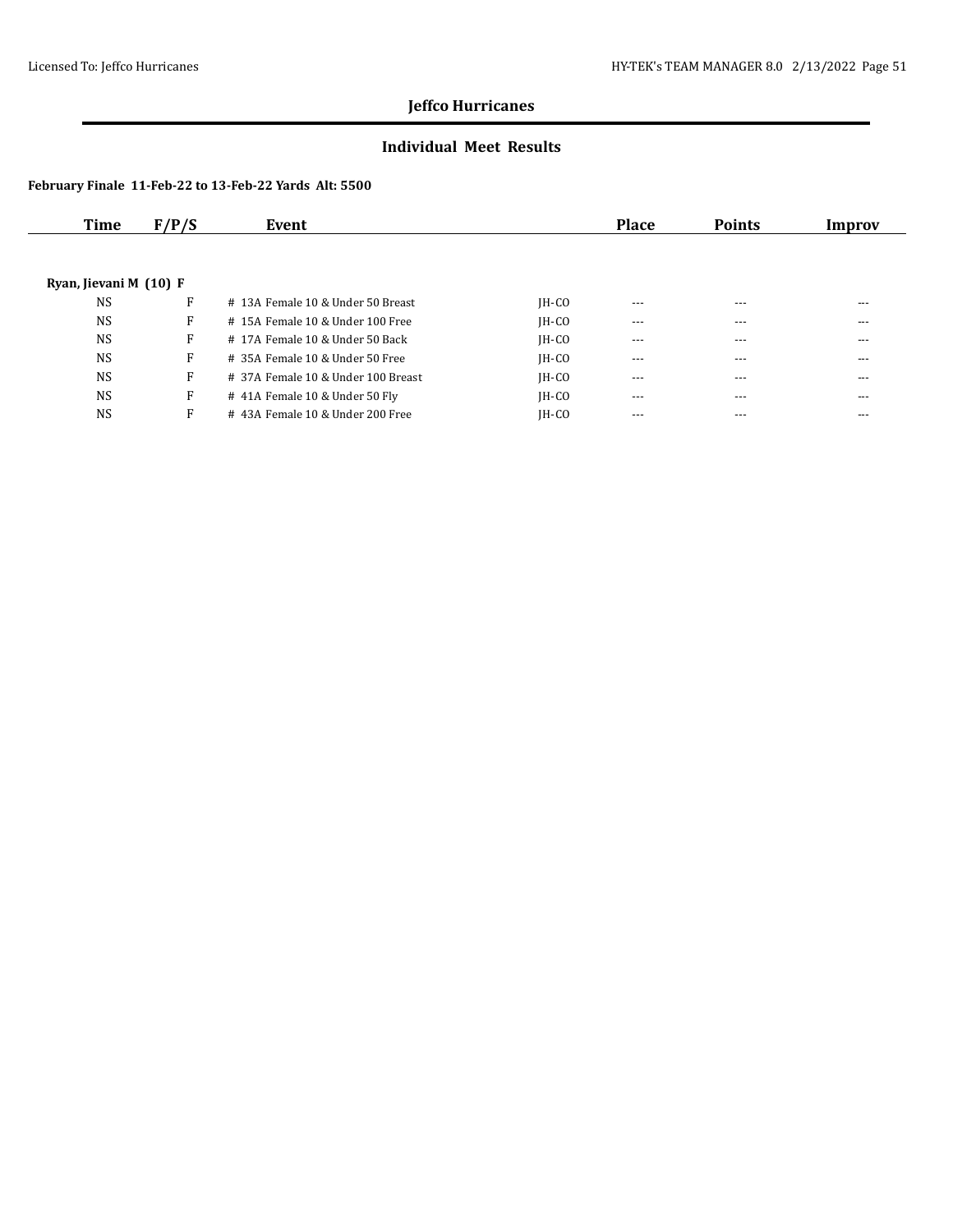### **Individual Meet Results**

| Time                   | F/P/S   | Event                           |                    |         | <b>Place</b> | <b>Points</b> | Improv   |
|------------------------|---------|---------------------------------|--------------------|---------|--------------|---------------|----------|
|                        |         |                                 |                    |         |              |               |          |
| Salmen, Cannon R (9) F |         |                                 |                    |         |              |               |          |
| 38.10Y                 | F       | $#$ 36A Male 10 & Under 50 Free |                    | $IH-CO$ | 27           | $\cdots$      | $-1.15$  |
| 1:33.26Y               | F       | #40A Male 10 & Under 100 Back   |                    | $IH-CO$ | 13           | $---$         | $-3.76$  |
|                        | 44.76   | 1:33.26                         |                    |         |              |               |          |
|                        | (44.76) | (48.50)                         |                    |         |              |               |          |
| 47.52Y                 | F       | #42A Male 10 & Under 50 Fly     |                    | $IH-CO$ | 15           | $---$         | -4.54    |
| 3:02.56Y               | F       | #44A Male 10 & Under 200 Free   |                    | $IH-CO$ | 11           | $- - -$       | $-13.22$ |
|                        | 41.56   | 1:28.59                         | 3:02.56<br>2:17.84 |         |              |               |          |
|                        | (41.56) | (47.03)                         | (44.72)<br>(49.25) |         |              |               |          |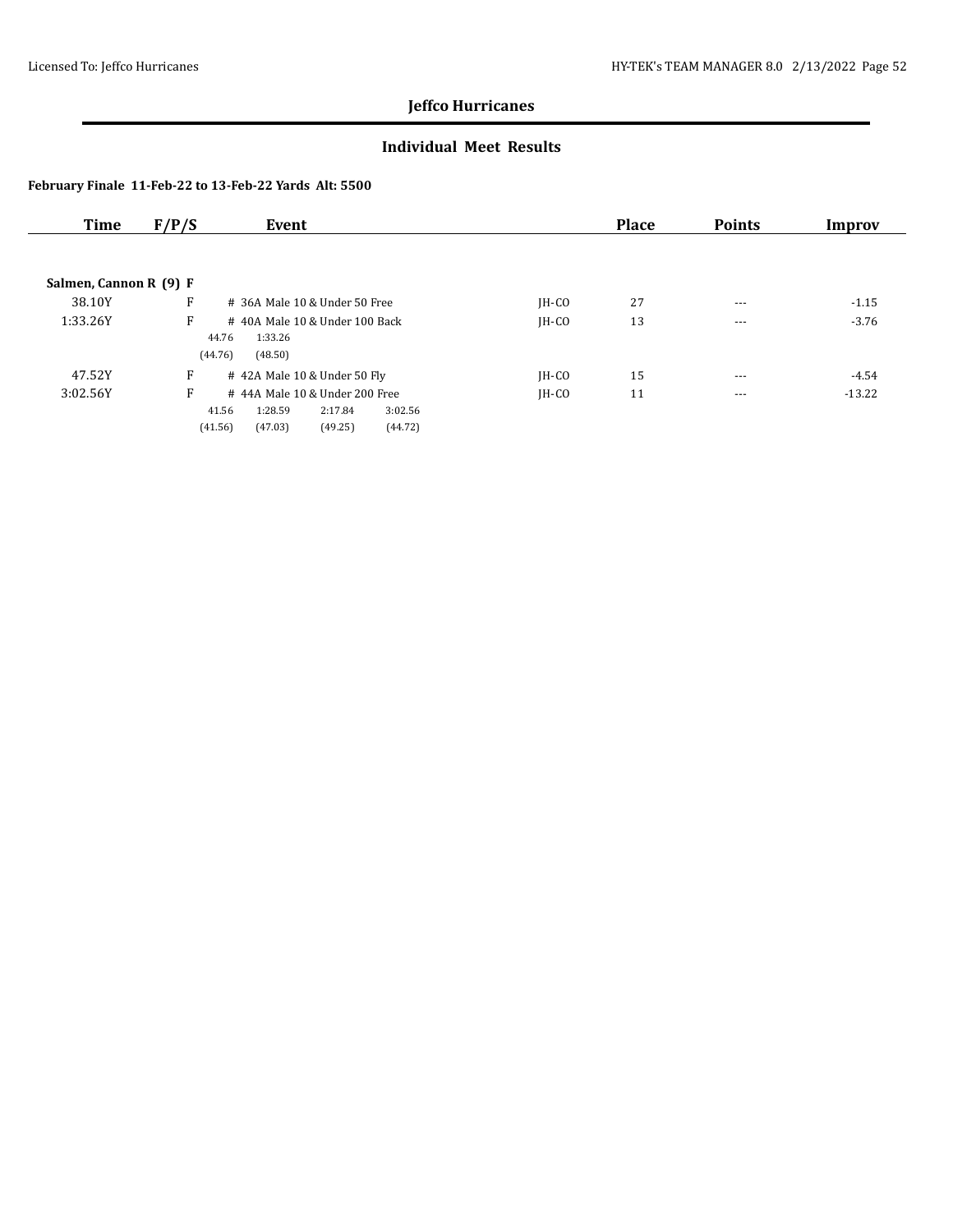### **Individual Meet Results**

| <b>Time</b>             | F/P/S                                  | Event                                                                  |                    |                    |                    |                    | <b>Place</b>       | <b>Points</b> | <b>Improv</b> |
|-------------------------|----------------------------------------|------------------------------------------------------------------------|--------------------|--------------------|--------------------|--------------------|--------------------|---------------|---------------|
|                         |                                        |                                                                        |                    |                    |                    |                    |                    |               |               |
| Salmen, Duncan F (15) F |                                        |                                                                        |                    |                    |                    |                    |                    |               |               |
| 2:17.75Y                | F<br>28.32<br>(28.32)                  | # 2C Male 13 & Over 200 IM<br>1:02.35<br>1:45.97<br>(34.03)<br>(43.62) | 2:17.75<br>(31.78) |                    | JH-CO              |                    | 6                  |               | $-1.62$       |
| 5:29.92Y                | F                                      | # 4C Male 13 & Over 500 Free                                           |                    |                    | $IH-CO$            |                    | 9                  | $\cdots$      | $-18.07$      |
|                         | 29.26<br>(29.26)<br>4:58.93<br>(32.75) | 1:01.99<br>1:35.55<br>(32.73)<br>(33.56)<br>5:29.92<br>(30.99)         | 2:09.82<br>(34.27) | 2:43.49<br>(33.67) | 3:17.93<br>(34.44) | 3:52.11<br>(34.18) | 4:26.18<br>(34.07) |               |               |
| 1:58.88Y                | $F =$<br>27.33<br>(27.33)              | # 24 Male Senior 200 Free<br>57.97<br>1:28.44<br>(30.64)<br>(30.47)    | 1:58.88<br>(30.44) |                    | IH-CO              |                    | 20                 |               | $-1.88$       |
| 2:13.72Y                | $F =$<br>31.23<br>(31.23)              | # 30 Male Senior 200 Back<br>1:05.32<br>1:40.27<br>(34.09)<br>(34.95)  | 2:13.72<br>(33.45) |                    | $IH-CO$            |                    | 8                  |               | $-3.91$       |
| 59.77Y                  | $F \sim$<br>28.04<br>(28.04)           | # 32 Male Senior 100 Fly<br>59.77<br>(31.73)                           |                    |                    | JH-CO              |                    | 14                 |               | $-1.27$       |
| 2:15.97Y                | $F =$<br>28.91<br>(28.91)              | # 46 Male Senior 200 Fly<br>1:03.57<br>1:39.33<br>(35.76)<br>(34.66)   | 2:15.97<br>(36.64) |                    | $IH-CO$            |                    | 5                  |               | $-4.57$       |
| 1:02.33Y                | F<br>30.60<br>(30.60)                  | # 48 Male Senior 100 Back<br>1:02.33<br>(31.73)                        |                    |                    | JH-CO              |                    | 11                 |               | $-0.32$       |
| 54.64Y                  | F<br>26.48<br>(26.48)                  | # 52 Male Senior 100 Free<br>54.64<br>(28.16)                          |                    |                    | JH-CO              |                    | 14                 |               | $-0.98$       |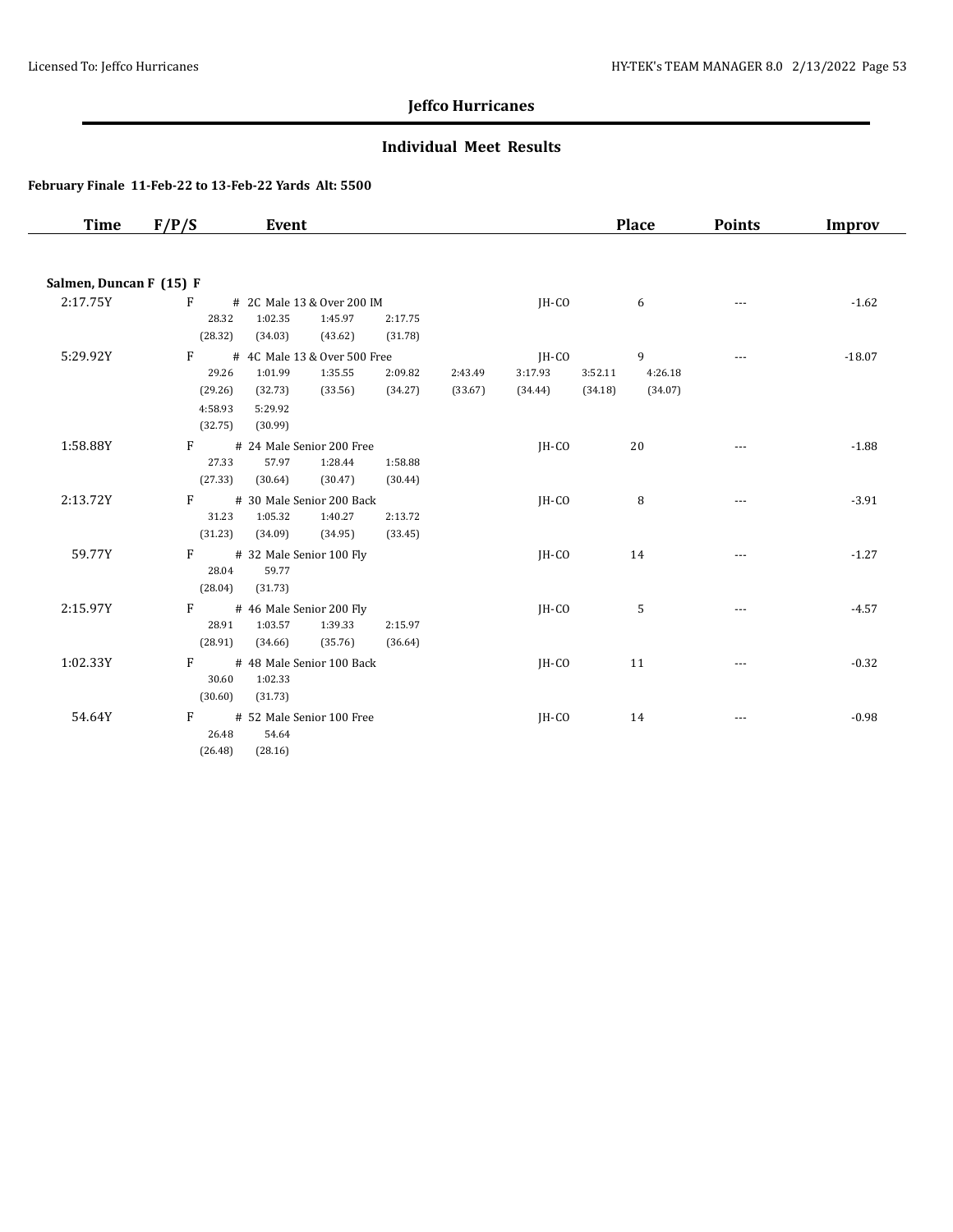### **Individual Meet Results**

| <b>Time</b>             | F/P/S                 | Event                                                                                         |         | <b>Place</b> | <b>Points</b> | Improv  |
|-------------------------|-----------------------|-----------------------------------------------------------------------------------------------|---------|--------------|---------------|---------|
|                         |                       |                                                                                               |         |              |               |         |
| Salmen, Gordon S (13) F |                       |                                                                                               |         |              |               |         |
| 1:19.24Y                | F<br>38.50<br>(38.50) | # 48 Male Senior 100 Back<br>1:19.24<br>(40.74)                                               | $IH-CO$ | 47           | $\cdots$      | $-1.53$ |
| 3:13.80Y                | F<br>44.27<br>(44.27) | # 50 Male Senior 200 Breast<br>2:26.12<br>3:13.80<br>1:34.60<br>(47.68)<br>(50.33)<br>(51.52) | $IH-CO$ | 27           | $\cdots$      | 8.01    |
| 1:07.71Y                | F<br>32.77<br>(32.77) | # 52 Male Senior 100 Free<br>1:07.71<br>(34.94)                                               | $IH-CO$ | 59           | $\cdots$      | 1.32    |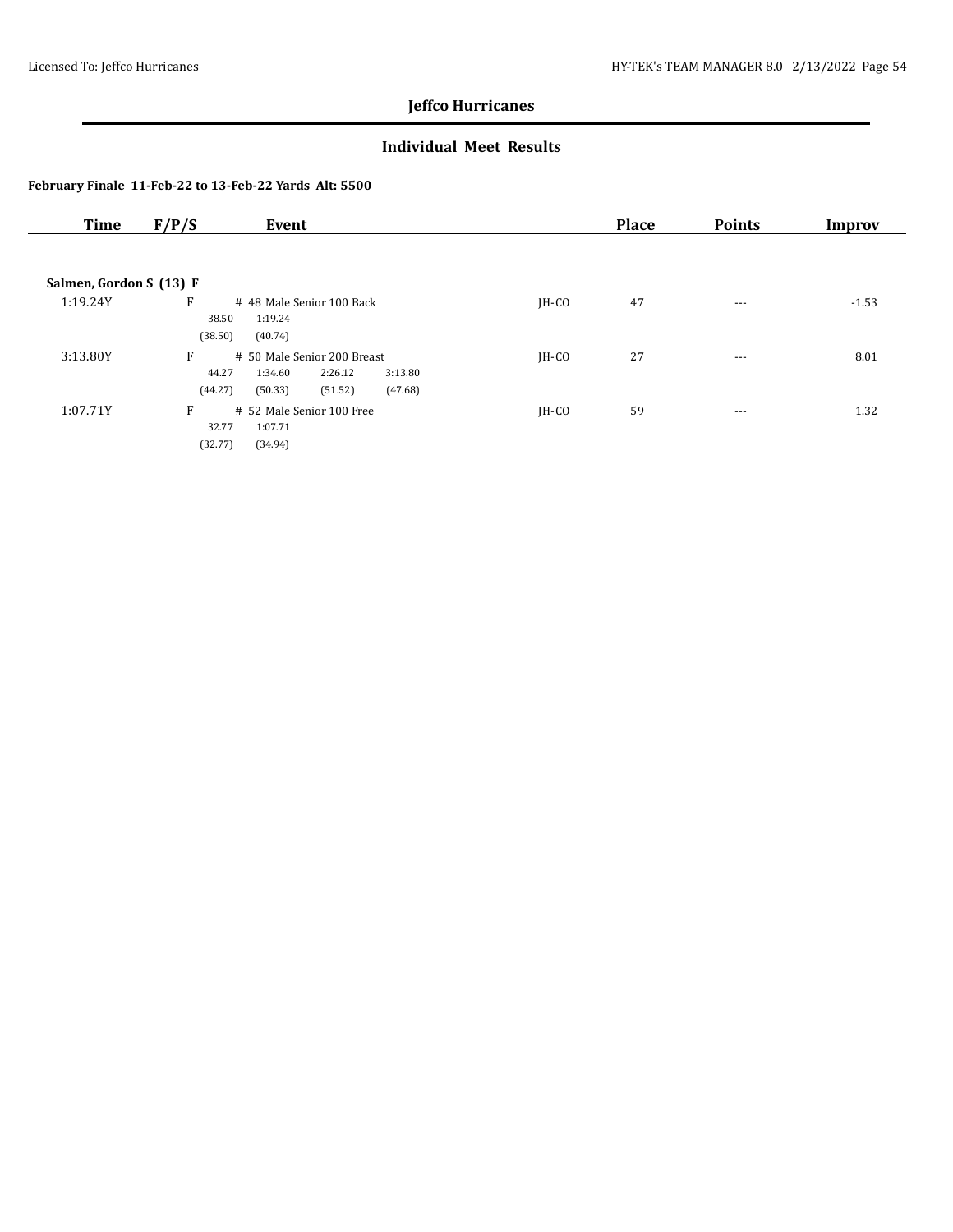### **Individual Meet Results**

| Time                   | F/P/S     | Event                                                                                                                   |         | <b>Place</b> | <b>Points</b> | Improv  |
|------------------------|-----------|-------------------------------------------------------------------------------------------------------------------------|---------|--------------|---------------|---------|
|                        |           |                                                                                                                         |         |              |               |         |
| Shane, Paislee R (9) F |           |                                                                                                                         |         |              |               |         |
| 1:04.84Y               | F         | # 13A Female 10 & Under 50 Breast                                                                                       | $IH-CO$ | 46           | ---           | $-7.06$ |
| 1:54.29Y               | F         | #15A Female 10 & Under 100 Free<br>1:54.29<br>53.34                                                                     | $IH-CO$ | 43           | $---$         | 4.09    |
|                        |           | (53.34)<br>(1:00.95)                                                                                                    |         |              |               |         |
| 57.98Y                 | F         | #17A Female 10 & Under 50 Back                                                                                          | $IH-CO$ | 49           | ---           | $-1.93$ |
| 2:03.38Y               | F         | # 21A Female 10 & Under 100 IM<br>59.93<br>2:03.38                                                                      | $IH-CO$ | 40           | ---           | $-3.92$ |
|                        |           | (59.93)<br>(1:03.45)                                                                                                    |         |              |               |         |
| 49.65Y                 | F         | # 35A Female 10 & Under 50 Free                                                                                         | $IH-CO$ | 52           | $---$         | 1.01    |
| 2:04.46Y               | F         | # 39A Female 10 & Under 100 Back<br>1:00.88<br>2:04.46                                                                  | $IH-CO$ | 20           | ---           | $-6.51$ |
|                        | (1:00.88) | (1:03.58)                                                                                                               |         |              |               |         |
| 1:08.62Y DQ            | F         | # 41A Female 10 & Under 50 Fly                                                                                          | $IH-CO$ | $---$        |               |         |
| 3:50.89Y               | F         | #43A Female 10 & Under 200 Free<br>52.27<br>1:51.55<br>2:51.94<br>3:50.89<br>(1:00.39)<br>(58.95)<br>(52.27)<br>(59.28) | $IH-CO$ | 19           | $---$         | $-4.16$ |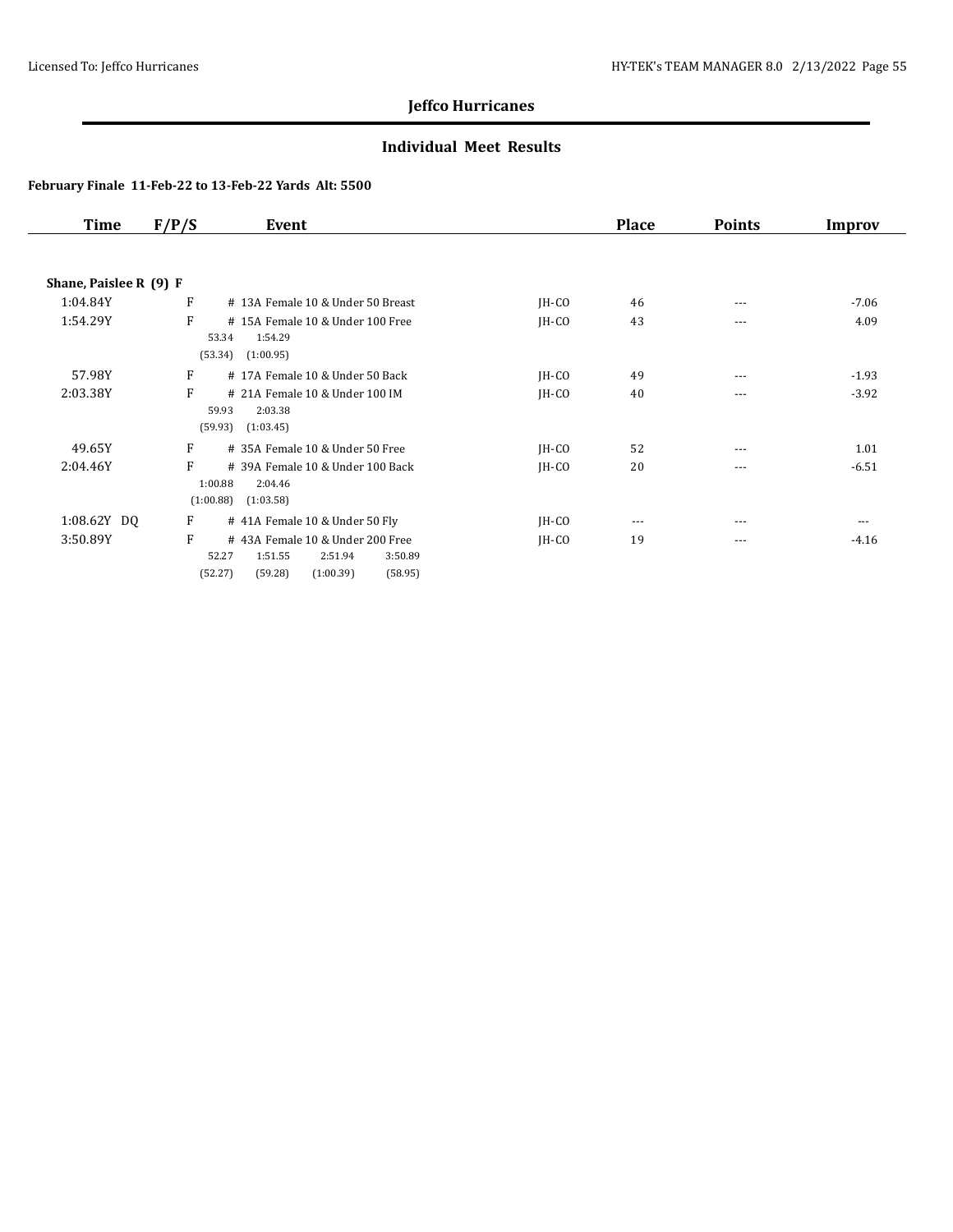### **Individual Meet Results**

| Time                    | F/P/S   | Event                        |         |         |         |         | <b>Place</b> | <b>Points</b>        | Improv  |
|-------------------------|---------|------------------------------|---------|---------|---------|---------|--------------|----------------------|---------|
|                         |         |                              |         |         |         |         |              |                      |         |
| Somers, Elliot P (16) F |         |                              |         |         |         |         |              |                      |         |
| 2:06.90Y                | F       | # 2C Male 13 & Over 200 IM   |         |         | $IH-CO$ |         | 2            | $\sim$ $\sim$ $\sim$ | 0.45    |
|                         | 26.35   | 56.42<br>1:36.52             | 2:06.90 |         |         |         |              |                      |         |
|                         | (26.35) | (40.10)<br>(30.07)           | (30.38) |         |         |         |              |                      |         |
| 5:13.36Y                | F       | # 4C Male 13 & Over 500 Free |         |         | JH-CO   |         | 3            | $---$                | $-8.70$ |
|                         | 27.82   | 1:31.05<br>59.03             | 2:03.88 | 2:35.63 | 3:07.96 | 3:39.12 | 4:11.34      |                      |         |
|                         | (27.82) | (32.02)<br>(31.21)           | (32.83) | (31.75) | (32.33) | (31.16) | (32.22)      |                      |         |
|                         | 4:42.39 | 5:13.36                      |         |         |         |         |              |                      |         |
|                         | (31.05) | (30.97)                      |         |         |         |         |              |                      |         |
| 1:55.08Y                | F       | # 24 Male Senior 200 Free    |         |         | $IH-CO$ |         | 9            | ---                  | 2.73    |
|                         | 27.03   | 1:25.39<br>55.84             | 1:55.08 |         |         |         |              |                      |         |
|                         | (27.03) | (28.81)<br>(29.55)           | (29.69) |         |         |         |              |                      |         |
| 24.05Y                  | F       | # 28 Male Senior 50 Free     |         |         | $IH-CO$ |         | 8            | $---$                | 0.62    |
| 57.85Y                  | F       | # 32 Male Senior 100 Fly     |         |         | $IH-CO$ |         | 9            | ---                  | 1.33    |
|                         | 26.51   | 57.85                        |         |         |         |         |              |                      |         |
|                         | (26.51) | (31.34)                      |         |         |         |         |              |                      |         |
| 2:11.03Y                | F       | # 46 Male Senior 200 Fly     |         |         | $IH-CO$ |         | 2            | $---$                | 1.27    |
|                         | 28.87   | 1:01.89<br>1:35.40           | 2:11.03 |         |         |         |              |                      |         |
|                         | (28.87) | (33.02)<br>(33.51)           | (35.63) |         |         |         |              |                      |         |
| 51.11Y                  | F       | # 52 Male Senior 100 Free    |         |         | JH-CO   |         | 3            | ---                  | $-0.30$ |
|                         | 24.29   | 51.11                        |         |         |         |         |              |                      |         |
|                         | (24.29) | (26.82)                      |         |         |         |         |              |                      |         |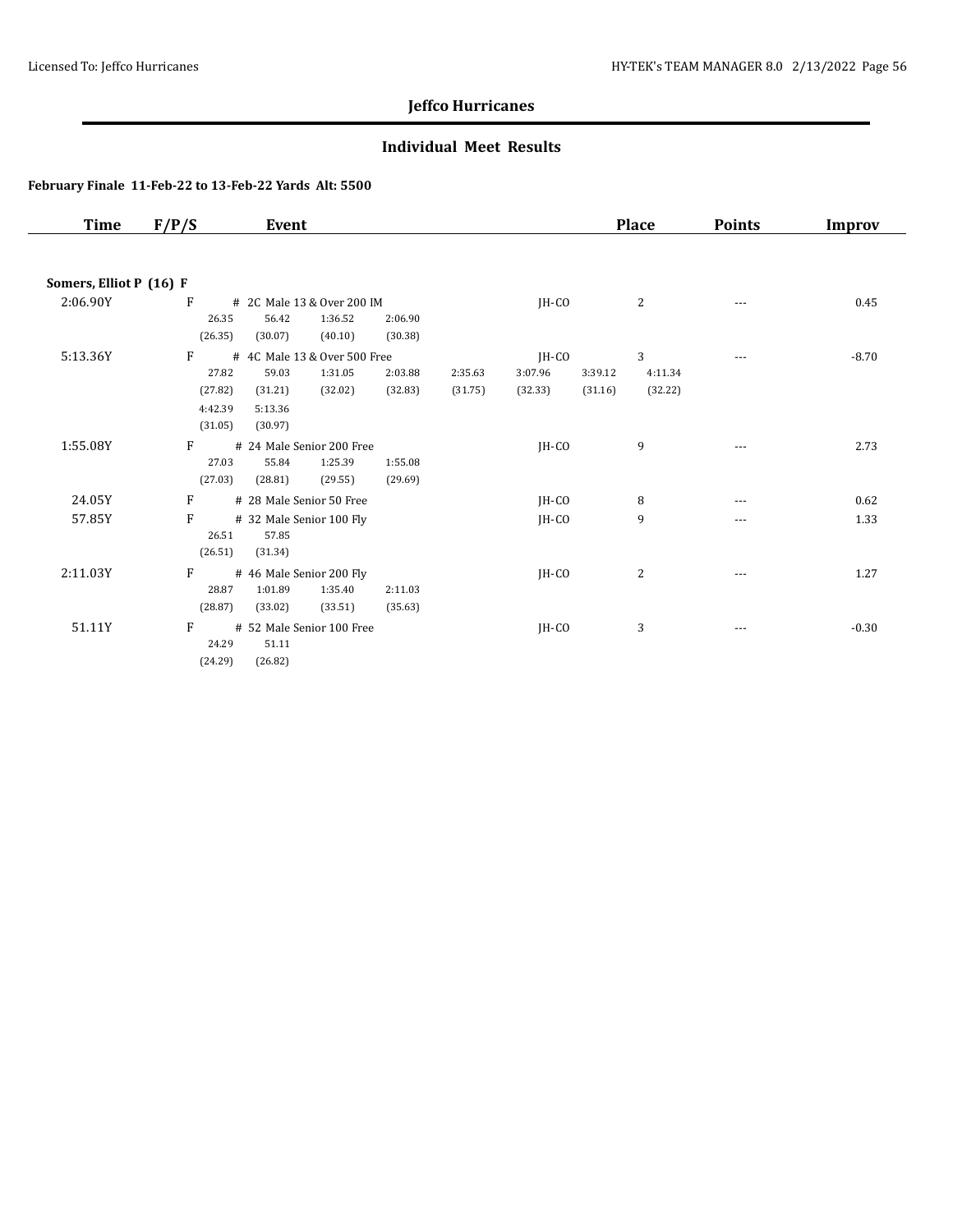### **Individual Meet Results**

| Time                   | F/P/S | Event                                                                                                           |         | <b>Place</b> | <b>Points</b> | Improv  |
|------------------------|-------|-----------------------------------------------------------------------------------------------------------------|---------|--------------|---------------|---------|
|                        |       |                                                                                                                 |         |              |               |         |
| Steffe, Katie E (12) F |       |                                                                                                                 |         |              |               |         |
| 58.12Y                 | F     | # 13B Female 11-12 50 Breast                                                                                    | JH-CO   | 54           | $---$         | $-0.01$ |
| 1:54.55Y               | F     | # 15B Female 11-12 100 Free<br>1:54.55<br>55.09<br>(55.09)<br>(59.46)                                           | $IH-CO$ | 75           | $\cdots$      | $-1.16$ |
| 1:01.78Y               | F     | # 17B Female 11-12 50 Back                                                                                      | $IH-CO$ | 56           | $\cdots$      | 1.29    |
| <b>NS</b>              | F     | # 21B Female 11-12 100 IM                                                                                       | $IH-CO$ | $\cdots$     | $\cdots$      | $---$   |
| 46.99Y                 | F     | # 35B Female 11-12 50 Free                                                                                      | $IH-CO$ | 73           | $\cdots$      | $---$   |
| 2:05.85Y               | F     | # 39B Female 11-12 100 Back<br>59.73<br>2:05.85<br>(59.73)<br>(1:06.12)                                         | $IH-CO$ | 45           | $---$         | $-5.69$ |
| 1:02.80Y               | F     | # 41B Female 11-12 50 Fly                                                                                       | $IH-CO$ | 60           | $---$         | 6.23    |
| 4:08.43Y               | F     | # 43B Female 11-12 200 Free<br>1:59.88<br>3:09.93<br>4:08.43<br>---<br>(58.50)<br>(1:59.88)<br>(1:10.05)<br>--- | $IH-CO$ | 42           | $- - -$       | 15.70   |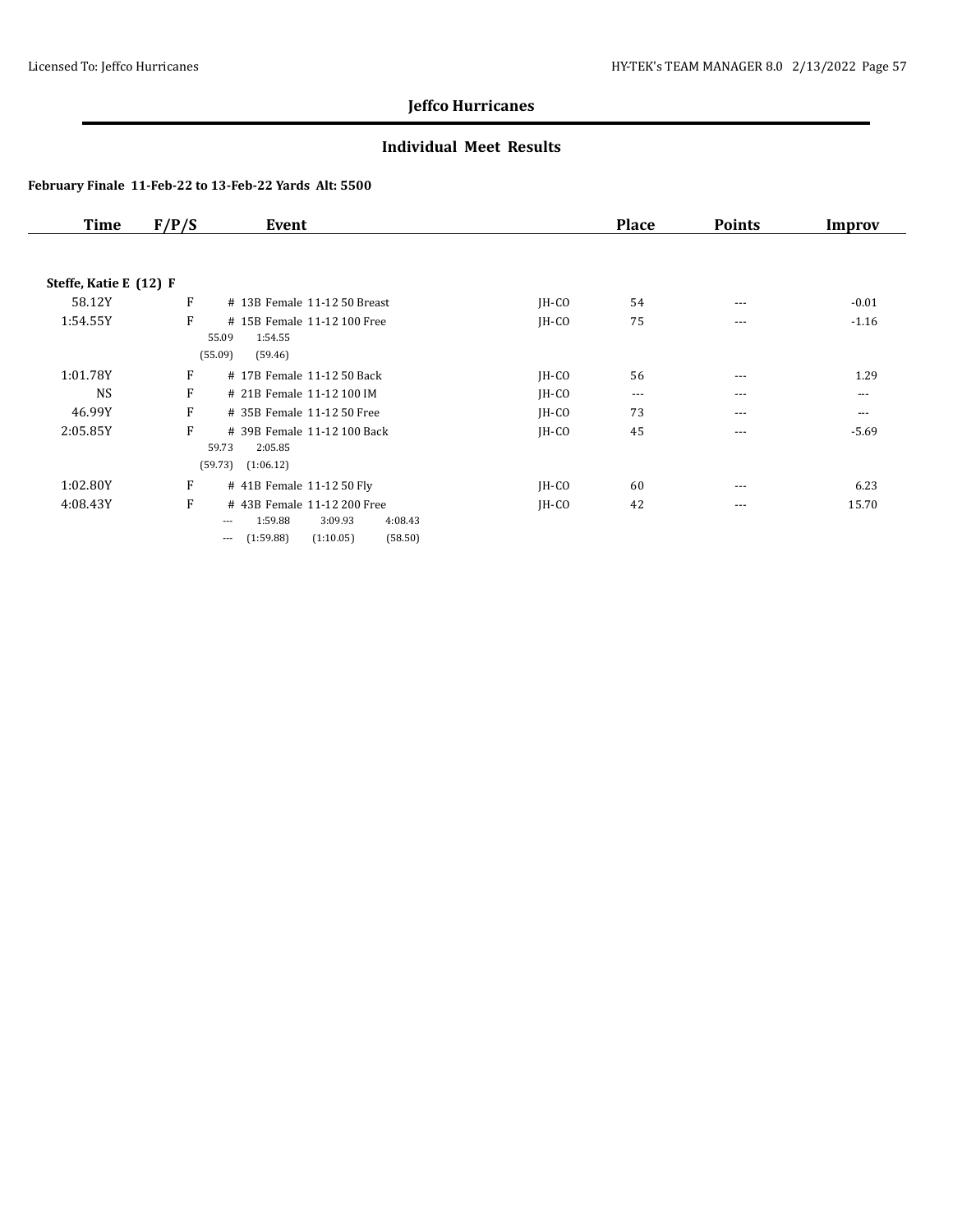### **Individual Meet Results**

| Time                      | F/P/S | Event                         |         | <b>Place</b> | <b>Points</b> | Improv |
|---------------------------|-------|-------------------------------|---------|--------------|---------------|--------|
|                           |       |                               |         |              |               |        |
|                           |       |                               |         |              |               |        |
| Stroemme, Sophia E (14) F |       |                               |         |              |               |        |
| <b>NS</b>                 | F     | # 25 Female Senior 100 Breast | $IH-CO$ | $- - -$      | $---$         | ---    |
| <b>NS</b>                 | F     | # 27 Female Senior 50 Free    | $IH-CO$ | $---$        | ---           | ---    |
| <b>NS</b>                 | F     | # 29 Female Senior 200 Back   | $IH-CO$ | $---$        | $---$         | ---    |
| <b>NS</b>                 | F     | # 31 Female Senior 100 Fly    | $IH-CO$ | $---$        | $---$         | ---    |
| <b>NS</b>                 | F     | #45 Female Senior 200 Fly     | $IH-CO$ | $---$        | $---$         | ---    |
| <b>NS</b>                 | F     | # 47 Female Senior 100 Back   | $IH-CO$ | $---$        | $---$         | ---    |
| <b>NS</b>                 | F     | # 51 Female Senior 100 Free   | $IH-CO$ | $- - -$      | $---$         | ---    |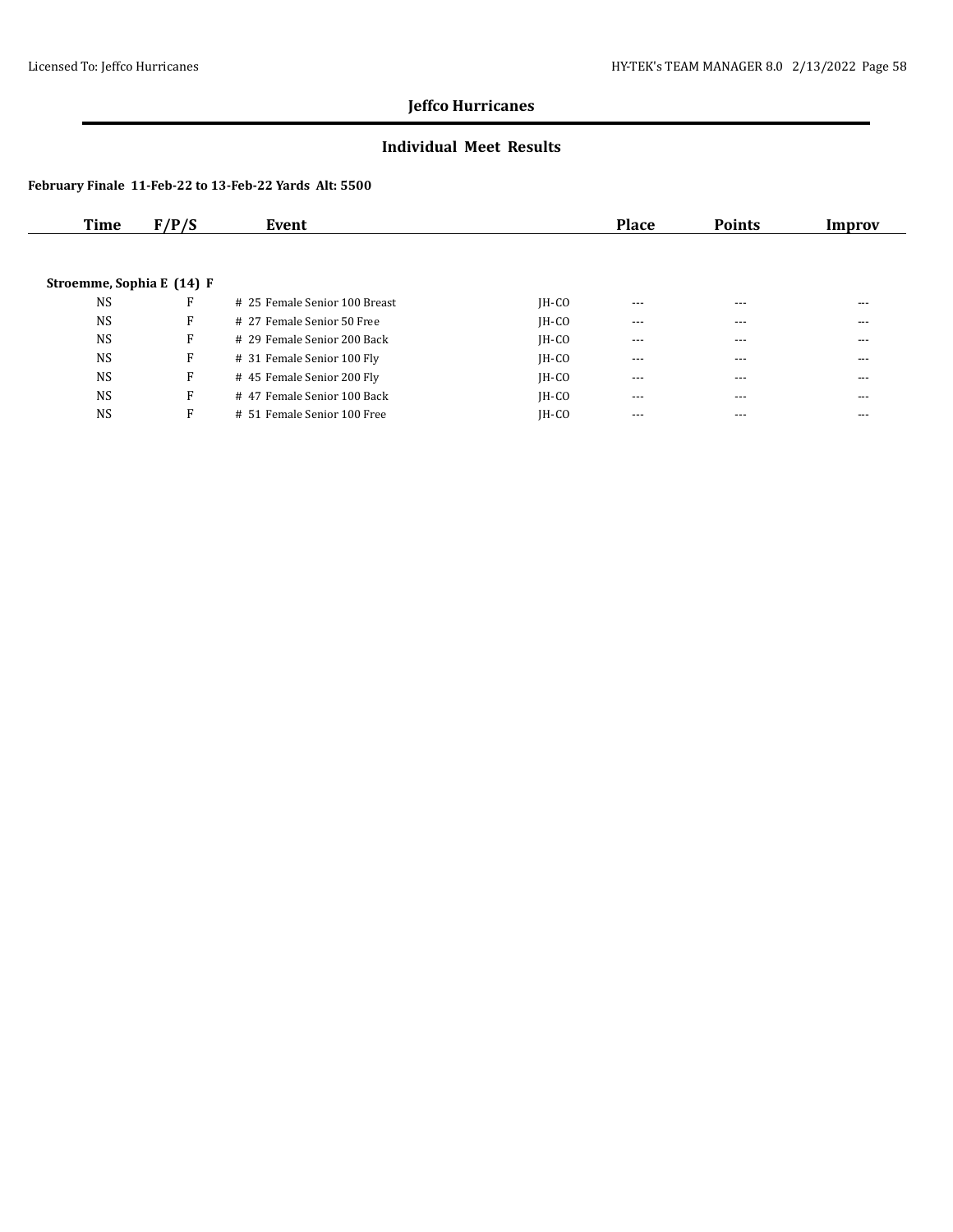### **Individual Meet Results**

| <b>Time</b>               | F/P/S<br>Event                                                                                 |         | <b>Place</b> | <b>Points</b> | Improv        |
|---------------------------|------------------------------------------------------------------------------------------------|---------|--------------|---------------|---------------|
|                           |                                                                                                |         |              |               |               |
| Tenpenny, Aubrey G (14) F |                                                                                                |         |              |               |               |
| <b>NS</b>                 | F<br># 1C Female 13 & Over 200 IM                                                              | IH-CO   | $---$        | $- - -$       | $- - -$       |
| <b>NS</b>                 | F<br># 3C Female 13 & Over 500 Free                                                            | $IH-CO$ | $---$        | ---           | $\frac{1}{2}$ |
| 2:53.19Y                  | F<br># 23 Female Senior 200 Free<br>1:16.94<br>2:04.59<br>2:53.19<br>35.77                     | $IH-CO$ | 79           | ---           | $-11.56$      |
|                           | (35.77)<br>(41.17)<br>(47.65)<br>(48.60)                                                       |         |              |               |               |
| 1:34.56Y                  | F<br># 25 Female Senior 100 Breast                                                             | IH-CO   | 36           | ---           | $-2.98$       |
|                           | 44.83<br>1:34.56<br>(44.83)<br>(49.73)                                                         |         |              |               |               |
| 33.09Y                    | F<br># 27 Female Senior 50 Free                                                                | $IH-CO$ | 84           | ---           | $-0.79$       |
| 1:34.81Y                  | F<br># 31 Female Senior 100 Fly                                                                | IH-CO   | 47           | ---           | $-2.67$       |
|                           | 41.90<br>1:34.81<br>(41.90)<br>(52.91)                                                         |         |              |               |               |
| 4:01.87Y                  | F<br># 45 Female Senior 200 Fly                                                                | $IH-CO$ | 11           | ---           | $- - -$       |
|                           | 1:42.25<br>41.71<br>4:01.87<br>$\overline{a}$<br>(41.71)<br>(1:00.54)<br>(4.01.87)<br>$\cdots$ |         |              |               |               |
| 1:29.37Y                  | F<br># 47 Female Senior 100 Back                                                               | IH-CO   | 60           | ---           | $-2.60$       |
|                           | 44.51<br>1:29.37                                                                               |         |              |               |               |
|                           | (44.51)<br>(44.86)                                                                             |         |              |               |               |
| 3:31.90Y                  | # 49 Female Senior 200 Breast<br>F<br>47.11<br>1:39.80<br>2:35.78<br>3:31.90                   | JH-CO   | 24           | $\cdots$      | $-0.18$       |
|                           | (47.11)<br>(52.69)<br>(55.98)<br>(56.12)                                                       |         |              |               |               |
| 1:18.22Y                  | F<br># 51 Female Senior 100 Free                                                               | IH-CO   | 71           | $- - -$       | $-0.49$       |
|                           | 37.21<br>1:18.22<br>(37.21)<br>(41.01)                                                         |         |              |               |               |
|                           |                                                                                                |         |              |               |               |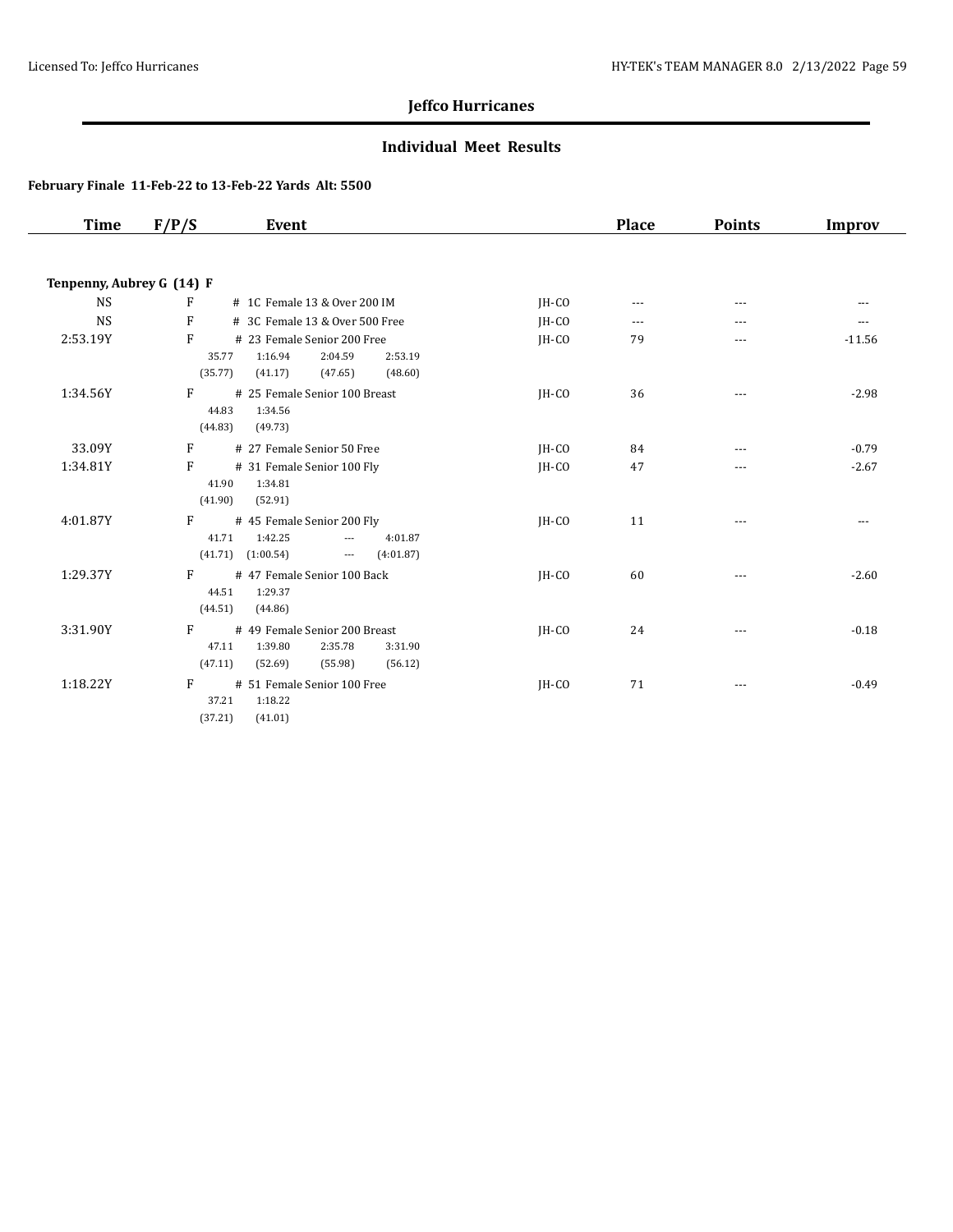### **Individual Meet Results**

| <b>Time</b>                | F/P/S | Event                                                                     |         | <b>Place</b> | <b>Points</b> | Improv |
|----------------------------|-------|---------------------------------------------------------------------------|---------|--------------|---------------|--------|
|                            |       |                                                                           |         |              |               |        |
| Vandegriffe, Izzy R (10) F |       |                                                                           |         |              |               |        |
| 59.14Y DO                  | F     | # 13A Female 10 & Under 50 Breast                                         | $IH-CO$ | $\cdots$     | ---           | ---    |
| 2:21.90Y DO                | F     | #15A Female 10 & Under 100 Free<br>2:21.90<br>$---$<br>(2:21.90)<br>$---$ | $IH-CO$ | $- - -$      | ---           | ---    |
| 1:05.16Y DQ                | F     | #17A Female 10 & Under 50 Back                                            | $IH-CO$ | $---$        | $---$         | $---$  |
| 2:13.92Y DQ                | F     | # 21A Female 10 & Under 100 IM<br>1:06.24<br>2:13.92                      | $IH-CO$ | $---$        | ---           | ---    |
|                            |       | (1:06.24)<br>(1:07.68)                                                    |         |              |               |        |
| <b>NS</b>                  | F     | # 35A Female 10 & Under 50 Free                                           | $IH-CO$ | $- - -$      | $- - -$       | ---    |
| <b>NS</b>                  | F     | # 37A Female 10 & Under 100 Breast                                        | $IH-CO$ | $\cdots$     | $\cdots$      | ---    |
| <b>NS</b>                  | F     | $\#$ 39A Female 10 & Under 100 Back                                       | $IH-CO$ | $---$        | ---           | ---    |
| <b>NS</b>                  | F     | #41A Female 10 & Under 50 Fly                                             | $IH-CO$ | ---          | ---           | ---    |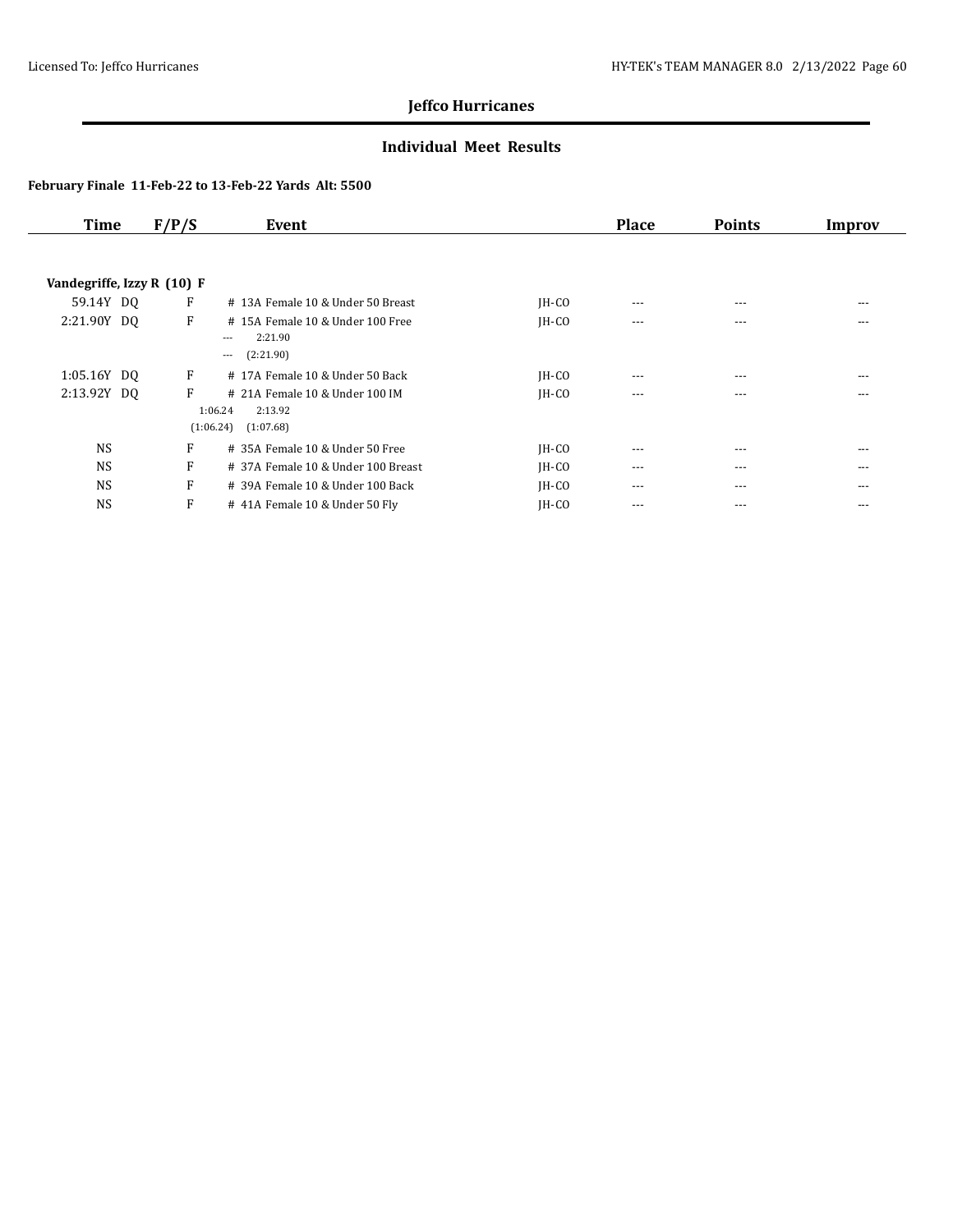### **Individual Meet Results**

| Time                 | F/P/S                                                  | Event                                                                                                                 |                    |                             |                    | <b>Place</b>             | <b>Points</b> | Improv   |
|----------------------|--------------------------------------------------------|-----------------------------------------------------------------------------------------------------------------------|--------------------|-----------------------------|--------------------|--------------------------|---------------|----------|
|                      |                                                        |                                                                                                                       |                    |                             |                    |                          |               |          |
| Vick, Avery C (12) F |                                                        |                                                                                                                       |                    |                             |                    |                          |               |          |
| 3:19.03Y             | F<br>47.27<br>(47.27)                                  | # 1B Female 11-12 200 IM<br>1:33.62<br>2:34.53<br>3:19.03<br>(46.35)<br>(1:00.91)<br>(44.50)                          |                    | $IH-CO$                     |                    | 20                       | $\frac{1}{2}$ | $-8.95$  |
| 7:39.23Y             | $\mathbf{F}$<br>39.59<br>(39.59)<br>6:53.45<br>(47.71) | 3B Female 11-12 500 Free<br>#<br>2:10.27<br>1:24.77<br>2:57.04<br>(46.77)<br>(45.18)<br>(45.50)<br>7:39.23<br>(45.78) | 3:43.77<br>(46.73) | JH-CO<br>4:32.61<br>(48.84) | 5:19.18<br>(46.57) | 15<br>6:05.74<br>(46.56) | $---$         | $-15.33$ |
| 51.82Y               | F                                                      | # 13B Female 11-12 50 Breast                                                                                          |                    | JH-CO                       |                    | 42                       | ---           | $-1.35$  |
| 1:15.54Y             | F<br>35.58<br>(35.58)                                  | # 15B Female 11-12 100 Free<br>1:15.54<br>(39.96)                                                                     |                    | $IH-CO$                     |                    | 45                       | $\cdots$      | $-3.60$  |
| 38.79Y               | F                                                      | # 17B Female 11-12 50 Back                                                                                            |                    | $IH-CO$                     |                    | 31                       | $\cdots$      | 0.50     |
| 1:31.19Y             | F<br>41.47<br>(41.47)                                  | # 21B Female 11-12 100 IM<br>1:31.19<br>(49.72)                                                                       |                    | $IH-CO$                     |                    | 45                       | ---           | $-2.63$  |
| 33.04Y               | F                                                      | # 35B Female 11-12 50 Free                                                                                            |                    | $IH-CO$                     |                    | 51                       | $---$         | $-1.83$  |
| 1:22.32Y             | F<br>39.54<br>(39.54)                                  | # 39B Female 11-12 100 Back<br>1:22.32<br>(42.78)                                                                     |                    | $IH-CO$                     |                    | 26                       | ---           | $-4.86$  |
| 44.16Y               | F                                                      | # 41B Female 11-12 50 Fly                                                                                             |                    | $IH-CO$                     |                    | 52                       |               | 4.46     |
| 2:44.19Y             | F<br>37.26<br>(37.26)                                  | # 43B Female 11-12 200 Free<br>1:20.78<br>2:04.38<br>2:44.19<br>(43.60)<br>(39.81)<br>(43.52)                         |                    | $IH-CO$                     |                    | 34                       | $\cdots$      | $-16.64$ |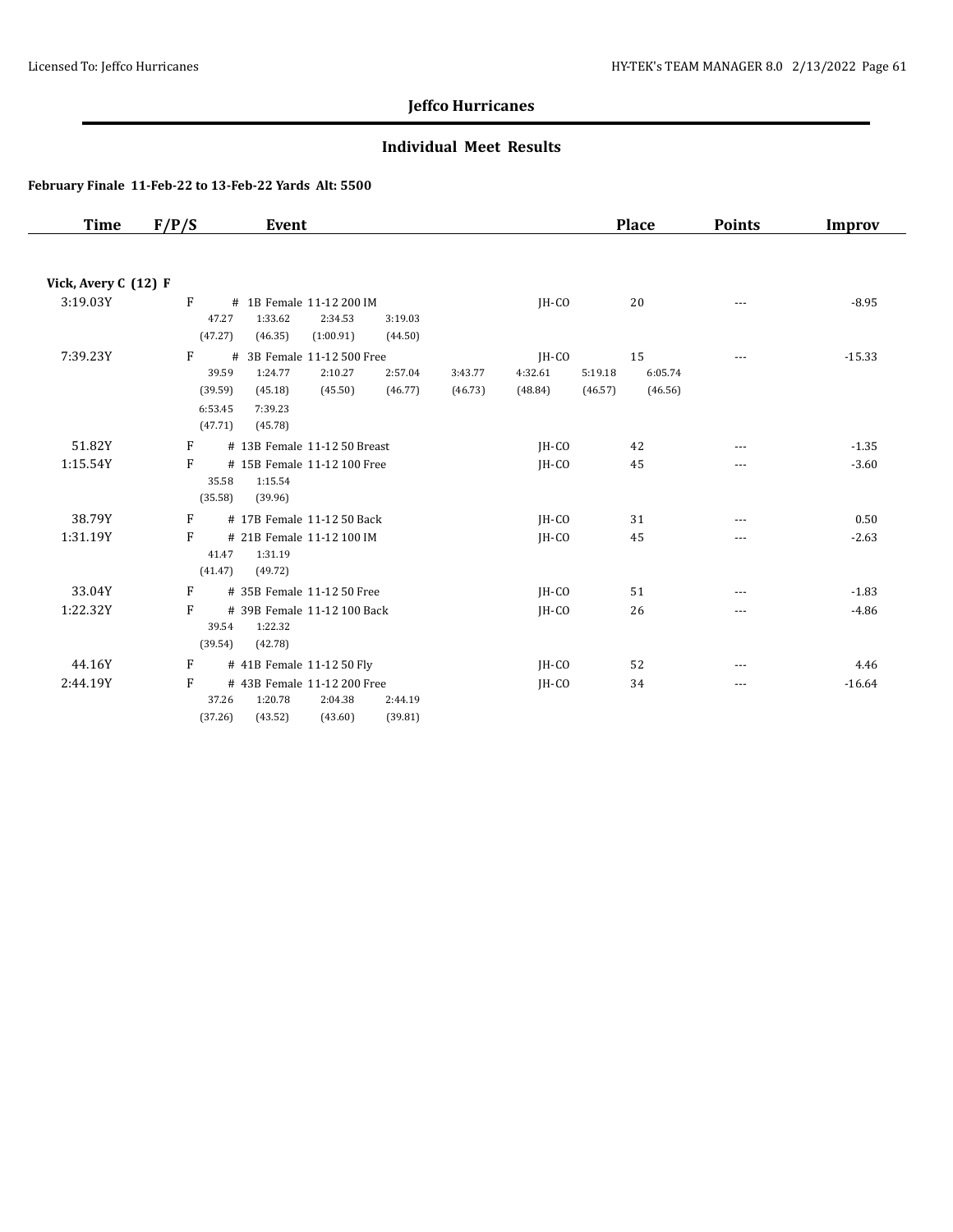### **Individual Meet Results**

| Time                  | F/P/S<br>Event                                                                                                                     |         | <b>Place</b> | <b>Points</b> | Improv   |
|-----------------------|------------------------------------------------------------------------------------------------------------------------------------|---------|--------------|---------------|----------|
|                       |                                                                                                                                    |         |              |               |          |
| Weiss, Townes T (7) F |                                                                                                                                    |         |              |               |          |
| 52.74Y                | F<br>$#$ 36A Male 10 & Under 50 Free                                                                                               | $IH-CO$ | 47           | $- - -$       | $-11.85$ |
| 2:05.32Y              | F<br>#40A Male 10 & Under 100 Back<br>1:01.68<br>2:05.32                                                                           | $IH-CO$ | 23           | $- - -$       | $\cdots$ |
|                       | (1:01.68)<br>(1:03.64)                                                                                                             |         |              |               |          |
| 1:12.01Y DQ           | F<br>#42A Male 10 & Under 50 Fly                                                                                                   | $IH-CO$ | $\cdots$     | $- - -$       | $- - -$  |
| 4:41.52Y              | F<br>#44A Male 10 & Under 200 Free<br>1:02.29<br>3:34.13<br>4:41.52<br>$\cdots$<br>(1:02.29)<br>(3:34.13)<br>(1:07.39)<br>$\cdots$ | $IH-CO$ | 25           | $---$         | $---$    |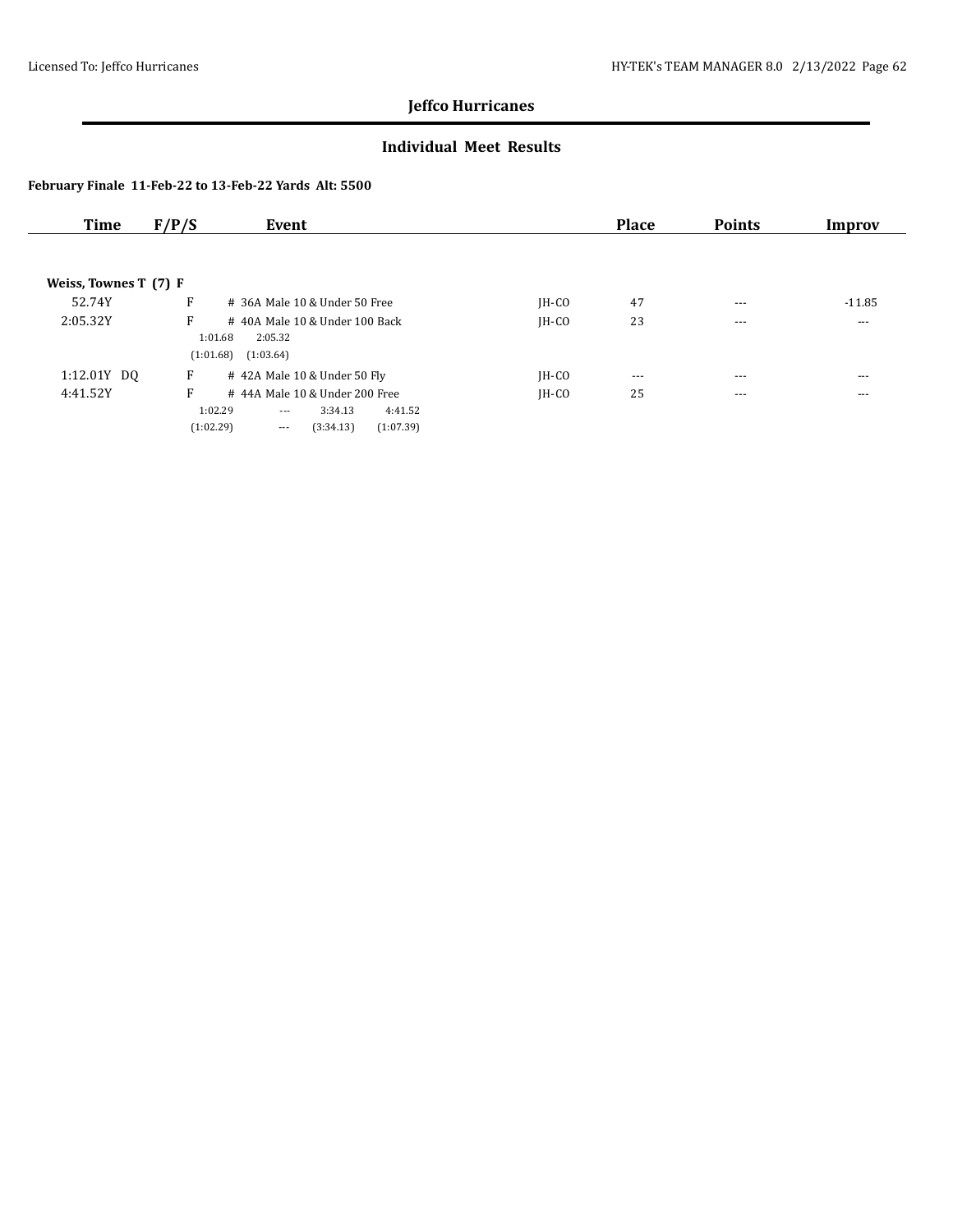### **Individual Meet Results**

| <b>Time</b>                 | F/P/S                                       | Event                                                                                        |                                          |                               | <b>Place</b>                                                                       | <b>Points</b> | <b>Improv</b> |
|-----------------------------|---------------------------------------------|----------------------------------------------------------------------------------------------|------------------------------------------|-------------------------------|------------------------------------------------------------------------------------|---------------|---------------|
|                             |                                             |                                                                                              |                                          |                               |                                                                                    |               |               |
| Wendelberger, Sara A (12) F |                                             |                                                                                              |                                          |                               |                                                                                    |               |               |
| 3:03.11Y                    | F<br>39.59<br>(39.59)                       | # 1B Female 11-12 200 IM<br>1:23.79<br>2:26.43<br>(44.20)<br>(1:02.64)                       | 3:03.11<br>(36.68)                       | JH-CO                         | 17                                                                                 |               | $-18.29$      |
| 7:24.36Y                    | F<br>37.50<br>(37.50)<br>6:39.83<br>(46.93) | # 3B Female 11-12 500 Free<br>1:20.11<br>2:04.05<br>(42.61)<br>(43.94)<br>7:24.36<br>(44.53) | 2:47.87<br>3:33.95<br>(43.82)<br>(46.08) | JH-CO<br>5:06.14<br>(1:32.19) | 13<br>5:52.90<br>$\overline{\phantom{a}}$<br>(5:52.90)<br>$\overline{\phantom{a}}$ | $- - -$       | $- - -$       |
| 1:30.34Y                    | F<br>39.42<br>(39.42)                       | # 11B Female 11-12 100 Fly<br>1:30.34<br>(50.92)                                             |                                          | JH-CO                         | 18                                                                                 |               | $-6.43$       |
| 45.70Y                      | F                                           | # 13B Female 11-12 50 Breast                                                                 |                                          | JH-CO                         | 28                                                                                 | $- - -$       | 1.19          |
| 1:12.22Y                    | F<br>33.70<br>(33.70)                       | # 15B Female 11-12 100 Free<br>1:12.22<br>(38.52)                                            |                                          | IH-CO                         | 37                                                                                 | ---           | 0.88          |
| 1:22.65Y                    | F<br>36.48<br>(36.48)                       | # 21B Female 11-12 100 IM<br>1:22.65<br>(46.17)                                              |                                          | JH-CO                         | 32                                                                                 | $- - -$       | $-1.52$       |
| 31.27Y                      | F                                           | # 35B Female 11-12 50 Free                                                                   |                                          | IH-CO                         | 37                                                                                 | $---$         | $-0.80$       |
| 1:25.07Y                    | F<br>41.29<br>(41.29)                       | # 39B Female 11-12 100 Back<br>1:25.07<br>(43.78)                                            |                                          | IH-CO                         | 31                                                                                 | ---           | 1.01          |
| 37.04Y                      | F                                           | # 41B Female 11-12 50 Fly                                                                    |                                          | JH-CO                         | 34                                                                                 | $---$         | 0.24          |
| 2:41.38Y                    | F<br>35.72<br>(35.72)                       | # 43B Female 11-12 200 Free<br>1:17.01<br>2:00.82<br>(41.29)<br>(43.81)                      | 2:41.38<br>(40.56)                       | JH-CO                         | 32                                                                                 | ---           | 1.86          |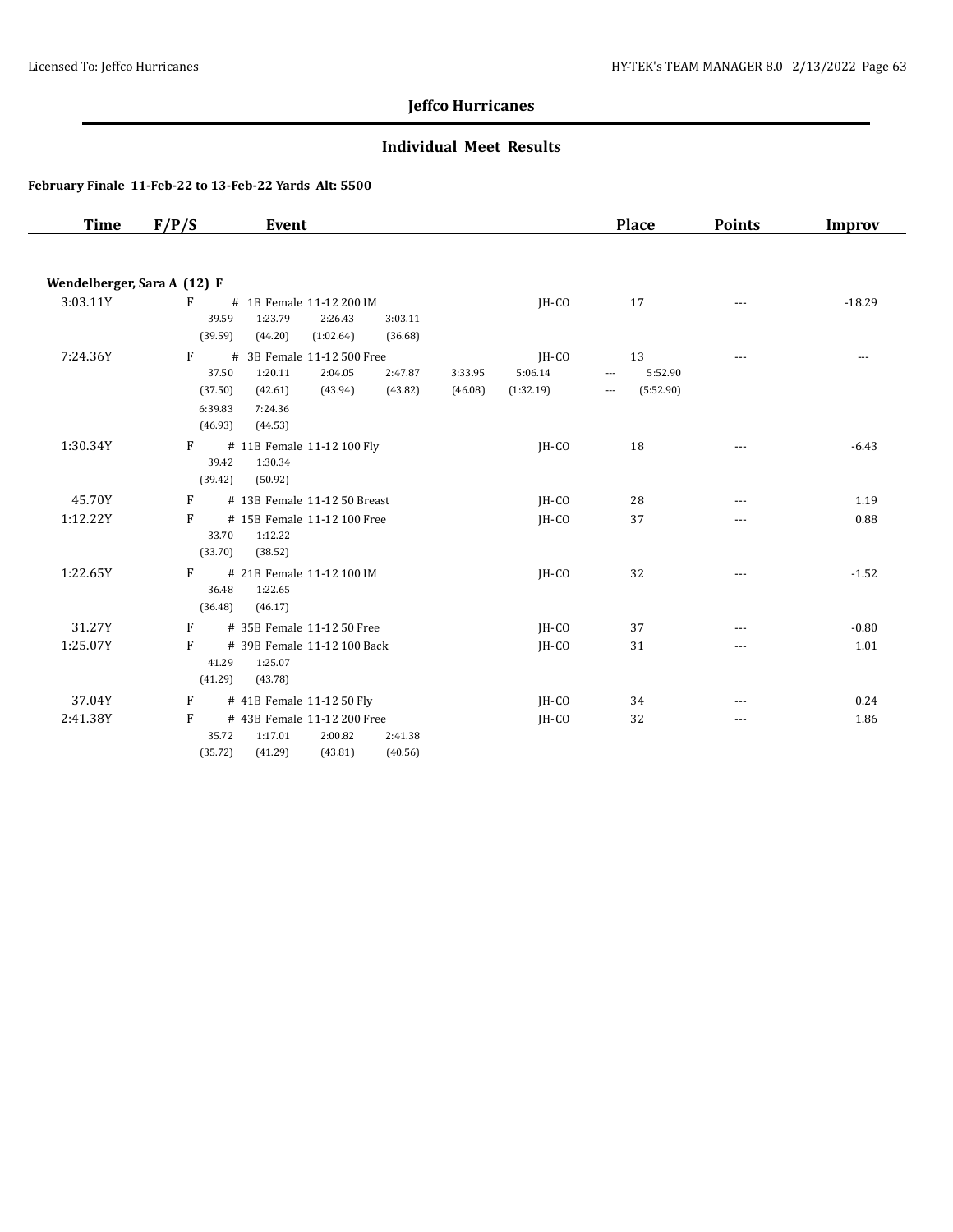### **Individual Meet Results**

| Time                    | F/P/S | Event                         |         | <b>Place</b> | <b>Points</b> | Improv |
|-------------------------|-------|-------------------------------|---------|--------------|---------------|--------|
|                         |       |                               |         |              |               |        |
|                         |       |                               |         |              |               |        |
| Whitney, Cat C $(13)$ F |       |                               |         |              |               |        |
| <b>NS</b>               | F     | # 23 Female Senior 200 Free   | $IH-CO$ | $- - -$      | $---$         | $---$  |
| <b>NS</b>               | F     | # 25 Female Senior 100 Breast | $IH-CO$ | $---$        | ---           | ---    |
| <b>NS</b>               | F     | # 27 Female Senior 50 Free    | $IH-CO$ | $- - -$      | $---$         | $---$  |
| <b>NS</b>               | F     | # 31 Female Senior 100 Fly    | $IH-CO$ | $- - -$      | $---$         | $---$  |
| <b>NS</b>               | F     | #47 Female Senior 100 Back    | $IH-CO$ | $\cdots$     | $---$         | ---    |
| <b>NS</b>               | F     | # 49 Female Senior 200 Breast | $IH-CO$ | $- - -$      | $---$         | $---$  |
| <b>NS</b>               | F     | # 51 Female Senior 100 Free   | $IH-CO$ | $- - -$      | $---$         | $---$  |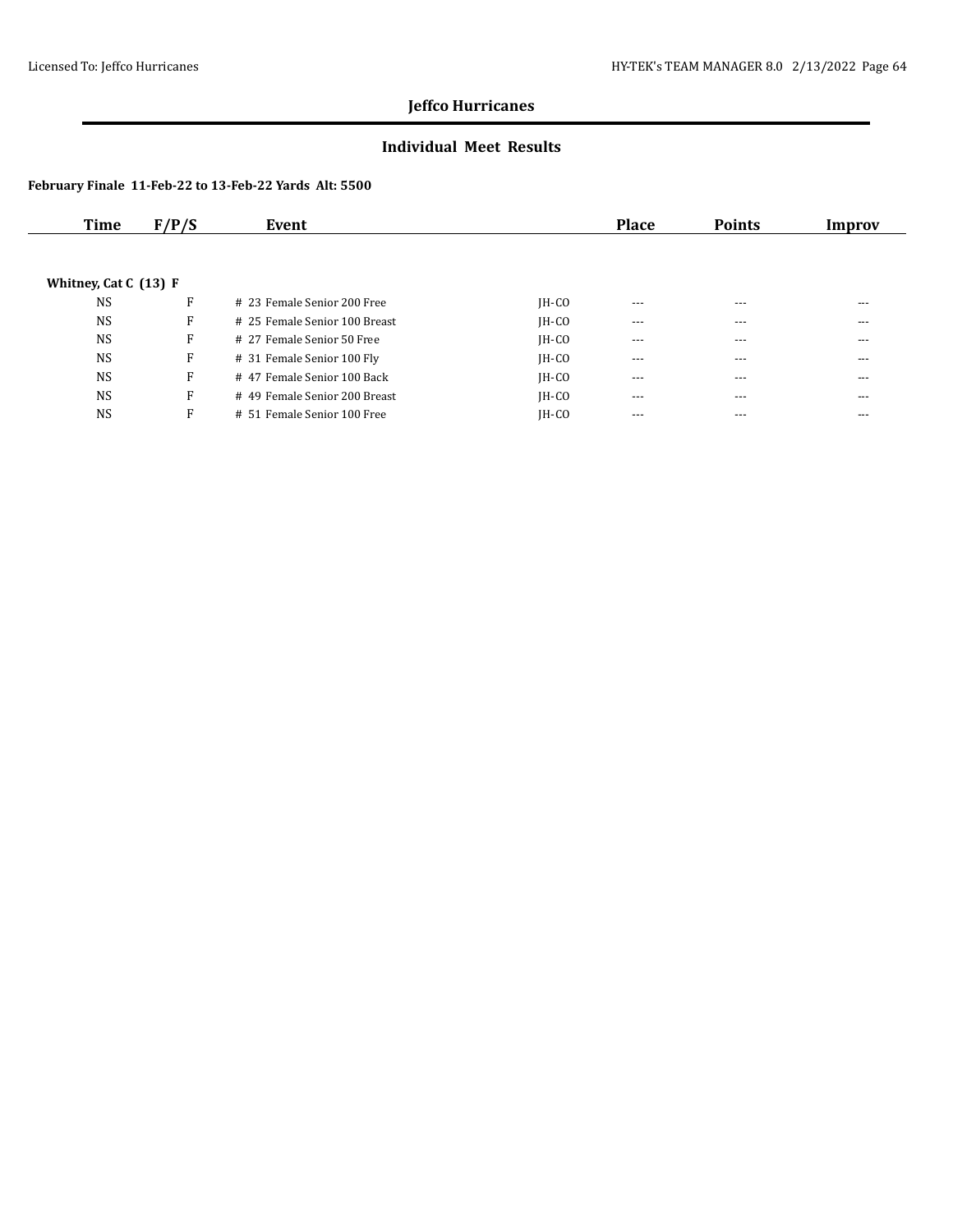### **Individual Meet Results**

| <b>Time</b>              | F/P/S<br>Event                                                                                                                         |         | <b>Place</b> | <b>Points</b> | Improv   |
|--------------------------|----------------------------------------------------------------------------------------------------------------------------------------|---------|--------------|---------------|----------|
|                          |                                                                                                                                        |         |              |               |          |
| Winters, Maya A $(13)$ F |                                                                                                                                        |         |              |               |          |
| 2:42.01Y                 | F<br># 23 Female Senior 200 Free<br>1:16.46<br>2:42.01<br>35.13<br>$\cdots$<br>(35.13)<br>(41.33)<br>(2:42.01)<br>$\scriptstyle\cdots$ | IH-CO   | 70           | $\cdots$      | $-14.33$ |
| 1:37.79Y                 | F<br># 25 Female Senior 100 Breast<br>43.77<br>1:37.79<br>(43.77)<br>(54.02)                                                           | $IH-CO$ | 42           | $- - -$       | $-4.16$  |
| 31.90Y                   | F<br># 27 Female Senior 50 Free                                                                                                        | $IH-CO$ | 77           | $- - -$       | $-0.35$  |
| 3:23.18Y DQ              | F<br># 29 Female Senior 200 Back<br>3:23.18<br>$\cdots$<br>$---$<br>$---$<br>(3:23.18)<br>$\cdots$<br>$---$<br>$---$                   | $IH-CO$ | $\cdots$     | $\cdots$      | $\cdots$ |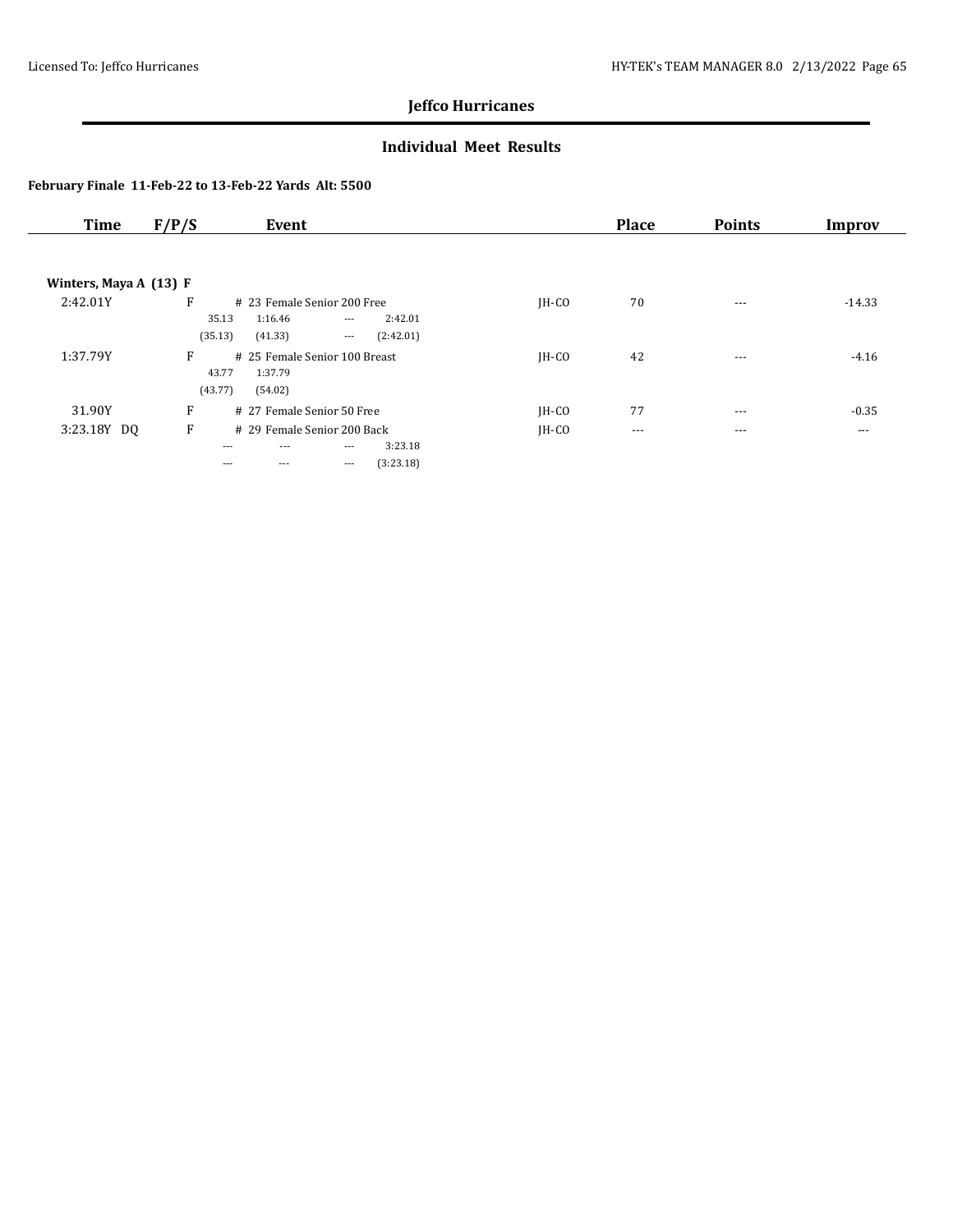### **Individual Meet Results**

| Time                       | F/P/S | Event                        |         | <b>Place</b> | <b>Points</b> | Improv |
|----------------------------|-------|------------------------------|---------|--------------|---------------|--------|
|                            |       |                              |         |              |               |        |
| Wolverton, Aubrey J (11) F |       |                              |         |              |               |        |
| <b>NS</b>                  | F     | # 13B Female 11-12 50 Breast | $IH-CO$ | $---$        | $---$         | ---    |
| <b>NS</b>                  | F     | # 15B Female 11-12 100 Free  | $IH-CO$ | $---$        | ---           | ---    |
| <b>NS</b>                  | F     | # 17B Female 11-12 50 Back   | $IH-CO$ | $---$        | $---$         | ---    |
| <b>NS</b>                  | F     | # 21B Female 11-12 100 IM    | $IH-CO$ | $- - -$      | $---$         | ---    |
| <b>NS</b>                  | F     | # 39B Female 11-12 100 Back  | $IH-CO$ | $\cdots$     | $\cdots$      | ---    |
| <b>NS</b>                  | F     | # 41B Female 11-12 50 Fly    | $IH-CO$ | $---$        | $---$         | ---    |
| <b>NS</b>                  | F     | # 43B Female 11-12 200 Free  | $IH-CO$ | $---$        | $---$         | ---    |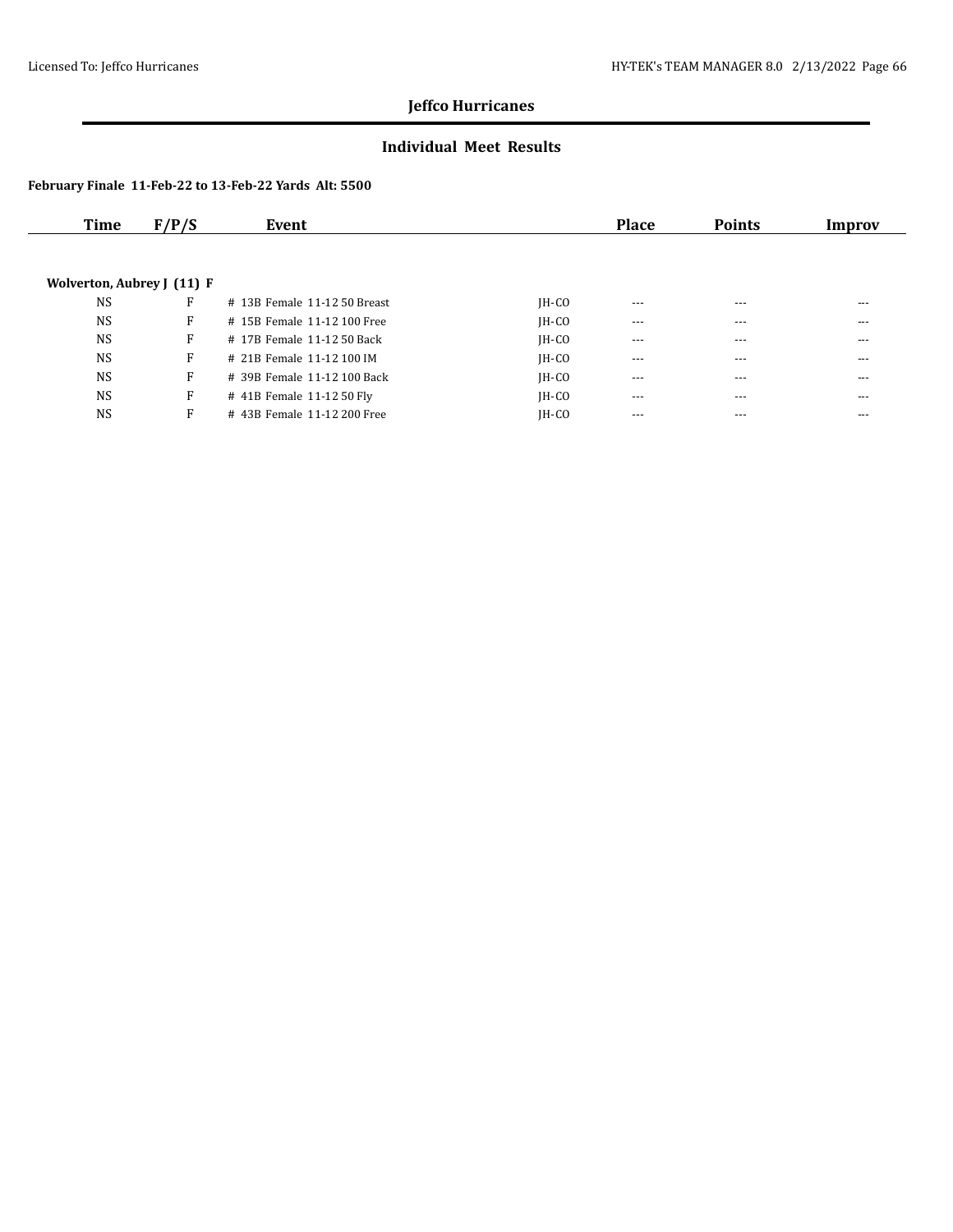### **Individual Meet Results**

| <b>Time</b>          | F/P/S   | Event                         |         | <b>Place</b> | <b>Points</b> | Improv  |
|----------------------|---------|-------------------------------|---------|--------------|---------------|---------|
|                      |         |                               |         |              |               |         |
| Wyatt, Zach J (15) F |         |                               |         |              |               |         |
| <b>NS</b>            | F       | # 2C Male 13 & Over 200 IM    | JH-CO   | $---$        | $---$         | ---     |
| 2:11.11Y             | F       | # 24 Male Senior 200 Free     | $IH-CO$ | 47           | $- - -$       | 5.62    |
|                      | 29.85   | 1:02.59<br>1:36.74<br>2:11.11 |         |              |               |         |
|                      | (29.85) | (34.37)<br>(32.74)<br>(34.15) |         |              |               |         |
| 26.50Y               | F       | # 28 Male Senior 50 Free      | $IH-CO$ | 39           | $- - -$       | 0.58    |
| 1:01.91Y             | F       | # 32 Male Senior 100 Fly      | $IH-CO$ | 19           | ---           | 2.96    |
|                      | 28.51   | 1:01.91                       |         |              |               |         |
|                      | (28.51) | (33.40)                       |         |              |               |         |
| 2:27.30Y             | F       | # 46 Male Senior 200 Fly      | JH-CO   | 10           | ---           | 2.27    |
|                      | 30.45   | 1:05.35<br>1:44.33<br>2:27.30 |         |              |               |         |
|                      | (30.45) | (34.90)<br>(38.98)<br>(42.97) |         |              |               |         |
| 1:06.77Y             | F       | # 48 Male Senior 100 Back     | $IH-CO$ | 20           | $---$         | $-0.22$ |
|                      | 33.15   | 1:06.77                       |         |              |               |         |
|                      | (33.15) | (33.62)                       |         |              |               |         |
| 56.54Y               | F       | # 52 Male Senior 100 Free     | JH-CO   | 22           | $---$         | $-0.16$ |
|                      | 27.31   | 56.54                         |         |              |               |         |
|                      | (27.31) | (29.23)                       |         |              |               |         |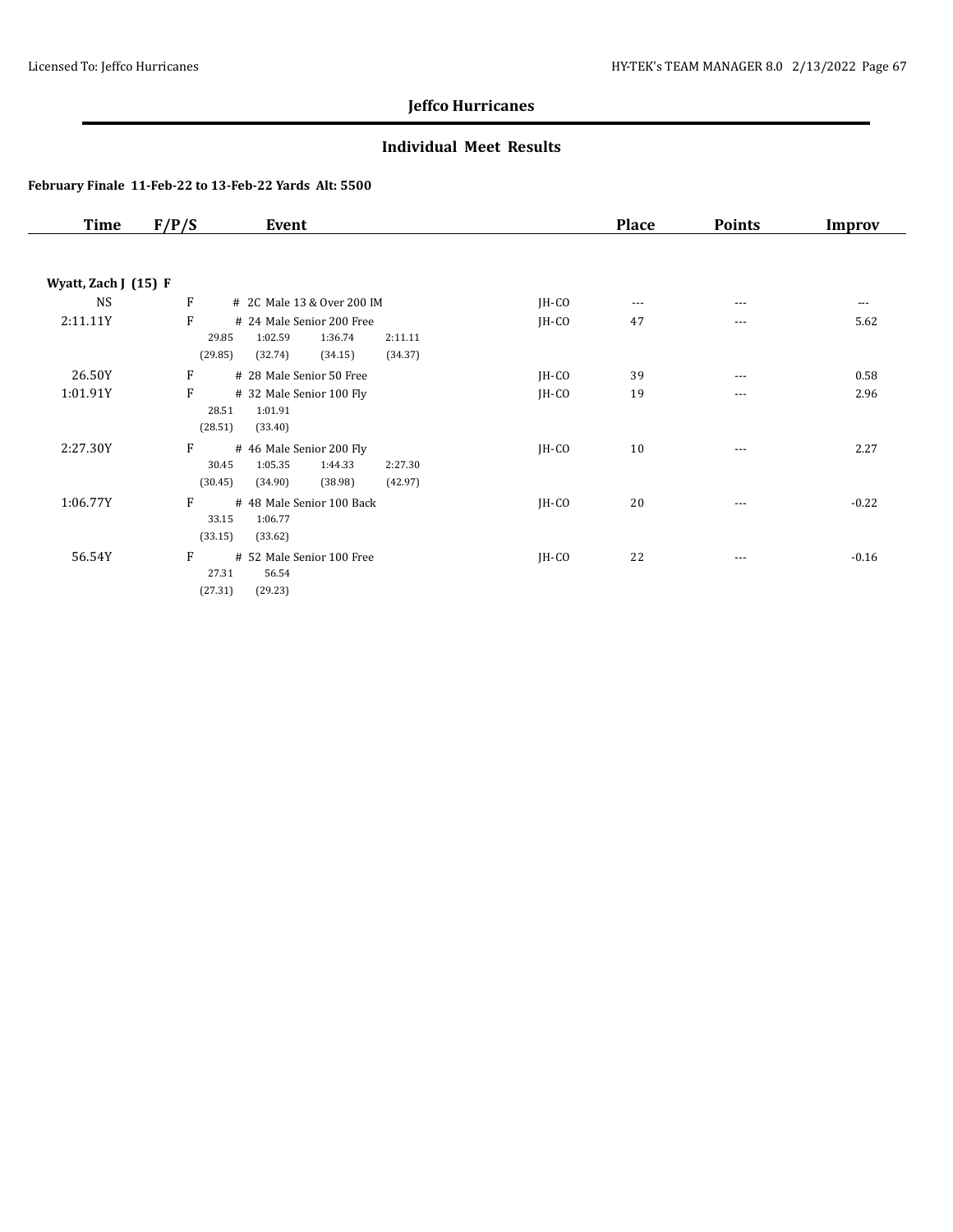### **Individual Meet Results**

| <b>Time</b>              | F/P/S | Event                            |         | <b>Place</b> | <b>Points</b> | Improv  |
|--------------------------|-------|----------------------------------|---------|--------------|---------------|---------|
|                          |       |                                  |         |              |               |         |
| Zeddies, Andrew S (10) F |       |                                  |         |              |               |         |
| 50.55Y                   | F     | # 14A Male 10 & Under 50 Breast  | $IH-CO$ | 17           | ---           | 2.35    |
| 1:45.21Y                 | F     | # 16A Male 10 & Under 100 Free   | $IH-CO$ | 33           | ---           | 11.61   |
|                          |       | 1:45.21<br>$---$                 |         |              |               |         |
|                          |       | (1:45.21)<br>$\cdots$            |         |              |               |         |
| 50.30Y                   | F     | # 18A Male 10 & Under 50 Back    | $IH-CO$ | 33           | ---           | 3.15    |
| 1:54.34Y DQ              | F     | # 22A Male 10 & Under 100 IM     | JH-CO   | $\cdots$     | ---           | ---     |
|                          |       | 54.52<br>1:54.34                 |         |              |               |         |
|                          |       | (54.52)<br>(59.82)               |         |              |               |         |
| 42.57Y                   | F     | # 36A Male 10 & Under 50 Free    | $IH-CO$ | 39           | ---           | 0.11    |
| 1:52.57Y                 | F     | # 38A Male 10 & Under 100 Breast | $IH-CO$ | 12           | $\cdots$      | 4.15    |
|                          |       | 1:52.57<br>52.64                 |         |              |               |         |
|                          |       | (52.64)<br>(59.93)               |         |              |               |         |
| 1:43.82Y                 | F     | #40A Male 10 & Under 100 Back    | $IH-CO$ | 19           | $\cdots$      | $-0.29$ |
|                          |       | 50.34<br>1:43.82                 |         |              |               |         |
|                          |       | (50.34)<br>(53.48)               |         |              |               |         |
| 1:01.96Y                 | F     | #42A Male 10 & Under 50 Fly      | JH-CO   | 26           | $\cdots$      | 1.59    |